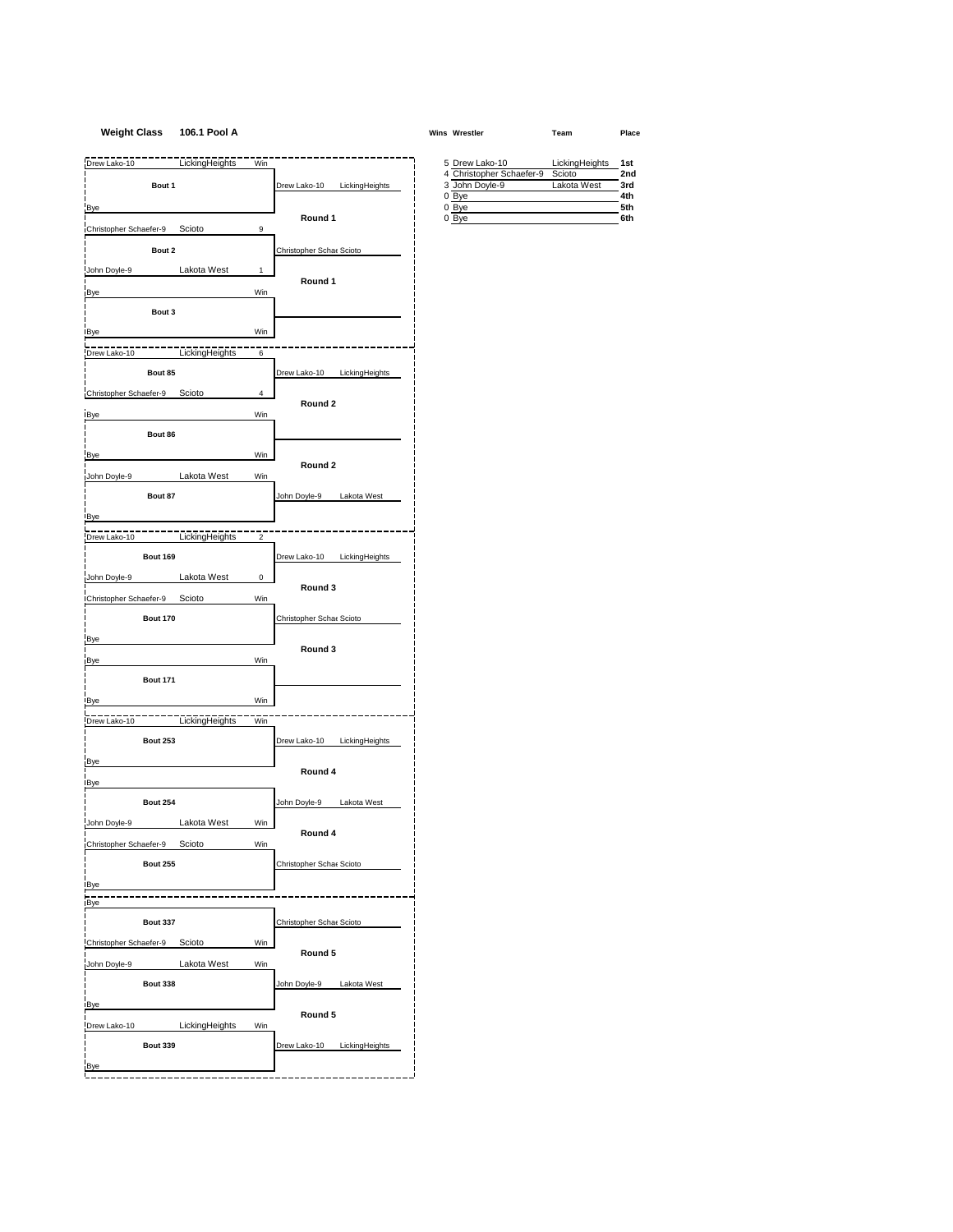#### **Weight Class 106.1 Pool B Wins Wrestler Team Place**

Hudson Poole-9 St.Edwards B Pin 5 Griffen Wilfing-11 Lancaster **1st Bout 4 Hudson Poole-9** St.Edwards B Skyler Wisecarver-10 Tri Valley **Round 1** Avery Ramsey-9 Hbradley **Bout 5** Griffen Wilfing-11 Lancaster Griffen Wilfing-11 Lancaster Pin **Round 1** i<br>Bye Win **Bout 6** Bye Win Hudson Poole-9 St.Edwards B Pin **Bout 88 Hudson Poole-9 St.Edwards B** Avery Ramsey-9 Hbradley **Round 2** Skyler Wisecarver-10 Tri Valley Win **Bout 89** Skyler Wisecarver Tri Valley Bye **Round 2** Griffen Wilfing-11 Lancaster Win **Bout 90** Griffen Wilfing-11 Lancaster Bye Hudson Poole-9 St.Edwards B **Bout 172** Griffen Wilfing-11 Lancaster Griffen Wilfing-11 Lancaster Pin **Round 3** Avery Ramsey-9 Hbradley Win **Bout 173** Avery Ramsey-9 Hbradley Bye **Round 3** Skyler Wisecarver-10 Tri Valley Win **Bout 174** Skyler Wisecarver Tri Valley Bye Hudson Poole-9 St.Edwards B Win **Bout 256 Hudson Poole-9 St.Edwards B** Bye **Round 4** Skyler Wisecarver-10 Tri Valley **Bout 257** Griffen Wilfing-11 Lancaster Griffen Wilfing-11 Lancaster Pin **Round 4** Avery Ramsey-9 Hbradley Win **Bout 258** Avery Ramsey-9 Hbradley Bye Skyler Wisecarver-10 Tri Valley Pin **Bout 340** Skyler Wisecarver Tri Valley Avery Ramsey-9 Hbradley **Round 5 Griffen Wilfing-11** Lancaster Win **Bout 341** Griffen Wilfing-11 Lancaster Bye **Round 5** Hudson Poole-9 St.Edwards B Win **Bout 342 Hudson Poole-9 St.Edwards B** Bye

| 5 Griffen Wilfing-11   | Lancaster         | 1st |
|------------------------|-------------------|-----|
| 4 Hudson Poole-9       | St.Edwards B      | 2nd |
| 3 Skyler Wisecarver-10 | <b>Tri Valley</b> | 3rd |
| 2 Avery Ramsey-9       | Hbradley          | 4th |
| 0 Bye                  |                   | 5th |
| 0 Bve                  |                   | 6th |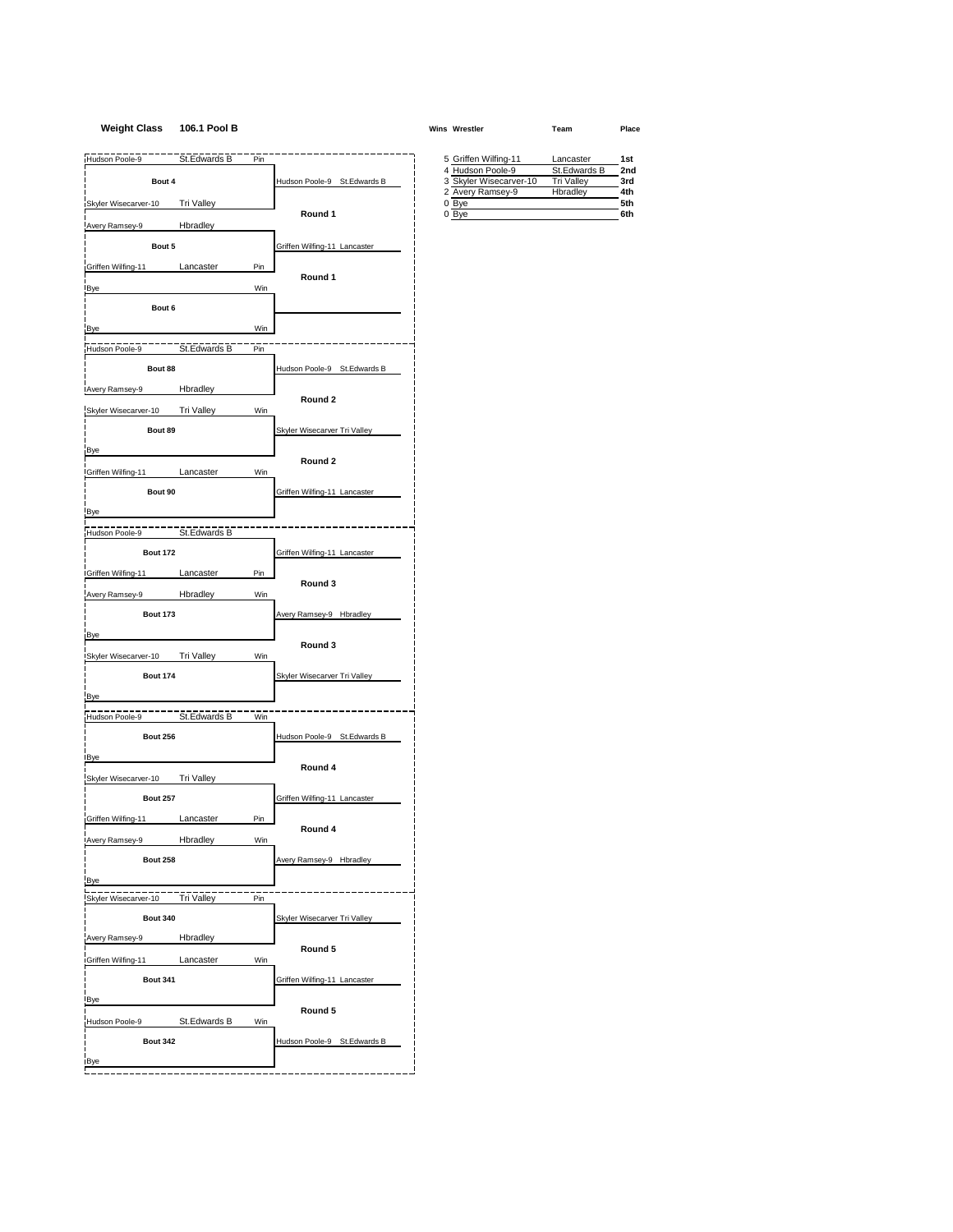## **Weight Class 113.1 Pool A Wins Wrestler Team Place**

| Jacob Sherman-10<br>Olentangy<br>Pin         |                                                | 5 Jacob Sherman-10                                                | Olentangy                                | 1st               |
|----------------------------------------------|------------------------------------------------|-------------------------------------------------------------------|------------------------------------------|-------------------|
| Bout 7                                       | Jacob Sherman-1 Olentangy                      | 4 Mitchell Coultas-10<br>3 James Krusinski-10<br>2 Chad Leugers-9 | LickingHeights<br>St. Xavier<br>Hbradley | 2nc<br>3rd<br>4th |
| James Krusinski-10<br>St. Xavier             | Round 1                                        | 0 Bye<br>0 Bye                                                    |                                          | 5th<br>6th        |
| Chad Leugers-9<br>Hbradley<br>0              |                                                |                                                                   |                                          |                   |
| Bout 8                                       | Mitchell Coultas-1 LickingHeights              |                                                                   |                                          |                   |
| LickingHeights<br>Mitchell Coultas-10<br>15  | Round 1                                        |                                                                   |                                          |                   |
| Win<br>Bye<br>г                              |                                                |                                                                   |                                          |                   |
| Bout 9                                       |                                                |                                                                   |                                          |                   |
| Win<br>Bye                                   |                                                |                                                                   |                                          |                   |
| Olentangy<br>Jacob Sherman-10<br>Pin         |                                                |                                                                   |                                          |                   |
| Bout 91                                      | Jacob Sherman-1 Olentangy                      |                                                                   |                                          |                   |
| Chad Leugers-9<br>Hbradley                   |                                                |                                                                   |                                          |                   |
| St. Xavier<br>Win<br>James Krusinski-10      | Round 2                                        |                                                                   |                                          |                   |
| Bout 92                                      | James Krusinski-1 St. Xavier                   |                                                                   |                                          |                   |
| Bye                                          |                                                |                                                                   |                                          |                   |
| Mitchell Coultas-10<br>LickingHeights<br>Win | Round 2                                        |                                                                   |                                          |                   |
| Bout 93                                      | Mitchell Coultas-1 LickingHeights              |                                                                   |                                          |                   |
| <b>Bye</b>                                   |                                                |                                                                   |                                          |                   |
| Jacob Sherman-10<br>Olentangy<br>Pin         |                                                |                                                                   |                                          |                   |
| <b>Bout 175</b>                              | Jacob Sherman-1 Olentangy                      |                                                                   |                                          |                   |
| Mitchell Coultas-10<br>LickingHeights        |                                                |                                                                   |                                          |                   |
| Hbradley<br>Win<br>Chad Leugers-9            | Round 3                                        |                                                                   |                                          |                   |
| <b>Bout 176</b>                              | Chad Leugers-9 Hbradley                        |                                                                   |                                          |                   |
| Bye                                          |                                                |                                                                   |                                          |                   |
|                                              | Round 3                                        |                                                                   |                                          |                   |
| James Krusinski-10<br>Win<br>St. Xavier      |                                                |                                                                   |                                          |                   |
| <b>Bout 177</b>                              | James Krusinski-1 St. Xavier                   |                                                                   |                                          |                   |
| <b>Bye</b>                                   |                                                |                                                                   |                                          |                   |
| Olentangy<br>Win<br>Jacob Sherman-10         |                                                |                                                                   |                                          |                   |
| <b>Bout 259</b>                              | Jacob Sherman-1 Olentangy                      |                                                                   |                                          |                   |
| <b>Bye</b>                                   | Round 4                                        |                                                                   |                                          |                   |
| James Krusinski-10<br>St. Xavier<br>5        |                                                |                                                                   |                                          |                   |
| <b>Bout 260</b>                              | Mitchell Coultas-1 <sup>,</sup> LickingHeights |                                                                   |                                          |                   |
| Mitchell Coultas-10<br>LickingHeights<br>6   | Round 4                                        |                                                                   |                                          |                   |
| Chad Leugers-9<br>Hbradley<br>Win            |                                                |                                                                   |                                          |                   |
| <b>Bout 261</b>                              | Chad Leugers-9 Hbradley                        |                                                                   |                                          |                   |
| Bye                                          |                                                |                                                                   |                                          |                   |
| St. Xavier<br>James Krusinski-10             |                                                |                                                                   |                                          |                   |
| <b>Bout 343</b>                              | James Krusinski-1 St. Xavier                   |                                                                   |                                          |                   |
| Hbradley<br>Chad Leugers-9<br>0              | Round 5                                        |                                                                   |                                          |                   |
| Mitchell Coultas-10<br>LickingHeights<br>Win |                                                |                                                                   |                                          |                   |
| <b>Bout 344</b>                              | Mitchell Coultas-1 LickingHeights              |                                                                   |                                          |                   |
| Bye                                          | Round 5                                        |                                                                   |                                          |                   |
| Olentangy<br>Jacob Sherman-10<br>Win         |                                                |                                                                   |                                          |                   |
| <b>Bout 345</b>                              | Jacob Sherman-1 Olentangy                      |                                                                   |                                          |                   |
| Bye                                          |                                                |                                                                   |                                          |                   |
|                                              |                                                |                                                                   |                                          |                   |

| 5 Jacob Sherman-10    | Olentangy      | 1st             |
|-----------------------|----------------|-----------------|
| 4 Mitchell Coultas-10 | LickingHeights | 2 <sub>nd</sub> |
| 3 James Krusinski-10  | St. Xavier     | 3rd             |
| 2 Chad Leugers-9      | Hbradley       | 4th             |
| 0 Bye                 |                | 5th             |
|                       |                | <b>Gth</b>      |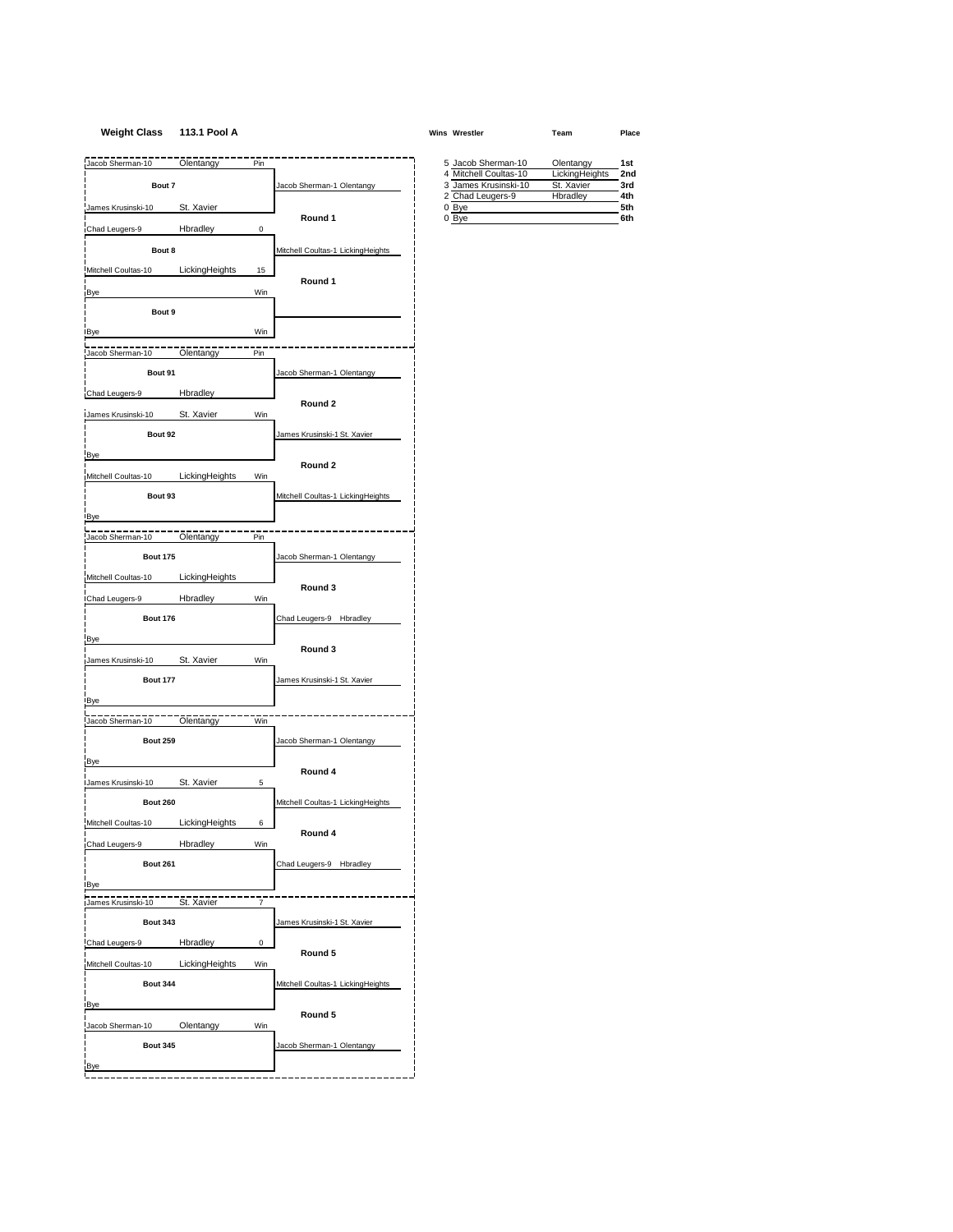Bye

Bye

Bye

Bye

Bye

Bye

Bye

Hamza Dahshi-10 Scioto

Logan Agin-9 Lancaster Win

Scott Richter-9 St.Edwards B Win

**Weight Class 113.1 Pool B Wins Wrestler Team Place** Scott Richter-9 St.Edwards B Pin 5 Logan Agin-9 Lancaster **1st Bout 10** Scott Richter-9 St.Edwards B Gabe Hehr-10 **Tri Valley Round 1** Hamza Dahshi-10 Scioto **Bout 11** Logan Agin-9 Lancaster Logan Agin-9 Lancaster Pin **Round 1** i<br>Bye Win **Bout 12** Bye Win Scott Richter-9 St.Edwards B Pin **Bout 94** Scott Richter-9 St.Edwards B Hamza Dahshi-10 Scioto **Round 2** Gabe Hehr-10 Tri Valley Win **Bout 95** Gabe Hehr-10 Tri Valley **Round 2** Logan Agin-9 Lancaster Win **Bout 96 Logan Agin-9 Lancaster** Scott Richter-9 St.Edwards B 4 **Bout 178** Logan Agin-9 Lancaster Logan Agin-9 Lancaster 6 **Round 3** Hamza Dahshi-10 Scioto Win **Bout 179 Hamza Dahshi-10 Scioto Round 3** Gabe Hehr-10 Tri Valley Win **Bout 180** Gabe Hehr-10 Tri Valley Scott Richter-9 St.Edwards B Win **Bout 262** Scott Richter-9 St.Edwards B **Round 4** Gabe Hehr-10 Tri Valley 6 **Bout 263** Logan Agin-9 Lancaster Logan Agin-9 Lancaster 21 **Round 4** Hamza Dahshi-10 Scioto Win **Bout 264** Hamza Dahshi-10 Scioto Gabe Hehr-10 Tri Valley Pin **Bout 346** Gabe Hehr-10 Tri Valley

**Round 5**

**Round 5**

**Bout 347** Logan Agin-9 Lancaster

**Bout 348** Scott Richter-9 St.Edwards B

Bye

| 5 Logan Agin-9    | Lancaster         | 1st |
|-------------------|-------------------|-----|
| 4 Scott Richter-9 | St.Edwards B      | 2nd |
| 3 Gabe Hehr-10    | <b>Tri Vallev</b> | 3rd |
| 2 Hamza Dahshi-10 | Scioto            | 4th |
| 0 Bye             |                   | 5th |
| 0 Bve             |                   | 6th |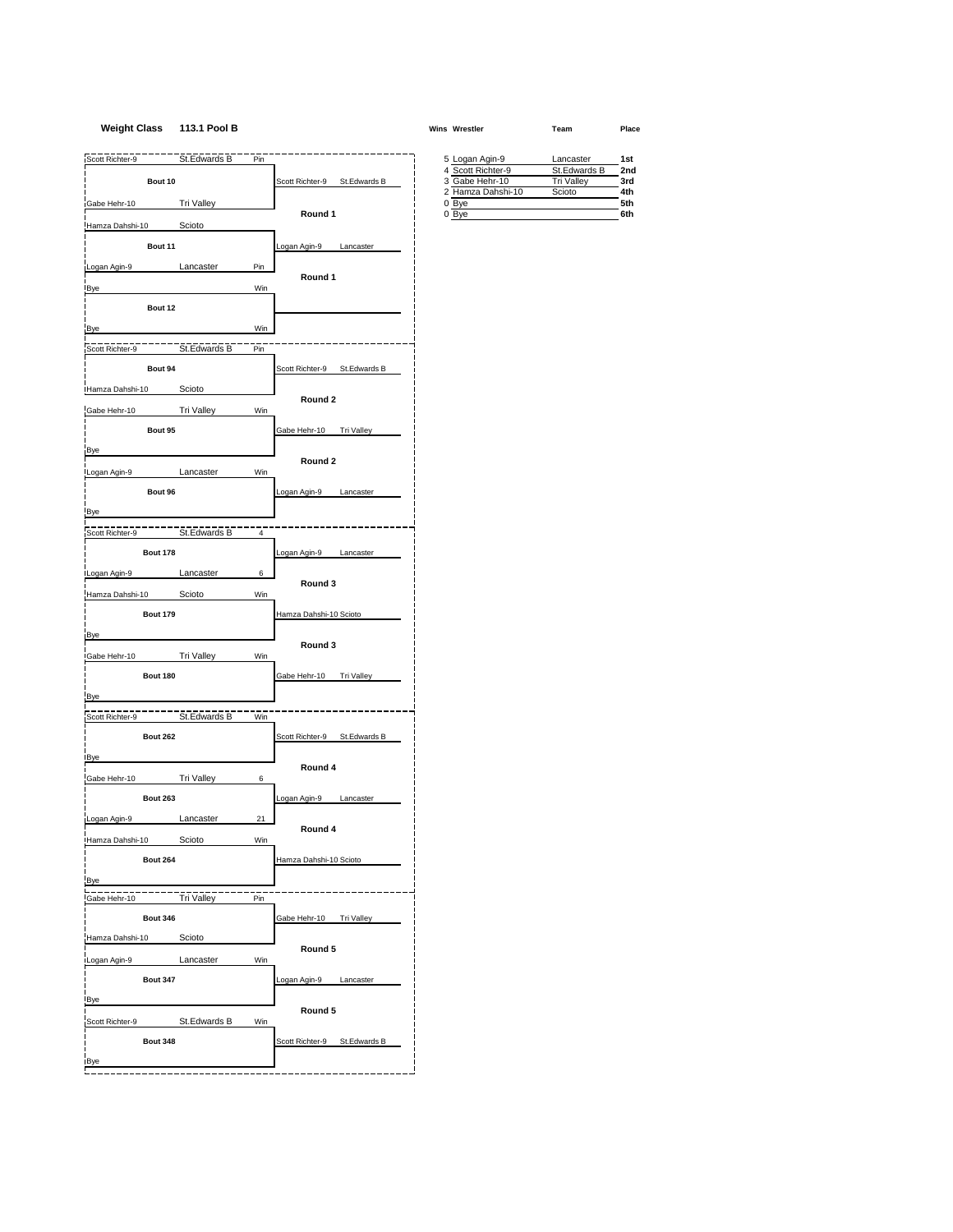## **Weight Class 120.1 Pool A Wins Wrestler Team Place**

| Giovanni Disabato-11 | H. Davidson       | Pin |                               | 5 Giovanni Disabato-11                 | H. Davidson                      | 1st        |
|----------------------|-------------------|-----|-------------------------------|----------------------------------------|----------------------------------|------------|
|                      |                   |     |                               | 4 Autumn Gordon-12                     | Lancaster                        | 2nc        |
| Bout 13              |                   |     | Giovanni Disabato H. Davidson | 3 Ben Whatley-9<br>2 Jensen Stilwell-9 | Lakota West<br><b>Tri Valley</b> | 3rd<br>4th |
| Jensen Stilwell-9    | Tri Valley        |     |                               | 1 Terry Steele-11                      | St.Edwards B                     | 5th        |
| Terry Steele-11      | St.Edwards B      |     | Round 1                       | 0 Logan Webb-9                         | LickingHeights                   | 6th        |
| Bout 14              |                   |     | Autumn Gordon-1 Lancaster     |                                        |                                  |            |
| Autumn Gordon-12     | Lancaster         | Pin |                               |                                        |                                  |            |
|                      |                   |     | Round 1                       |                                        |                                  |            |
| Ben Whatley-9        | Lakota West       | Pin |                               |                                        |                                  |            |
| Bout 15              |                   |     | Ben Whatley-9<br>Lakota West  |                                        |                                  |            |
| Logan Webb-9         | LickingHeights    |     |                               |                                        |                                  |            |
| Giovanni Disabato-11 | H. Davidson       | Pin |                               |                                        |                                  |            |
| Bout 97              |                   |     | Giovanni Disabato H. Davidson |                                        |                                  |            |
| Terry Steele-11      | St.Edwards B      |     |                               |                                        |                                  |            |
|                      |                   |     | Round 2                       |                                        |                                  |            |
| Jensen Stilwell-9    | Tri Valley        |     |                               |                                        |                                  |            |
| Bout 98              |                   |     | Ben Whatley-9 Lakota West     |                                        |                                  |            |
| Ben Whatley-9        | Lakota West       | Pin |                               |                                        |                                  |            |
| Autumn Gordon-12     | Lancaster         | Pin | Round 2                       |                                        |                                  |            |
| Bout 99              |                   |     | Autumn Gordon-1 Lancaster     |                                        |                                  |            |
|                      | LickingHeights    |     |                               |                                        |                                  |            |
| Logan Webb-9         |                   |     |                               |                                        |                                  |            |
| Giovanni Disabato-11 | H. Davidson       | Pin |                               |                                        |                                  |            |
| <b>Bout 181</b>      |                   |     | Giovanni Disabato H. Davidson |                                        |                                  |            |
| Autumn Gordon-12     | Lancaster         |     |                               |                                        |                                  |            |
| Terry Steele-11      | St.Edwards B      |     | Round 3                       |                                        |                                  |            |
| <b>Bout 182</b>      |                   |     | Ben Whatley-9 Lakota West     |                                        |                                  |            |
|                      |                   |     |                               |                                        |                                  |            |
| Ben Whatley-9        | Lakota West       | Pin | Round 3                       |                                        |                                  |            |
| Jensen Stilwell-9    | Tri Valley        | Pin |                               |                                        |                                  |            |
| <b>Bout 183</b>      |                   |     | Jensen Stilwell-9 Tri Valley  |                                        |                                  |            |
| Logan Webb-9         | LickingHeights    |     |                               |                                        |                                  |            |
| Giovanni Disabato-11 | H. Davidson       | 16  |                               |                                        |                                  |            |
| <b>Bout 265</b>      |                   |     | Giovanni Disabato H. Davidson |                                        |                                  |            |
|                      |                   |     |                               |                                        |                                  |            |
| Ben Whatley-9        | Lakota West       | 1   | Round 4                       |                                        |                                  |            |
| Jensen Stilwell-9    | <b>Tri Valley</b> |     |                               |                                        |                                  |            |
| <b>Bout 266</b>      |                   |     | Autumn Gordon-1 Lancaster     |                                        |                                  |            |
| Autumn Gordon-12     | Lancaster         | Pin |                               |                                        |                                  |            |
| Terry Steele-11      | St.Edwards B      | 11  | Round 4                       |                                        |                                  |            |
|                      |                   |     |                               |                                        |                                  |            |
| <b>Bout 267</b>      |                   |     | Terry Steele-11 St.Edwards B  |                                        |                                  |            |
| Logan Webb-9         | LickingHeights    | 6   |                               |                                        |                                  |            |
| Jensen Stilwell-9    | Tri Valley        | Pin |                               |                                        |                                  |            |
| <b>Bout 349</b>      |                   |     | Jensen Stilwell-9 Tri Valley  |                                        |                                  |            |
| Terry Steele-11      | St.Edwards B      |     |                               |                                        |                                  |            |
| Autumn Gordon-12     | Lancaster         | 11  | Round 5                       |                                        |                                  |            |
|                      |                   |     |                               |                                        |                                  |            |
| <b>Bout 350</b>      |                   |     | Autumn Gordon-1 Lancaster     |                                        |                                  |            |
| Ben Whatley-9        | Lakota West       | 4   | Round 5                       |                                        |                                  |            |
| Giovanni Disabato-11 | H. Davidson       | Pin |                               |                                        |                                  |            |
| <b>Bout 351</b>      |                   |     | Giovanni Disabato H. Davidson |                                        |                                  |            |
| Logan Webb-9         | LickingHeights    |     |                               |                                        |                                  |            |
|                      |                   |     |                               |                                        |                                  |            |

|                         | 5 Giovanni Disabato-11 | H. Davidson       | 1st |
|-------------------------|------------------------|-------------------|-----|
|                         | 4 Autumn Gordon-12     | Lancaster         | 2nd |
| ni Disabato H. Davidson | 3 Ben Whatley-9        | Lakota West       | 3rd |
|                         | 2 Jensen Stilwell-9    | <b>Tri Vallev</b> | 4th |
|                         | 1 Terry Steele-11      | St.Edwards B      | 5th |
| Round 1                 | 0 Logan Webb-9         | LickingHeights    | 6th |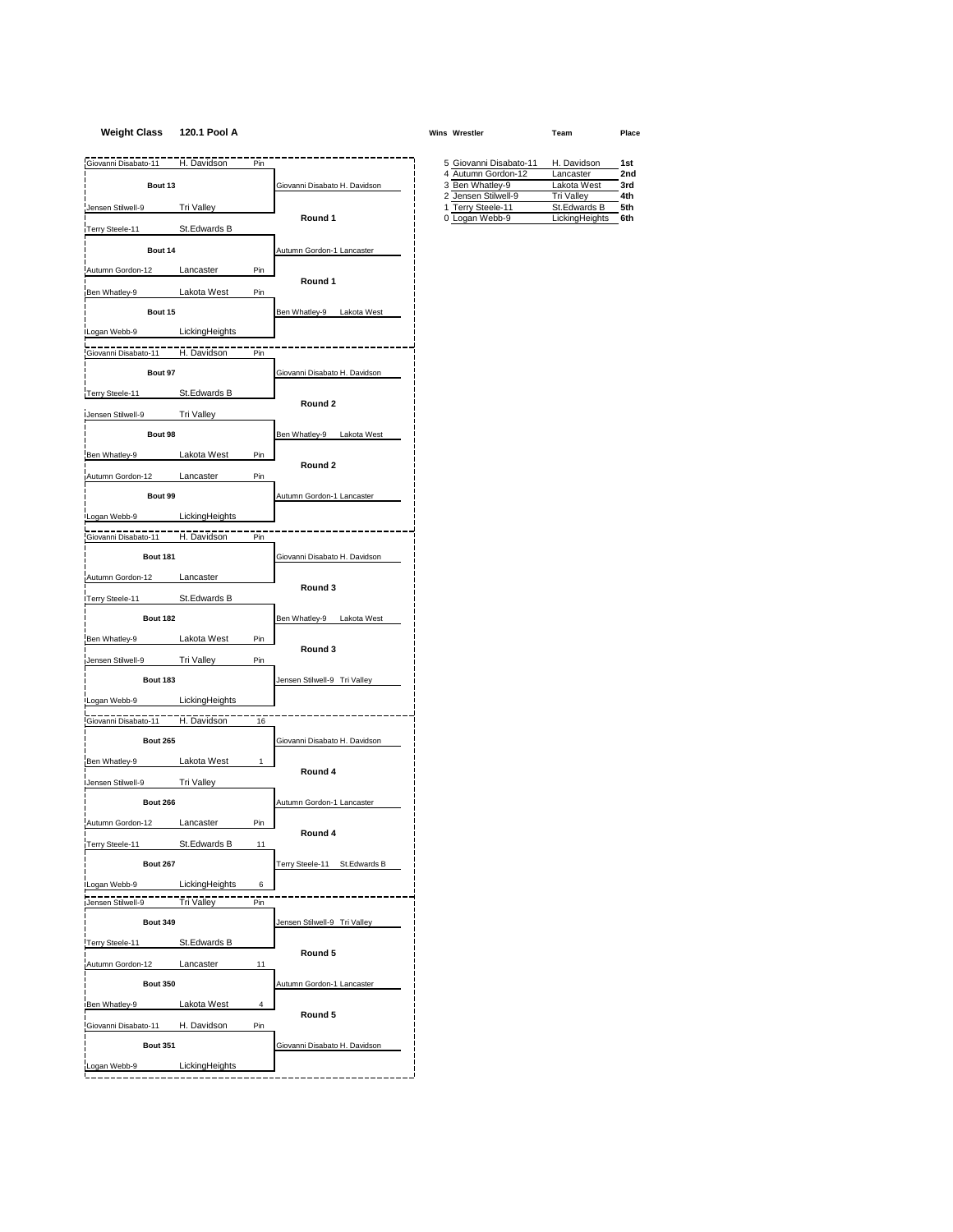#### **Weight Class 120.1 Pool B Wins Wrestler Team Place**



|       | 1st |
|-------|-----|
| 0 Bye | 2nd |
| 0 Bye | 3rd |
| 0 Bye | 4th |
| 0 Bye | 5th |
| 0 Bye | 6th |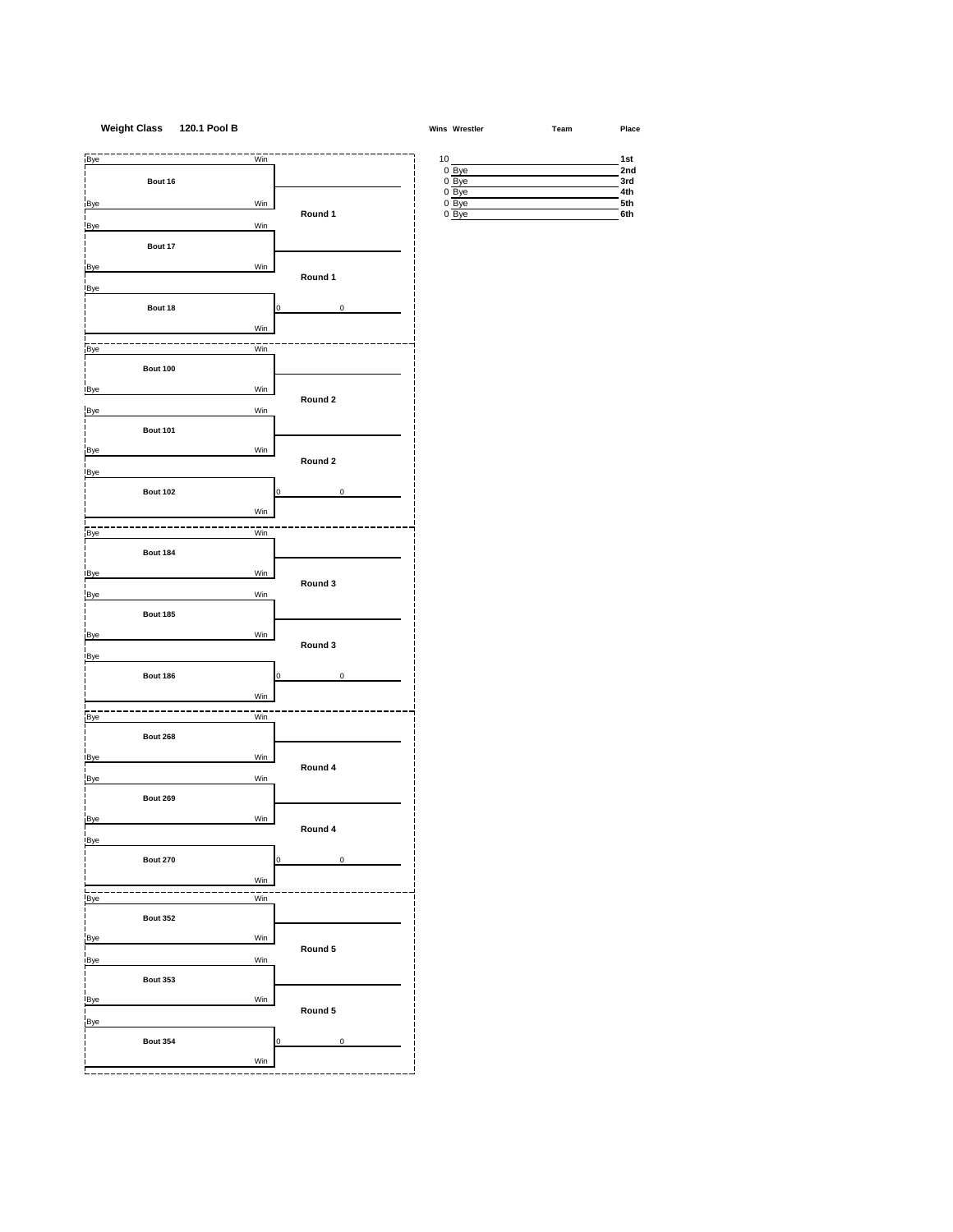## **Weight Class 126.1 Pool A Wins Wrestler Team Place**

| Dan Conway-10                     | St.Edwards B<br>Win         |                             | 4 Dan Conway-10<br>4 Austin Vensil-11 | St.Edwards B<br>Tri Valley |
|-----------------------------------|-----------------------------|-----------------------------|---------------------------------------|----------------------------|
| Bout 19                           |                             | Dan Conway-10 St.Edwards B  | 4 Nick Varanelli-10                   | Olentangy                  |
| Bye                               |                             |                             | 0 Bye<br>0 Bye                        |                            |
|                                   |                             | Round 1                     | 0 Bye                                 |                            |
| Austin Vensil-11 Tri Valley       | 9                           |                             |                                       |                            |
| Bout 20                           |                             | Austin Vensil-11 Tri Valley |                                       |                            |
| Nick Varanelli-10                 | Olentangy<br>8              |                             |                                       |                            |
| Bye                               | Win                         | Round 1                     |                                       |                            |
| Bout 21                           |                             |                             |                                       |                            |
| Bye                               | Win                         |                             |                                       |                            |
| Dan Conway-10 ----- St. Edwards B |                             |                             |                                       |                            |
|                                   | Pin                         |                             |                                       |                            |
| <b>Bout 103</b>                   |                             | Dan Conway-10 St.Edwards B  |                                       |                            |
| Austin Vensil-11 Tri Valley       |                             | Round 2                     |                                       |                            |
| <b>Bye</b>                        | Win                         |                             |                                       |                            |
| <b>Bout 104</b>                   |                             |                             |                                       |                            |
| Bye                               | Win                         |                             |                                       |                            |
| Nick Varanelli-10 Olentangy       | Win                         | Round 2                     |                                       |                            |
| <b>Bout 105</b>                   |                             | Nick Varanelli-10 Olentangy |                                       |                            |
|                                   |                             |                             |                                       |                            |
| <b>Bye</b>                        |                             |                             |                                       |                            |
| Dan Conway-10 St.Edwards B        | 5                           |                             |                                       |                            |
| <b>Bout 187</b>                   |                             | Nick Varanelli-10 Olentangy |                                       |                            |
| Nick Varanelli-10                 | Olentangy<br>$\overline{7}$ |                             |                                       |                            |
| Austin Vensil-11                  | <b>Tri Valley</b><br>Win    | Round 3                     |                                       |                            |
| <b>Bout 188</b>                   |                             | Austin Vensil-11 Tri Valley |                                       |                            |
|                                   |                             |                             |                                       |                            |
| Bye                               |                             | Round 3                     |                                       |                            |
| Bye                               | Win                         |                             |                                       |                            |
| <b>Bout 189</b>                   |                             |                             |                                       |                            |
| Bye                               | Win                         |                             |                                       |                            |
| Dan Conway-10 ----- St. Edwards B | Win                         |                             |                                       |                            |
| <b>Bout 271</b>                   |                             | Dan Conway-10 St.Edwards B  |                                       |                            |
| Bye                               |                             |                             |                                       |                            |
|                                   |                             | Round 4                     |                                       |                            |
| Bye                               |                             |                             |                                       |                            |
| <b>Bout 272</b>                   |                             | Nick Varanelli-10 Olentangy |                                       |                            |
| Nick Varanelli-10                 | Olentangy<br>Win            | Round 4                     |                                       |                            |
| Austin Vensil-11                  | <b>Tri Valley</b><br>Win    |                             |                                       |                            |
| <b>Bout 273</b>                   |                             | Austin Vensil-11 Tri Valley |                                       |                            |
| <b>Bye</b>                        |                             |                             |                                       |                            |
| Bye                               |                             |                             |                                       |                            |
| <b>Bout 355</b>                   |                             | Austin Vensil-11 Tri Valley |                                       |                            |
| Austin Vensil-11                  | <b>Tri Valley</b><br>Win    |                             |                                       |                            |
|                                   |                             | Round 5                     |                                       |                            |
| Nick Varanelli-10                 | Olentangy<br>Win            |                             |                                       |                            |
| <b>Bout 356</b>                   |                             | Nick Varanelli-10 Olentangy |                                       |                            |
| Bye                               |                             | Round 5                     |                                       |                            |
| Dan Conway-10                     | St.Edwards B<br>Win         |                             |                                       |                            |
|                                   |                             | Dan Conway-10 St.Edwards B  |                                       |                            |
| <b>Bout 357</b>                   |                             |                             |                                       |                            |

| 4 Dan Conway-10     | St.Edwards B      | 1st             |
|---------------------|-------------------|-----------------|
| 4 Austin Vensil-11  | <b>Tri Vallev</b> | 2 <sub>nd</sub> |
| 4 Nick Varanelli-10 | Olentangy         | 3rd             |
| 0 Bye               |                   | 4th             |
| 0 Bye               |                   | 5th             |
| <b>R</b> ve         |                   | 6th             |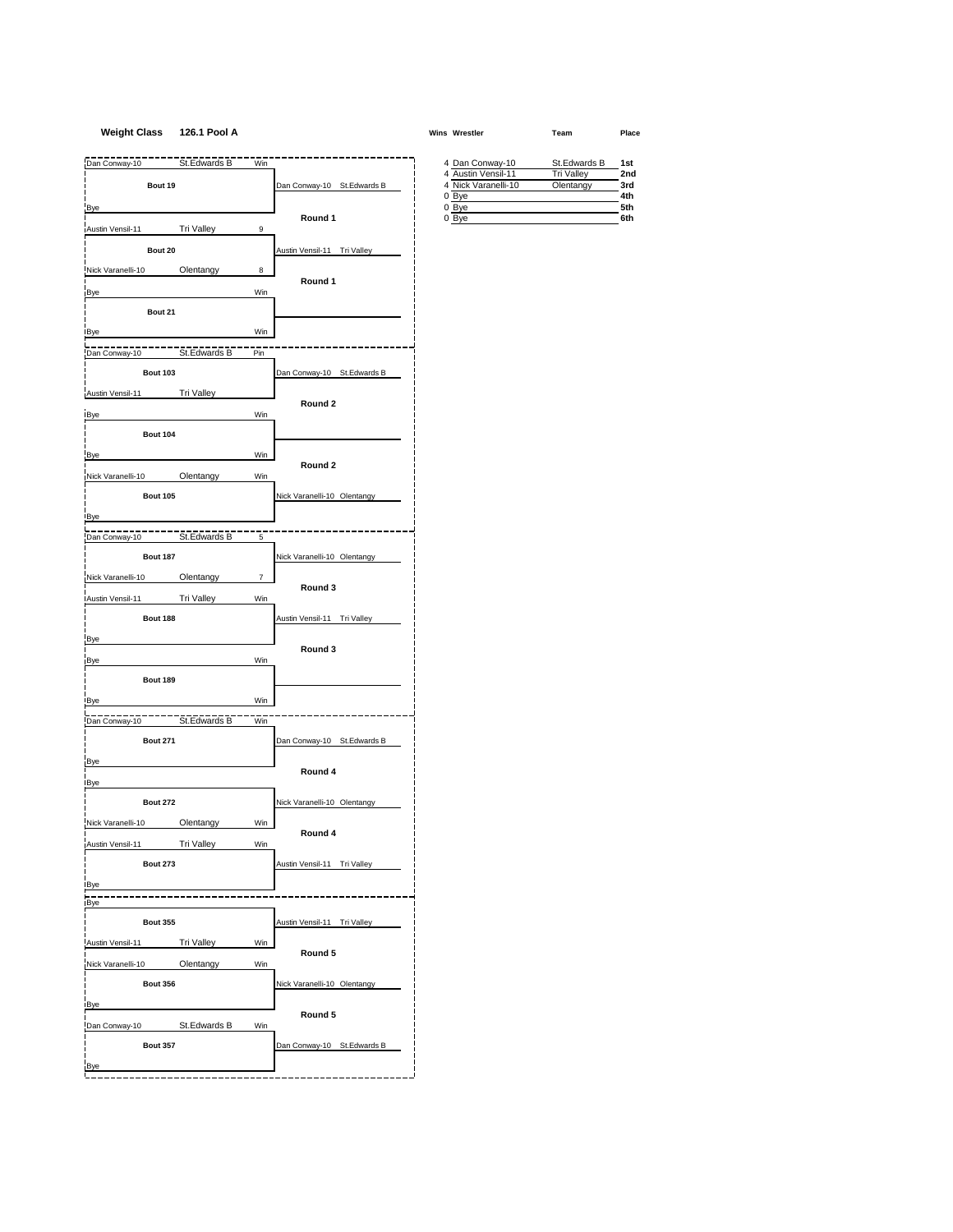#### **Weight Class 126.1 Pool B Wins Wrestler Team Place**

Joey Hutsler-12 Lancaster Pin 5 Joey Hutsler-12 Lancaster **1st Bout 22 Joey Hutsler-12** Lancaster Latrell Nixon-11 **T. Worthington Round 1** Andrew Oeters-11 Lakota West 5 **Bout 23** Andrew Oeters-11 Lakota West Kemyon Pannell-11 Scioto 4 **Round 1** i<br>Bye Win **Bout 24** Bye Win Joey Hutsler-12 Lancaster Pin **Bout 106 Joey Hutsler-12** Lancaster Andrew Oeters-11 Lakota West **Round 2** Latrell Nixon-11 T. Worthington Win **Bout 107** Latrell Nixon-11 T. Worthington Bye **Round 2** Kemyon Pannell-11 Scioto Win Bout 108 Kemyon Pannell-1 Scioto Bye Joey Hutsler-12 Lancaster Pin **Bout 190 CONTERNATE:** Joey Hutsler-12 Lancaster Kemyon Pannell-11 Scioto **Round 3** Andrew Oeters-11 Lakota West Win **Bout 191** Andrew Oeters-11 Lakota West Bye **Round 3 Latrell Nixon-11** T. Worthington Win Bout 192 **Latrell Nixon-11** T. Worthington Bye Joey Hutsler-12 Lancaster Win **Bout 274 Joey Hutsler-12** Lancaster Bye **Round 4** Latrell Nixon-11 T. Worthington **Bout 275** Kemyon Pannell-1 Scioto Kemyon Pannell-11 Scioto Pin **Round 4** Andrew Oeters-11 Lakota West Win **Bout 276** Andrew Oeters-11 Lakota West Bye Latrell Nixon-11 T. Worthington **Bout 358** Andrew Oeters-11 Lakota West Andrew Oeters-11 Lakota West Pin **Round 5** Kemyon Pannell-11 Scioto Win Bout 359 Kemyon Pannell-1 Scioto Bye **Round 5** Joey Hutsler-12 Lancaster Win **Bout 360** Joey Hutsler-12 Lancaster

Bye

| 5 Joey Hutsler-12   | Lancaster      | 1st |
|---------------------|----------------|-----|
| 4 Andrew Oeters-11  | Lakota West    | 2nd |
| 3 Kemyon Pannell-11 | Scioto         | 3rd |
| 2 Latrell Nixon-11  | T. Worthington | 4th |
| 0 Bye               |                | 5th |
| 0 Bve               |                | 6th |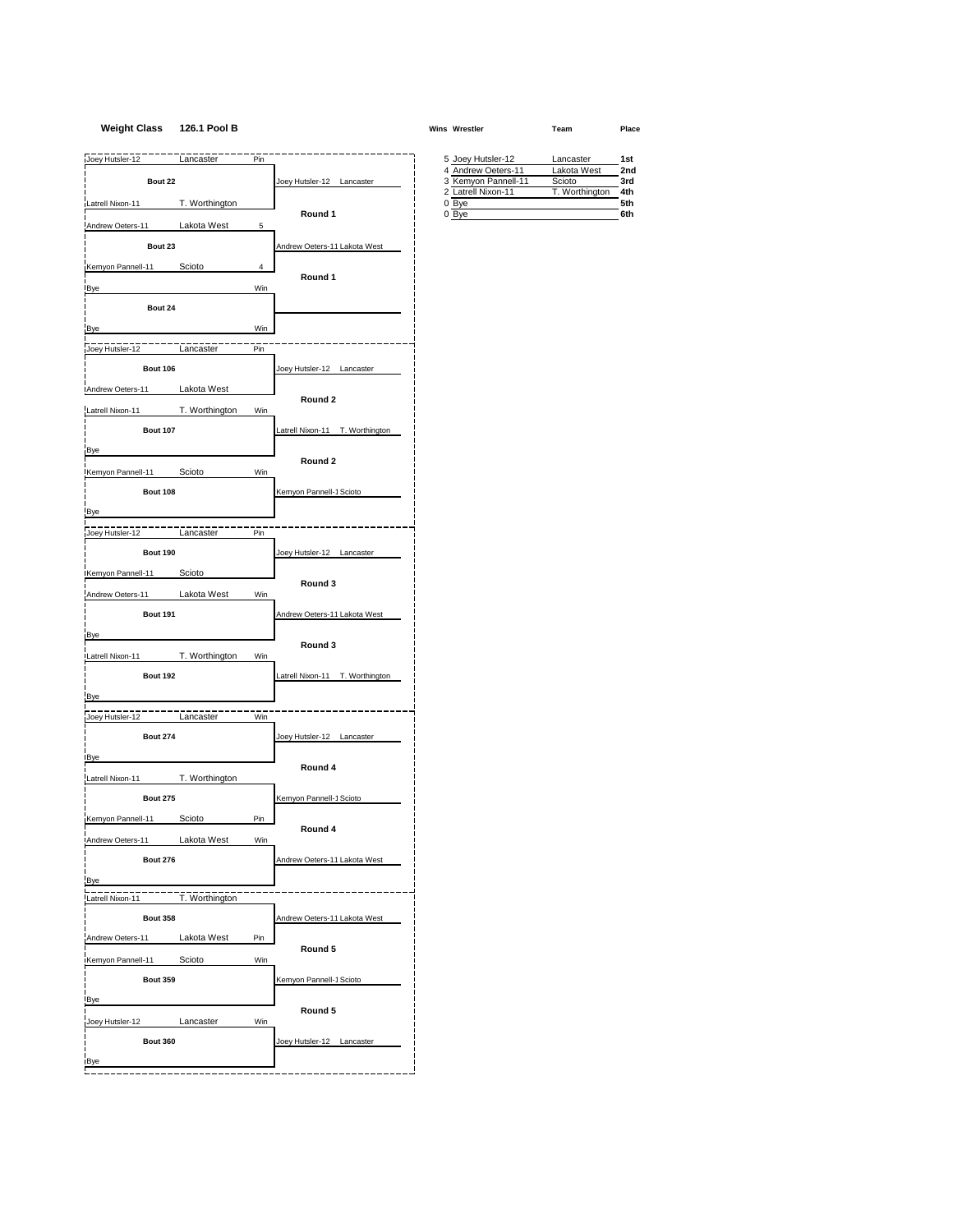# **Weight Class 132.1 Pool A Wins Wrestler Team Place**

| 5 Demetrios Monroe-11 | H. Davidson    | 1st             |
|-----------------------|----------------|-----------------|
| 3 Logan Patterson-11  | Lancaster      | 2 <sub>nd</sub> |
| 3 Chase Haimerl-11    | T. Worthington | 3rd             |
| 2 Zane Brewer-9       | Lakota West    | 4th             |
| 2 Val D'Ambrosi-12    | Hbradlev       | 5th             |
|                       |                | ---             |

| Demetrios Monroe-11<br>H. Davidson<br>5 Demetrios Monroe-11<br>H. Davidson<br>6<br>3 Logan Patterson-11<br>Lancaster<br>3 Chase Haimerl-11<br>T. Worthington<br>Bout 25<br>Demetrios Monroe H. Davidson<br>2 Zane Brewer-9<br>Lakota West<br>2 Val D'Ambrosi-12<br>Chase Haimerl-11<br>T. Worthington<br>$\sqrt{4}$<br>Hbradley<br>Round 1<br>0 Bye<br>0<br>Logan Patterson-11<br>Lancaster<br>Bout 26<br>Val D'Ambrosi-12 Hbradley<br>Val D'Ambrosi-12<br>Hbradley<br>8<br>Round 1<br>Lakota West<br>Zane Brewer-9<br>Win<br>Bout 27<br>Zane Brewer-9<br>Lakota West<br>Bye<br>Demetrios Monroe-11<br>H. Davidson<br>11<br><b>Bout 109</b><br>Demetrios Monroe H. Davidson<br>$\mathbf 2$<br>Logan Patterson-11<br>Lancaster<br>Round 2<br>T. Worthington<br>Chase Haimerl-11<br>8<br><b>Bout 110</b><br>Chase Haimerl-11 T. Worthington<br>Lakota West<br>Zane Brewer-9<br>4<br>Round 2<br>Hbradley<br>Win<br><b>Bout 111</b><br>Val D'Ambrosi-12 Hbradley<br>Bye<br>Demetrios Monroe-11<br>H. Davidson<br>13<br><b>Bout 193</b><br>Demetrios Monroe H. Davidson<br>Val D'Ambrosi-12<br>Hbradley<br>3<br>Round 3<br>Lancaster<br>Pin<br><b>Bout 194</b><br>Logan Patterson-1 Lancaster<br>Lakota West<br>Zane Brewer-9<br>Round 3<br>Chase Haimerl-11<br>T. Worthington<br>Win<br><b>Bout 195</b><br>Chase Haimerl-11 T. Worthington<br><b>Bye</b><br>H. Davidson<br>20<br><b>Bout 277</b><br>Demetrios Monroe H. Davidson<br>Lakota West<br>Zane Brewer-9<br>$\,$ 5 $\,$<br>Round 4 | 1st<br>2nc<br>3rd<br>4th<br>5th<br>6th |
|----------------------------------------------------------------------------------------------------------------------------------------------------------------------------------------------------------------------------------------------------------------------------------------------------------------------------------------------------------------------------------------------------------------------------------------------------------------------------------------------------------------------------------------------------------------------------------------------------------------------------------------------------------------------------------------------------------------------------------------------------------------------------------------------------------------------------------------------------------------------------------------------------------------------------------------------------------------------------------------------------------------------------------------------------------------------------------------------------------------------------------------------------------------------------------------------------------------------------------------------------------------------------------------------------------------------------------------------------------------------------------------------------------------------------------------------------------------------------------------|----------------------------------------|
|                                                                                                                                                                                                                                                                                                                                                                                                                                                                                                                                                                                                                                                                                                                                                                                                                                                                                                                                                                                                                                                                                                                                                                                                                                                                                                                                                                                                                                                                                        |                                        |
|                                                                                                                                                                                                                                                                                                                                                                                                                                                                                                                                                                                                                                                                                                                                                                                                                                                                                                                                                                                                                                                                                                                                                                                                                                                                                                                                                                                                                                                                                        |                                        |
|                                                                                                                                                                                                                                                                                                                                                                                                                                                                                                                                                                                                                                                                                                                                                                                                                                                                                                                                                                                                                                                                                                                                                                                                                                                                                                                                                                                                                                                                                        |                                        |
|                                                                                                                                                                                                                                                                                                                                                                                                                                                                                                                                                                                                                                                                                                                                                                                                                                                                                                                                                                                                                                                                                                                                                                                                                                                                                                                                                                                                                                                                                        |                                        |
|                                                                                                                                                                                                                                                                                                                                                                                                                                                                                                                                                                                                                                                                                                                                                                                                                                                                                                                                                                                                                                                                                                                                                                                                                                                                                                                                                                                                                                                                                        |                                        |
|                                                                                                                                                                                                                                                                                                                                                                                                                                                                                                                                                                                                                                                                                                                                                                                                                                                                                                                                                                                                                                                                                                                                                                                                                                                                                                                                                                                                                                                                                        |                                        |
|                                                                                                                                                                                                                                                                                                                                                                                                                                                                                                                                                                                                                                                                                                                                                                                                                                                                                                                                                                                                                                                                                                                                                                                                                                                                                                                                                                                                                                                                                        |                                        |
|                                                                                                                                                                                                                                                                                                                                                                                                                                                                                                                                                                                                                                                                                                                                                                                                                                                                                                                                                                                                                                                                                                                                                                                                                                                                                                                                                                                                                                                                                        |                                        |
|                                                                                                                                                                                                                                                                                                                                                                                                                                                                                                                                                                                                                                                                                                                                                                                                                                                                                                                                                                                                                                                                                                                                                                                                                                                                                                                                                                                                                                                                                        |                                        |
|                                                                                                                                                                                                                                                                                                                                                                                                                                                                                                                                                                                                                                                                                                                                                                                                                                                                                                                                                                                                                                                                                                                                                                                                                                                                                                                                                                                                                                                                                        |                                        |
|                                                                                                                                                                                                                                                                                                                                                                                                                                                                                                                                                                                                                                                                                                                                                                                                                                                                                                                                                                                                                                                                                                                                                                                                                                                                                                                                                                                                                                                                                        |                                        |
|                                                                                                                                                                                                                                                                                                                                                                                                                                                                                                                                                                                                                                                                                                                                                                                                                                                                                                                                                                                                                                                                                                                                                                                                                                                                                                                                                                                                                                                                                        |                                        |
|                                                                                                                                                                                                                                                                                                                                                                                                                                                                                                                                                                                                                                                                                                                                                                                                                                                                                                                                                                                                                                                                                                                                                                                                                                                                                                                                                                                                                                                                                        |                                        |
|                                                                                                                                                                                                                                                                                                                                                                                                                                                                                                                                                                                                                                                                                                                                                                                                                                                                                                                                                                                                                                                                                                                                                                                                                                                                                                                                                                                                                                                                                        |                                        |
|                                                                                                                                                                                                                                                                                                                                                                                                                                                                                                                                                                                                                                                                                                                                                                                                                                                                                                                                                                                                                                                                                                                                                                                                                                                                                                                                                                                                                                                                                        |                                        |
| Val D'Ambrosi-12                                                                                                                                                                                                                                                                                                                                                                                                                                                                                                                                                                                                                                                                                                                                                                                                                                                                                                                                                                                                                                                                                                                                                                                                                                                                                                                                                                                                                                                                       |                                        |
|                                                                                                                                                                                                                                                                                                                                                                                                                                                                                                                                                                                                                                                                                                                                                                                                                                                                                                                                                                                                                                                                                                                                                                                                                                                                                                                                                                                                                                                                                        |                                        |
| Demetrios Monroe-11                                                                                                                                                                                                                                                                                                                                                                                                                                                                                                                                                                                                                                                                                                                                                                                                                                                                                                                                                                                                                                                                                                                                                                                                                                                                                                                                                                                                                                                                    |                                        |
| Logan Patterson-11                                                                                                                                                                                                                                                                                                                                                                                                                                                                                                                                                                                                                                                                                                                                                                                                                                                                                                                                                                                                                                                                                                                                                                                                                                                                                                                                                                                                                                                                     |                                        |
|                                                                                                                                                                                                                                                                                                                                                                                                                                                                                                                                                                                                                                                                                                                                                                                                                                                                                                                                                                                                                                                                                                                                                                                                                                                                                                                                                                                                                                                                                        |                                        |
|                                                                                                                                                                                                                                                                                                                                                                                                                                                                                                                                                                                                                                                                                                                                                                                                                                                                                                                                                                                                                                                                                                                                                                                                                                                                                                                                                                                                                                                                                        |                                        |
|                                                                                                                                                                                                                                                                                                                                                                                                                                                                                                                                                                                                                                                                                                                                                                                                                                                                                                                                                                                                                                                                                                                                                                                                                                                                                                                                                                                                                                                                                        |                                        |
|                                                                                                                                                                                                                                                                                                                                                                                                                                                                                                                                                                                                                                                                                                                                                                                                                                                                                                                                                                                                                                                                                                                                                                                                                                                                                                                                                                                                                                                                                        |                                        |
|                                                                                                                                                                                                                                                                                                                                                                                                                                                                                                                                                                                                                                                                                                                                                                                                                                                                                                                                                                                                                                                                                                                                                                                                                                                                                                                                                                                                                                                                                        |                                        |
|                                                                                                                                                                                                                                                                                                                                                                                                                                                                                                                                                                                                                                                                                                                                                                                                                                                                                                                                                                                                                                                                                                                                                                                                                                                                                                                                                                                                                                                                                        |                                        |
|                                                                                                                                                                                                                                                                                                                                                                                                                                                                                                                                                                                                                                                                                                                                                                                                                                                                                                                                                                                                                                                                                                                                                                                                                                                                                                                                                                                                                                                                                        |                                        |
|                                                                                                                                                                                                                                                                                                                                                                                                                                                                                                                                                                                                                                                                                                                                                                                                                                                                                                                                                                                                                                                                                                                                                                                                                                                                                                                                                                                                                                                                                        |                                        |
|                                                                                                                                                                                                                                                                                                                                                                                                                                                                                                                                                                                                                                                                                                                                                                                                                                                                                                                                                                                                                                                                                                                                                                                                                                                                                                                                                                                                                                                                                        |                                        |
|                                                                                                                                                                                                                                                                                                                                                                                                                                                                                                                                                                                                                                                                                                                                                                                                                                                                                                                                                                                                                                                                                                                                                                                                                                                                                                                                                                                                                                                                                        |                                        |
|                                                                                                                                                                                                                                                                                                                                                                                                                                                                                                                                                                                                                                                                                                                                                                                                                                                                                                                                                                                                                                                                                                                                                                                                                                                                                                                                                                                                                                                                                        |                                        |
|                                                                                                                                                                                                                                                                                                                                                                                                                                                                                                                                                                                                                                                                                                                                                                                                                                                                                                                                                                                                                                                                                                                                                                                                                                                                                                                                                                                                                                                                                        |                                        |
|                                                                                                                                                                                                                                                                                                                                                                                                                                                                                                                                                                                                                                                                                                                                                                                                                                                                                                                                                                                                                                                                                                                                                                                                                                                                                                                                                                                                                                                                                        |                                        |
|                                                                                                                                                                                                                                                                                                                                                                                                                                                                                                                                                                                                                                                                                                                                                                                                                                                                                                                                                                                                                                                                                                                                                                                                                                                                                                                                                                                                                                                                                        |                                        |
|                                                                                                                                                                                                                                                                                                                                                                                                                                                                                                                                                                                                                                                                                                                                                                                                                                                                                                                                                                                                                                                                                                                                                                                                                                                                                                                                                                                                                                                                                        |                                        |
| Chase Haimerl-11<br>T. Worthington<br>12                                                                                                                                                                                                                                                                                                                                                                                                                                                                                                                                                                                                                                                                                                                                                                                                                                                                                                                                                                                                                                                                                                                                                                                                                                                                                                                                                                                                                                               |                                        |
| <b>Bout 278</b><br>Chase Haimerl-11 T. Worthington                                                                                                                                                                                                                                                                                                                                                                                                                                                                                                                                                                                                                                                                                                                                                                                                                                                                                                                                                                                                                                                                                                                                                                                                                                                                                                                                                                                                                                     |                                        |
| Hbradley<br>Val D'Ambrosi-12<br>4                                                                                                                                                                                                                                                                                                                                                                                                                                                                                                                                                                                                                                                                                                                                                                                                                                                                                                                                                                                                                                                                                                                                                                                                                                                                                                                                                                                                                                                      |                                        |
| Round 4<br>Logan Patterson-11<br>Win<br>Lancaster                                                                                                                                                                                                                                                                                                                                                                                                                                                                                                                                                                                                                                                                                                                                                                                                                                                                                                                                                                                                                                                                                                                                                                                                                                                                                                                                                                                                                                      |                                        |
| <b>Bout 279</b><br>Logan Patterson-1 Lancaster                                                                                                                                                                                                                                                                                                                                                                                                                                                                                                                                                                                                                                                                                                                                                                                                                                                                                                                                                                                                                                                                                                                                                                                                                                                                                                                                                                                                                                         |                                        |
| Bye                                                                                                                                                                                                                                                                                                                                                                                                                                                                                                                                                                                                                                                                                                                                                                                                                                                                                                                                                                                                                                                                                                                                                                                                                                                                                                                                                                                                                                                                                    |                                        |
| Chase Haimerl-11 T. Worthington<br>$\overline{2}$                                                                                                                                                                                                                                                                                                                                                                                                                                                                                                                                                                                                                                                                                                                                                                                                                                                                                                                                                                                                                                                                                                                                                                                                                                                                                                                                                                                                                                      |                                        |
|                                                                                                                                                                                                                                                                                                                                                                                                                                                                                                                                                                                                                                                                                                                                                                                                                                                                                                                                                                                                                                                                                                                                                                                                                                                                                                                                                                                                                                                                                        |                                        |
| <b>Bout 361</b><br>Logan Patterson-1 Lancaster                                                                                                                                                                                                                                                                                                                                                                                                                                                                                                                                                                                                                                                                                                                                                                                                                                                                                                                                                                                                                                                                                                                                                                                                                                                                                                                                                                                                                                         |                                        |
| Logan Patterson-11<br>Lancaster<br>5<br>Round 5                                                                                                                                                                                                                                                                                                                                                                                                                                                                                                                                                                                                                                                                                                                                                                                                                                                                                                                                                                                                                                                                                                                                                                                                                                                                                                                                                                                                                                        |                                        |
| Hbradley<br>Val D'Ambrosi-12<br>Forf                                                                                                                                                                                                                                                                                                                                                                                                                                                                                                                                                                                                                                                                                                                                                                                                                                                                                                                                                                                                                                                                                                                                                                                                                                                                                                                                                                                                                                                   |                                        |
| Zane Brewer-9 Lakota West<br><b>Bout 362</b>                                                                                                                                                                                                                                                                                                                                                                                                                                                                                                                                                                                                                                                                                                                                                                                                                                                                                                                                                                                                                                                                                                                                                                                                                                                                                                                                                                                                                                           |                                        |
| Zane Brewer-9<br>Lakota West<br>Win                                                                                                                                                                                                                                                                                                                                                                                                                                                                                                                                                                                                                                                                                                                                                                                                                                                                                                                                                                                                                                                                                                                                                                                                                                                                                                                                                                                                                                                    |                                        |
| Round 5<br>Demetrios Monroe-11<br>Win<br>H. Davidson                                                                                                                                                                                                                                                                                                                                                                                                                                                                                                                                                                                                                                                                                                                                                                                                                                                                                                                                                                                                                                                                                                                                                                                                                                                                                                                                                                                                                                   |                                        |
| <b>Bout 363</b><br>Demetrios Monroe H. Davidson                                                                                                                                                                                                                                                                                                                                                                                                                                                                                                                                                                                                                                                                                                                                                                                                                                                                                                                                                                                                                                                                                                                                                                                                                                                                                                                                                                                                                                        |                                        |
|                                                                                                                                                                                                                                                                                                                                                                                                                                                                                                                                                                                                                                                                                                                                                                                                                                                                                                                                                                                                                                                                                                                                                                                                                                                                                                                                                                                                                                                                                        |                                        |
| Bye                                                                                                                                                                                                                                                                                                                                                                                                                                                                                                                                                                                                                                                                                                                                                                                                                                                                                                                                                                                                                                                                                                                                                                                                                                                                                                                                                                                                                                                                                    |                                        |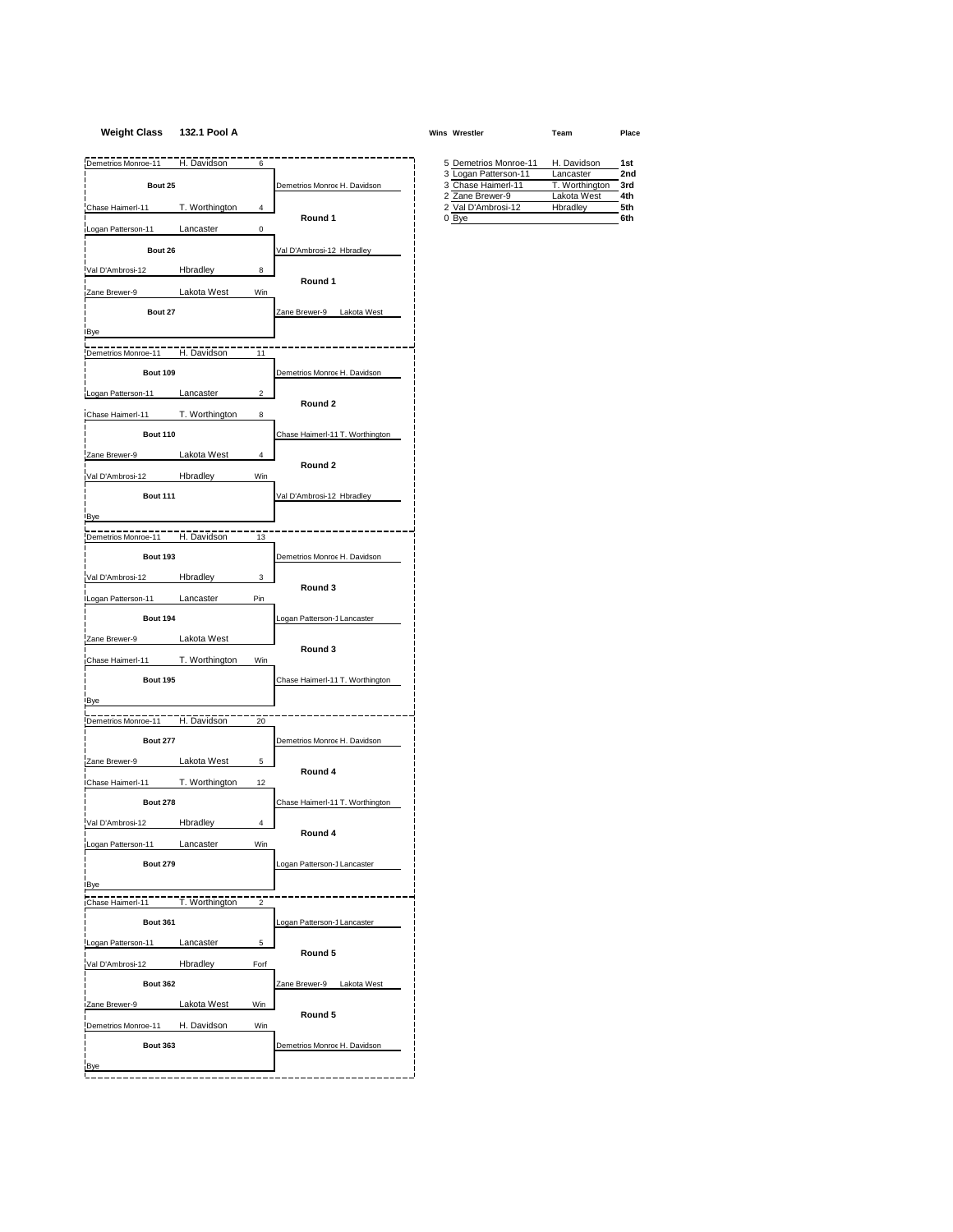# **Weight Class 132.1 Pool B Wins Wrestler Team Place**

| Jackson Francum-12     | Lakota West1 | 3   |                                  | 5 Brady Pethtel-10<br>Olentangy      | 1st |
|------------------------|--------------|-----|----------------------------------|--------------------------------------|-----|
|                        |              |     |                                  | 4 Isaac Bodine-11<br>Scioto          | 2nc |
| Bout 28                |              |     | <b>Isaac Bodine-11</b><br>Scioto | 3 Jackson Francum-12<br>Lakota West1 | 3rd |
|                        |              |     |                                  | 2 Shamar Strayhorn-10<br>St. Xavier  | 4th |
| <b>Isaac Bodine-11</b> | Scioto       | 8   |                                  | 0 Bye                                | 5th |
|                        |              |     | Round 1                          | 0 Bye                                | 6th |
| Shamar Strayhorn-10    | St. Xavier   |     |                                  |                                      |     |
| Bout 29                |              |     | Brady Pethtel-10 Olentangy       |                                      |     |
| Brady Pethtel-10       | Olentangy    | Pin | Round 1                          |                                      |     |
| Bve                    |              | Win |                                  |                                      |     |

| Bout 28                         |                     | Isaac Bodine-11 Scioto       |         | 3 Jackson Francum-12  | Lakota West1 | 3rd        |
|---------------------------------|---------------------|------------------------------|---------|-----------------------|--------------|------------|
| <b>Isaac Bodine-11</b>          | Scioto<br>8         |                              | $0$ Bye | 2 Shamar Strayhorn-10 | St. Xavier   | 4th<br>5th |
| Shamar Strayhorn-10             | St. Xavier          | Round 1                      | $0$ Bye |                       |              | 6th        |
|                                 |                     |                              |         |                       |              |            |
| Bout 29                         |                     | Brady Pethtel-10 Olentangy   |         |                       |              |            |
| Brady Pethtel-10                | Olentangy<br>Pin    | Round 1                      |         |                       |              |            |
| Bye                             | Win                 |                              |         |                       |              |            |
| Bout 30                         |                     |                              |         |                       |              |            |
| Bye                             | Win                 |                              |         |                       |              |            |
| Jackson Francum-12              | Lakota West1<br>Pin |                              |         |                       |              |            |
| <b>Bout 112</b>                 |                     | Jackson Francum Lakota West1 |         |                       |              |            |
| Shamar Strayhorn-10 St. Xavier  |                     |                              |         |                       |              |            |
| <b>Isaac Bodine-11</b>          | Scioto<br>Win       | Round 2                      |         |                       |              |            |
| <b>Bout 113</b>                 |                     | Isaac Bodine-11 Scioto       |         |                       |              |            |
|                                 |                     |                              |         |                       |              |            |
| Bye                             |                     | Round 2                      |         |                       |              |            |
| Brady Pethtel-10 Olentangy      | Win                 |                              |         |                       |              |            |
| <b>Bout 114</b>                 |                     | Brady Pethtel-10 Olentangy   |         |                       |              |            |
| Bye                             |                     |                              |         |                       |              |            |
| Jackson Francum-12 Lakota West1 | 3                   |                              |         |                       |              |            |
| <b>Bout 196</b>                 |                     | Brady Pethtel-10 Olentangy   |         |                       |              |            |
| Brady Pethtel-10                | Olentangy<br>9      |                              |         |                       |              |            |
| Shamar Strayhorn-10             | St. Xavier<br>Win   | Round 3                      |         |                       |              |            |
| <b>Bout 197</b>                 |                     | Shamar Strayhorn St. Xavier  |         |                       |              |            |
| Bye                             |                     |                              |         |                       |              |            |
|                                 |                     | Round 3                      |         |                       |              |            |
| <b>Isaac Bodine-11</b>          | Scioto<br>Win       |                              |         |                       |              |            |
| <b>Bout 198</b>                 |                     | Isaac Bodine-11 Scioto       |         |                       |              |            |
| Bye                             |                     |                              |         |                       |              |            |
| Jackson Francum-12              | Lakota West1<br>Win |                              |         |                       |              |            |
| <b>Bout 280</b>                 |                     | Jackson Francum Lakota West1 |         |                       |              |            |
| Bye                             |                     |                              |         |                       |              |            |
| <b>Isaac Bodine-11</b>          | Scioto<br>4         | Round 4                      |         |                       |              |            |
| <b>Bout 281</b>                 |                     | Brady Pethtel-10 Olentangy   |         |                       |              |            |
| Brady Pethtel-10                | Olentangy<br>11     |                              |         |                       |              |            |
| Shamar Strayhorn-10             | St. Xavier<br>Win   | Round 4                      |         |                       |              |            |
| <b>Bout 282</b>                 |                     | Shamar Strayhorn St. Xavier  |         |                       |              |            |
|                                 |                     |                              |         |                       |              |            |
| Bye<br><b>Isaac Bodine-11</b>   | Scioto<br>13        |                              |         |                       |              |            |
| <b>Bout 364</b>                 |                     | Isaac Bodine-11 Scioto       |         |                       |              |            |
|                                 |                     |                              |         |                       |              |            |
| Shamar Strayhorn-10             | St. Xavier<br>1     | Round 5                      |         |                       |              |            |
| Brady Pethtel-10                | Olentangy<br>Win    |                              |         |                       |              |            |
| <b>Bout 365</b>                 |                     | Brady Pethtel-10 Olentangy   |         |                       |              |            |
| Bye                             |                     | Round 5                      |         |                       |              |            |
| Jackson Francum-12              | Lakota West1<br>Win |                              |         |                       |              |            |
| <b>Bout 366</b>                 |                     | Jackson Francum Lakota West1 |         |                       |              |            |
| <b>Bye</b>                      |                     |                              |         |                       |              |            |
| г                               |                     |                              |         |                       |              |            |

| 5 Brady Pethtel-10    | Olentangy    | 1st        |
|-----------------------|--------------|------------|
| 4 Isaac Bodine-11     | Scioto       | 2nd        |
| 3 Jackson Francum-12  | Lakota West1 | 3rd        |
| 2 Shamar Strayhorn-10 | St. Xavier   | 4th        |
| 0 Bye                 |              | 5th        |
| <b>B</b> ve           |              | <b>Ath</b> |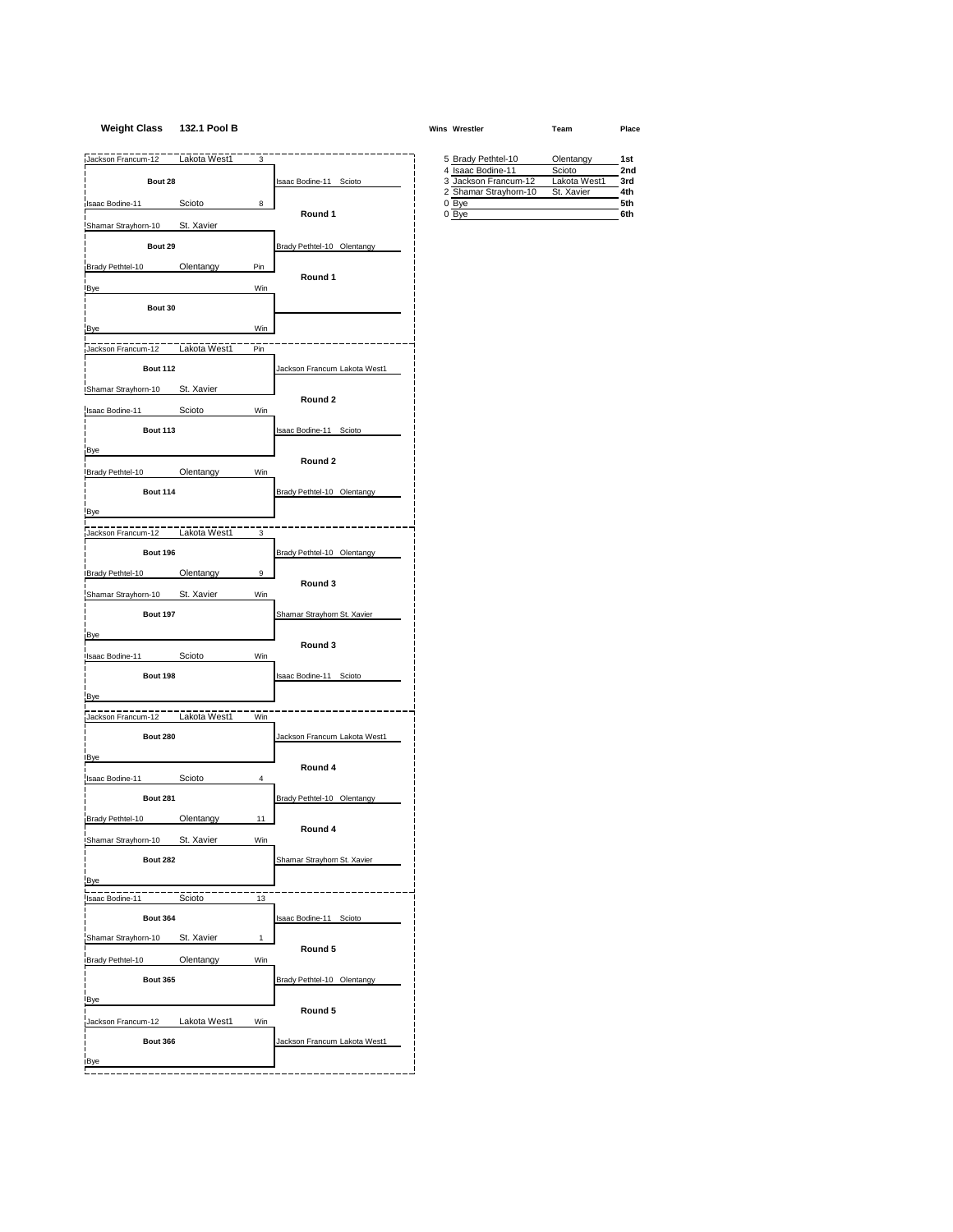# **Weight Class 138.1 Pool A Wins Wrestler Team Place**

| Luke Hernandez-12   | Tri Valley<br>Pin        |                              | 5 Luke Hernandez-12                           | <b>Tri Valley</b>          |
|---------------------|--------------------------|------------------------------|-----------------------------------------------|----------------------------|
| Bout 31             |                          | Luke Hernandez-1 Tri Valley  | 4 Nathan Hennessy-11<br>3 Antonio Gonzales-10 | H. Davidson<br>Olentangy   |
| Antonio Gonzales-10 | Olentangy                |                              | 2 Kelly Smith-10<br>1 Bronson Manning-10      | St. Xavier<br>St.Edwards B |
| Bronson Manning-10  | St.Edwards B<br>5        | Round 1                      | 0 Bye                                         |                            |
| Bout 32             |                          | Nathan Hennessy H. Davidson  |                                               |                            |
|                     | H. Davidson              |                              |                                               |                            |
| Nathan Hennessy-11  | 22                       | Round 1                      |                                               |                            |
| Kelly Smith-10      | St. Xavier<br>Win        |                              |                                               |                            |
| Bout 33             |                          | Kelly Smith-10<br>St. Xavier |                                               |                            |
| Bye                 |                          |                              |                                               |                            |
| Luke Hernandez-12   | <b>Tri Valley</b><br>Pin |                              |                                               |                            |
| <b>Bout 115</b>     |                          | Luke Hernandez-1 Tri Valley  |                                               |                            |
| Bronson Manning-10  | St.Edwards B             | Round 2                      |                                               |                            |
| Antonio Gonzales-10 | Olentangy<br>Pin         |                              |                                               |                            |
| <b>Bout 116</b>     |                          | Antonio Gonzales Olentangy   |                                               |                            |
| Kelly Smith-10      | St. Xavier               | Round 2                      |                                               |                            |
| Nathan Hennessy-11  | H. Davidson<br>Win       |                              |                                               |                            |
| <b>Bout 117</b>     |                          | Nathan Hennessy H. Davidson  |                                               |                            |
| Bye                 |                          |                              |                                               |                            |
| Luke Hernandez-12   | Tri Valley<br>18         |                              |                                               |                            |
| <b>Bout 199</b>     |                          | Luke Hernandez-1 Tri Valley  |                                               |                            |
| Nathan Hennessy-11  | H. Davidson<br>3         | Round 3                      |                                               |                            |
| Bronson Manning-10  | St.Edwards B<br>5        |                              |                                               |                            |
| <b>Bout 200</b>     |                          | Kelly Smith-10<br>St. Xavier |                                               |                            |
| Kelly Smith-10      | St. Xavier<br>14         |                              |                                               |                            |
| Antonio Gonzales-10 | Win<br>Olentangy         | Round 3                      |                                               |                            |
| <b>Bout 201</b>     |                          | Antonio Gonzales Olentangy   |                                               |                            |
| Bye                 |                          |                              |                                               |                            |
| Luke Hernandez-12   | <b>Tri Valley</b><br>Pin |                              |                                               |                            |
| <b>Bout 283</b>     |                          | Luke Hernandez-1 Tri Valley  |                                               |                            |
| Kelly Smith-10      | St. Xavier               |                              |                                               |                            |
| Antonio Gonzales-10 | Olentangy<br>5           | Round 4                      |                                               |                            |
| <b>Bout 284</b>     |                          | Nathan Hennessy H. Davidson  |                                               |                            |
| Nathan Hennessy-11  | H. Davidson<br>12        |                              |                                               |                            |
| Bronson Manning-10  | St.Edwards B<br>Win      | Round 4                      |                                               |                            |
| <b>Bout 285</b>     |                          | Bronson Manning-St.Edwards B |                                               |                            |
| Bye                 |                          |                              |                                               |                            |
| Antonio Gonzales-10 | Olentangy<br>10          |                              |                                               |                            |
| <b>Bout 367</b>     |                          | Antonio Gonzales Olentangy   |                                               |                            |
| Bronson Manning-10  | St.Edwards B<br>2        |                              |                                               |                            |
| Nathan Hennessy-11  | H. Davidson<br>Pin       | Round 5                      |                                               |                            |
| <b>Bout 368</b>     |                          | Nathan Hennessy H. Davidson  |                                               |                            |
| Kelly Smith-10      | St. Xavier               |                              |                                               |                            |
|                     |                          | Round 5                      |                                               |                            |
| Luke Hernandez-12   | <b>Tri Valley</b><br>Win |                              |                                               |                            |
| <b>Bout 369</b>     |                          | Luke Hernandez-1 Tri Valley  |                                               |                            |
| Bye                 |                          |                              |                                               |                            |
|                     |                          |                              |                                               |                            |

| 5 Luke Hernandez-12   | <b>Tri Vallev</b> | 1st             |
|-----------------------|-------------------|-----------------|
| 4 Nathan Hennessy-11  | H. Davidson       | 2 <sub>nd</sub> |
| 3 Antonio Gonzales-10 | Olentangy         | 3rd             |
| 2 Kelly Smith-10      | St. Xavier        | 4th             |
| 1 Bronson Manning-10  | St.Edwards B      | 5th             |
|                       |                   | C+h             |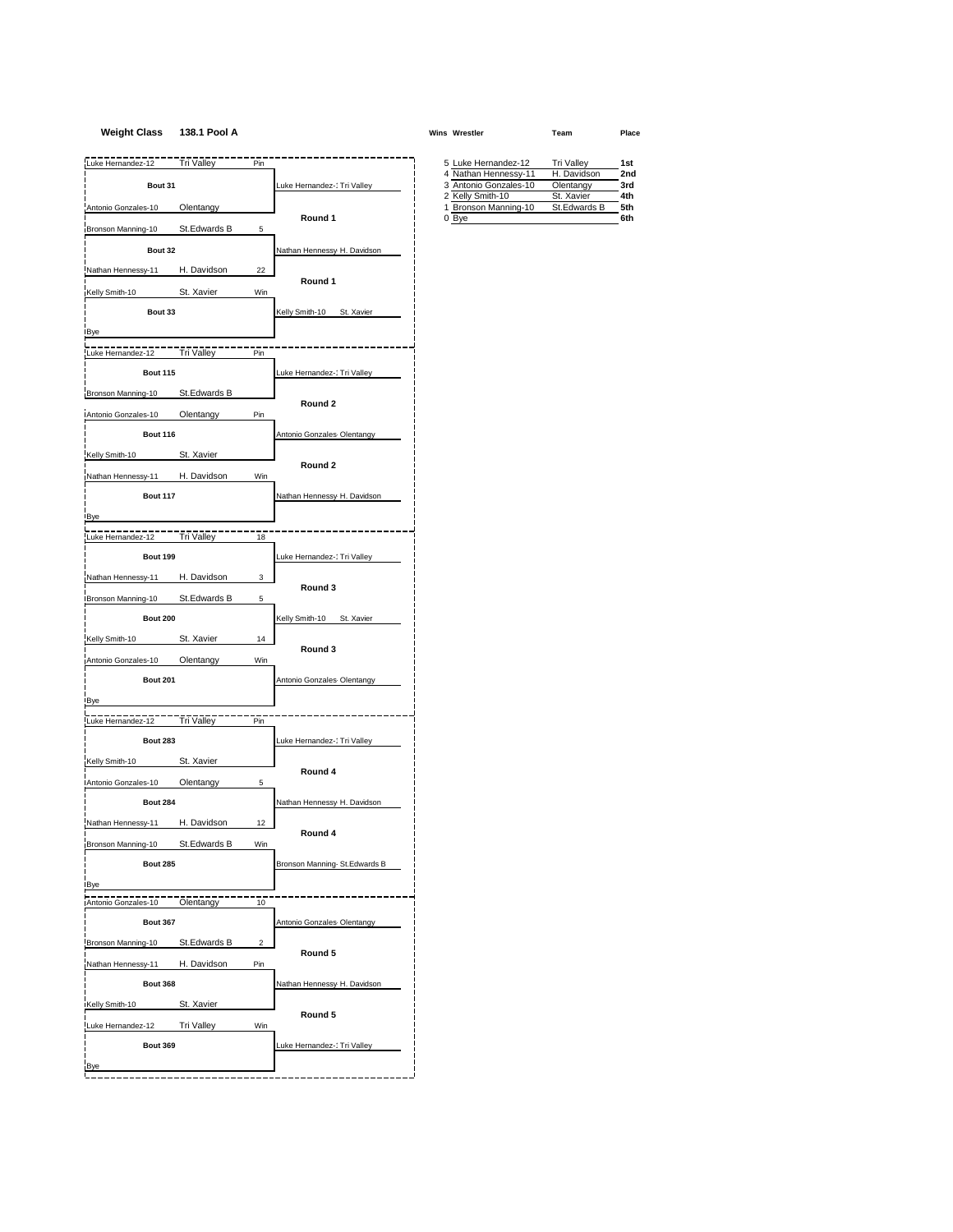# **Weight Class 138.1 Pool B Wins Wrestler Team Place**

| Jensen Quinn-12 | akota West | Pin |                             | 5 Daniel Segura-9     | Scioto      | 1st |
|-----------------|------------|-----|-----------------------------|-----------------------|-------------|-----|
|                 |            |     |                             | Jensen Quinn-12       | Lakota West | 2nd |
| Bout 34         |            |     | Jensen Quinn-12 Lakota West | 3 Derrick Mitchell-11 | _ancaster   | 3rd |
|                 |            |     |                             | 2 Robby Vance-12      | Hbradlev    | 4th |

|                                    |                    |                               | 4 Jensen Quinn-12     | Lakota West                                      | 2nd        |
|------------------------------------|--------------------|-------------------------------|-----------------------|--------------------------------------------------|------------|
| Bout 34                            |                    | Jensen Quinn-12 Lakota West   | 3 Derrick Mitchell-11 | Lancaster                                        | 3rd        |
| Hammad Choudhury-12 T. Worthington |                    |                               | 2 Robby Vance-12      | Hbradley<br>1 Hammad Choudhury-12 T. Worthington | 4th<br>5th |
|                                    |                    | Round 1                       | 0 Bye                 |                                                  | 6th        |
| Daniel Segura-9                    | Scioto<br>Pin      |                               |                       |                                                  |            |
| Bout 35                            |                    | Daniel Segura-9 Scioto        |                       |                                                  |            |
| Derrick Mitchell-11                | Lancaster          |                               |                       |                                                  |            |
| Robby Vance-12                     | Hbradley<br>Win    | Round 1                       |                       |                                                  |            |
|                                    |                    |                               |                       |                                                  |            |
| Bout 36                            |                    | Robby Vance-12 Hbradley       |                       |                                                  |            |
| Bye                                |                    |                               |                       |                                                  |            |
| Jensen Quinn-12                    | Lakota West        |                               |                       |                                                  |            |
| <b>Bout 118</b>                    |                    | Daniel Segura-9 Scioto        |                       |                                                  |            |
| Daniel Segura-9 Scioto             | Pin                |                               |                       |                                                  |            |
|                                    |                    | Round 2                       |                       |                                                  |            |
| Hammad Choudhury-12 T. Worthington | 1                  |                               |                       |                                                  |            |
| <b>Bout 119</b>                    |                    | Robby Vance-12 Hbradley       |                       |                                                  |            |
| Robby Vance-12                     | Hbradley<br>5      |                               |                       |                                                  |            |
| Derrick Mitchell-11                | Lancaster<br>Win   | Round 2                       |                       |                                                  |            |
|                                    |                    |                               |                       |                                                  |            |
| <b>Bout 120</b>                    |                    | Derrick Mitchell-11 Lancaster |                       |                                                  |            |
| Bye                                |                    |                               |                       |                                                  |            |
| Jensen Quinn-12                    | Lakota West<br>6   |                               |                       |                                                  |            |
| <b>Bout 202</b>                    |                    | Jensen Quinn-12 Lakota West   |                       |                                                  |            |
| Derrick Mitchell-11                | 0<br>Lancaster     |                               |                       |                                                  |            |
|                                    |                    | Round 3                       |                       |                                                  |            |
| Daniel Segura-9                    | Scioto<br>Pin      |                               |                       |                                                  |            |
| <b>Bout 203</b>                    |                    | Daniel Segura-9 Scioto        |                       |                                                  |            |
| Robby Vance-12 Hbradley            |                    |                               |                       |                                                  |            |
| Hammad Choudhury-12 T. Worthington | Win                | Round 3                       |                       |                                                  |            |
|                                    |                    |                               |                       |                                                  |            |
| <b>Bout 204</b>                    |                    | Hammad Choudh T. Worthington  |                       |                                                  |            |
| <b>Bye</b>                         |                    |                               |                       |                                                  |            |
| Jensen Quinn-12                    | Lakota West<br>Pin |                               |                       |                                                  |            |
| <b>Bout 286</b>                    |                    | Jensen Quinn-12 Lakota West   |                       |                                                  |            |
| Robby Vance-12 Hbradley            |                    |                               |                       |                                                  |            |
|                                    |                    | Round 4                       |                       |                                                  |            |
| Hammad Choudhury-12 T. Worthington | 4                  |                               |                       |                                                  |            |
| <b>Bout 287</b>                    |                    | Derrick Mitchell-11 Lancaster |                       |                                                  |            |
| Derrick Mitchell-11 Lancaster      | 16                 |                               |                       |                                                  |            |
| Daniel Segura-9                    | Scioto<br>Win      | Round 4                       |                       |                                                  |            |
| <b>Bout 288</b>                    |                    |                               |                       |                                                  |            |
|                                    |                    | Daniel Segura-9 Scioto        |                       |                                                  |            |
| Bye                                |                    |                               |                       |                                                  |            |
| Hammad Choudhury-12 T. Worthington |                    |                               |                       |                                                  |            |
| <b>Bout 370</b>                    |                    | Daniel Segura-9 Scioto        |                       |                                                  |            |
| Daniel Segura-9                    | Scioto<br>Pin      |                               |                       |                                                  |            |
|                                    | $\boldsymbol{2}$   | Round 5                       |                       |                                                  |            |
| Derrick Mitchell-11                | Lancaster          |                               |                       |                                                  |            |
| <b>Bout 371</b>                    |                    | Derrick Mitchell-11 Lancaster |                       |                                                  |            |
| Robby Vance-12                     | Hbradley<br>0      | Round 5                       |                       |                                                  |            |
| Jensen Quinn-12                    | Lakota West<br>Win |                               |                       |                                                  |            |
| <b>Bout 372</b>                    |                    | Jensen Quinn-12 Lakota West   |                       |                                                  |            |
|                                    |                    |                               |                       |                                                  |            |
| Bye                                |                    |                               |                       |                                                  |            |

|                                   | $1.001$ and $7.00$ |  |
|-----------------------------------|--------------------|--|
| ammad Choudhury-12 T. Worthington |                    |  |
| $\overline{10}$                   |                    |  |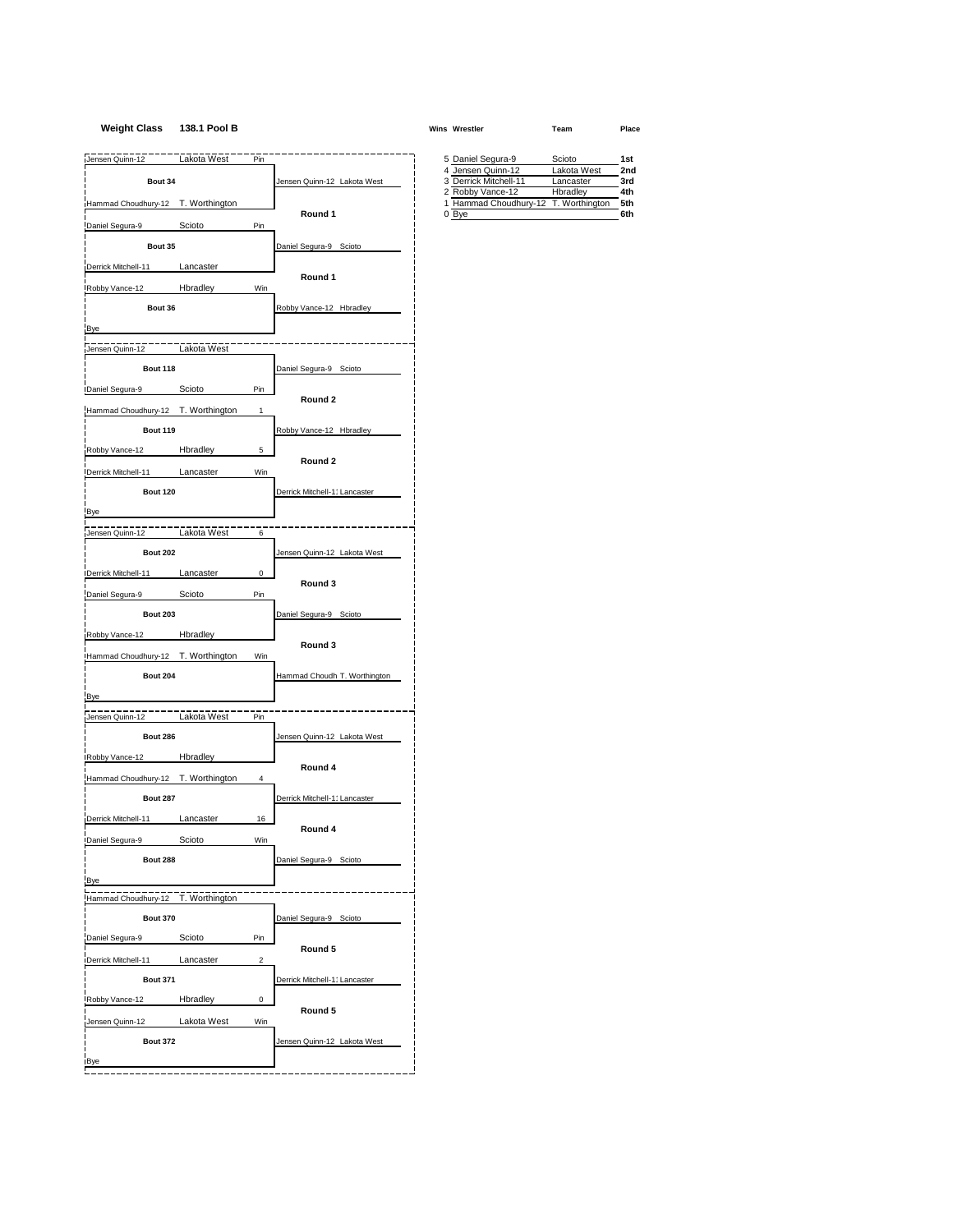# **Weight Class 145.1 Pool A Wins Wrestler Team Place**

| Xander Gore-11    | Olentangy      | Pin |                                 |       | 5 Xander Gore-11                        | Olentangy             | 1st        |
|-------------------|----------------|-----|---------------------------------|-------|-----------------------------------------|-----------------------|------------|
| Bout 37           |                |     | Xander Gore-11 Olentangy        |       | 4 Malek Mustafa-11<br>3 Matt Blevins-12 | Scioto<br>H. Davidson | 2nc<br>3rd |
|                   |                |     |                                 |       | 2 Matt Johnson-12                       | Lakota West           | 4th        |
| Matt Blevins-12   | H. Davidson    |     |                                 |       | 1 Trenton Wilson-10                     | T. Worthington        | 5th        |
| Matt Johnson-12   | Lakota West    | Pin | Round 1                         | 0 Bye |                                         |                       | 6th        |
|                   |                |     |                                 |       |                                         |                       |            |
| Bout 38           |                |     | Matt Johnson-12 Lakota West     |       |                                         |                       |            |
| Trenton Wilson-10 | T. Worthington |     |                                 |       |                                         |                       |            |
| Malek Mustafa-11  | Scioto         | Win | Round 1                         |       |                                         |                       |            |
| Bout 39           |                |     |                                 |       |                                         |                       |            |
|                   |                |     | Malek Mustafa-11 Scioto         |       |                                         |                       |            |
| Bye               |                |     |                                 |       |                                         |                       |            |
| Xander Gore-11    | Olentangy      | Pin |                                 |       |                                         |                       |            |
| <b>Bout 121</b>   |                |     | Xander Gore-11 Olentangy        |       |                                         |                       |            |
|                   |                |     |                                 |       |                                         |                       |            |
| Matt Johnson-12   | Lakota West    |     | Round 2                         |       |                                         |                       |            |
| Matt Blevins-12   | H. Davidson    | 2   |                                 |       |                                         |                       |            |
| <b>Bout 122</b>   |                |     | Malek Mustafa-11 Scioto         |       |                                         |                       |            |
|                   |                |     |                                 |       |                                         |                       |            |
| Malek Mustafa-11  | Scioto         | 12  | Round 2                         |       |                                         |                       |            |
| Trenton Wilson-10 | T. Worthington | Win |                                 |       |                                         |                       |            |
| <b>Bout 123</b>   |                |     | Trenton Wilson-1CT. Worthington |       |                                         |                       |            |
|                   |                |     |                                 |       |                                         |                       |            |
| Bye               |                |     |                                 |       |                                         |                       |            |
| Xander Gore-11    | Olentangy      | Pin |                                 |       |                                         |                       |            |
| <b>Bout 205</b>   |                |     | Xander Gore-11 Olentangy        |       |                                         |                       |            |
|                   |                |     |                                 |       |                                         |                       |            |
| Trenton Wilson-10 | T. Worthington |     | Round 3                         |       |                                         |                       |            |
| Matt Johnson-12   | Lakota West    | 3   |                                 |       |                                         |                       |            |
| <b>Bout 206</b>   |                |     | Malek Mustafa-11 Scioto         |       |                                         |                       |            |
| Malek Mustafa-11  | Scioto         | 7   |                                 |       |                                         |                       |            |
|                   |                |     | Round 3                         |       |                                         |                       |            |
| Matt Blevins-12   | H. Davidson    | Win |                                 |       |                                         |                       |            |
| <b>Bout 207</b>   |                |     | Matt Blevins-12 H. Davidson     |       |                                         |                       |            |
| Bye               |                |     |                                 |       |                                         |                       |            |
|                   |                |     |                                 |       |                                         |                       |            |
| Xander Gore-11    | Olentangy      | Pin |                                 |       |                                         |                       |            |
| <b>Bout 289</b>   |                |     | Xander Gore-11 Olentangy        |       |                                         |                       |            |
| Malek Mustafa-11  | Scioto         |     |                                 |       |                                         |                       |            |
|                   |                |     | Round 4                         |       |                                         |                       |            |
| Matt Blevins-12   | H. Davidson    | Pin |                                 |       |                                         |                       |            |
| <b>Bout 290</b>   |                |     | Matt Blevins-12 H. Davidson     |       |                                         |                       |            |
| Trenton Wilson-10 | T. Worthington |     |                                 |       |                                         |                       |            |
|                   |                |     | Round 4                         |       |                                         |                       |            |
| Matt Johnson-12   | Lakota West    | Win |                                 |       |                                         |                       |            |
| <b>Bout 291</b>   |                |     | Matt Johnson-12 Lakota West     |       |                                         |                       |            |
| Bye               |                |     |                                 |       |                                         |                       |            |
| Matt Blevins-12   | H. Davidson    | 8   |                                 |       |                                         |                       |            |
| <b>Bout 373</b>   |                |     | Matt Blevins-12 H. Davidson     |       |                                         |                       |            |
|                   |                |     |                                 |       |                                         |                       |            |
| Matt Johnson-12   | Lakota West    | 6   | Round 5                         |       |                                         |                       |            |
| Trenton Wilson-10 | T. Worthington |     |                                 |       |                                         |                       |            |
| <b>Bout 374</b>   |                |     | Malek Mustafa-11 Scioto         |       |                                         |                       |            |
|                   |                |     |                                 |       |                                         |                       |            |
| Malek Mustafa-11  | Scioto         | Pin |                                 |       |                                         |                       |            |
| Xander Gore-11    | Olentangy      | Win | Round 5                         |       |                                         |                       |            |
| <b>Bout 375</b>   |                |     |                                 |       |                                         |                       |            |
|                   |                |     | Xander Gore-11 Olentangy        |       |                                         |                       |            |
| Bye               |                |     |                                 |       |                                         |                       |            |
| ∟                 |                |     |                                 |       |                                         |                       |            |

| 5 Xander Gore-11    | Olentangy      | 1st |
|---------------------|----------------|-----|
| 4 Malek Mustafa-11  | Scioto         | 2nd |
| 3 Matt Blevins-12   | H. Davidson    | 3rd |
| 2 Matt Johnson-12   | Lakota West    | 4th |
| 1 Trenton Wilson-10 | T. Worthington | 5th |
|                     |                | ۵÷h |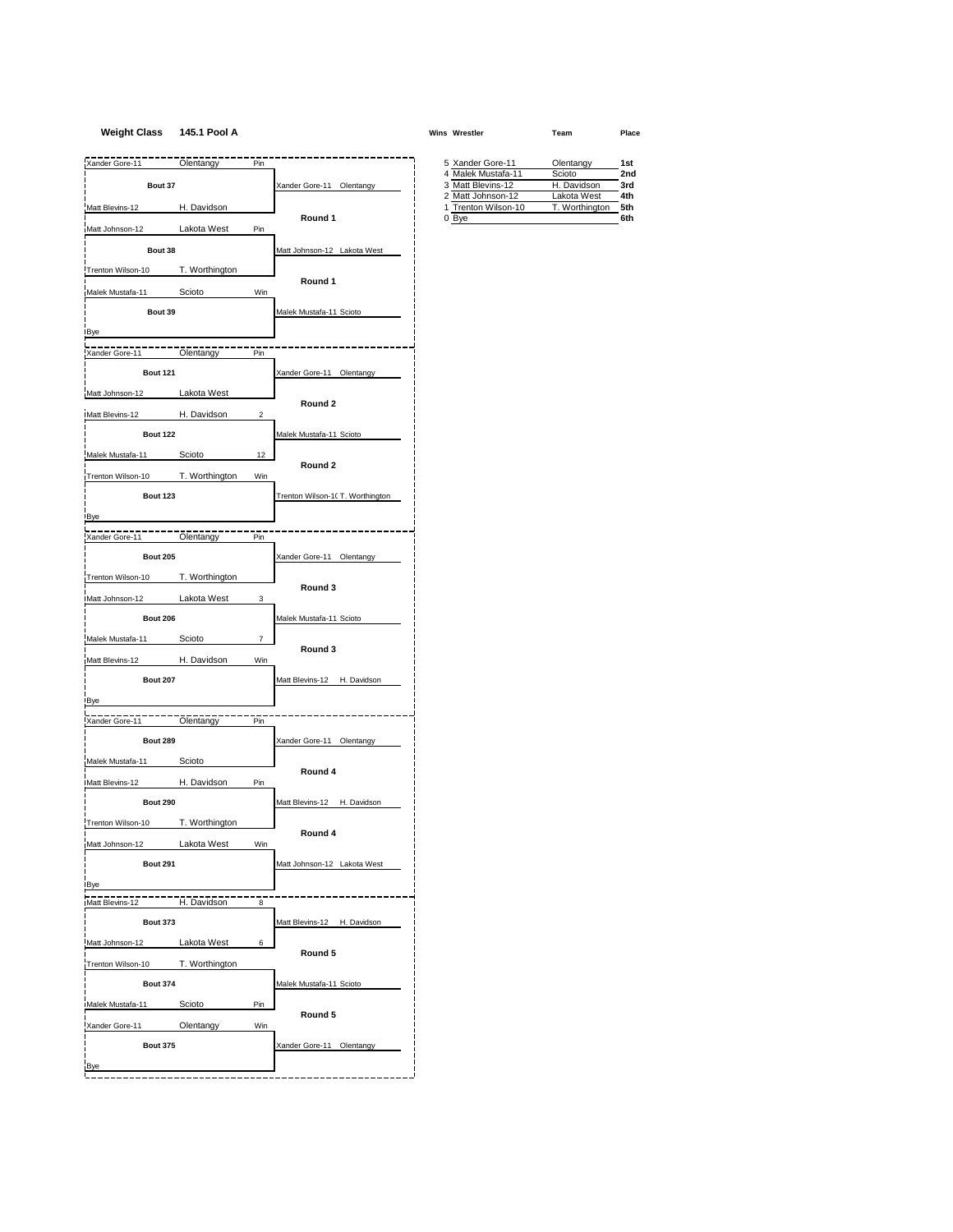# **Weight Class 145.1 Pool B Wins Wrestler Team Place**

| Mike Garcar-9    | St.Edwards B      | 17  |                               | 5 Mike Garcar-9                       | St.Edwards B                   | 1st        |
|------------------|-------------------|-----|-------------------------------|---------------------------------------|--------------------------------|------------|
| Bout 40          |                   |     | Mike Garcar-9<br>St.Edwards B | 4 Jt Lemmermen-11<br>3 Luke Yeager-11 | Hbradley<br>LickingHeights     | 2nc<br>3rd |
| Jt Lemmermen-11  | Hbradley          | 7   |                               | 2 Dillon Strang-10<br>1 Matt Fitch-9  | Lancaster<br><b>Tri Valley</b> | 4th<br>5th |
| Matt Fitch-9     | <b>Tri Valley</b> |     | Round 1                       | 0 Bye                                 |                                | 6th        |
|                  |                   |     |                               |                                       |                                |            |
| Bout 41          |                   |     | Luke Yeager-11 LickingHeights |                                       |                                |            |
| Luke Yeager-11   | LickingHeights    | Pin | Round 1                       |                                       |                                |            |
| Dillon Strang-10 | Lancaster         | Win |                               |                                       |                                |            |
| Bout 42          |                   |     | Dillon Strang-10 Lancaster    |                                       |                                |            |
| Bye              |                   |     |                               |                                       |                                |            |
| Mike Garcar-9    | St.Edwards B      | Pin |                               |                                       |                                |            |
| <b>Bout 124</b>  |                   |     | Mike Garcar-9<br>St.Edwards B |                                       |                                |            |
| Matt Fitch-9     | <b>Tri Valley</b> |     | Round 2                       |                                       |                                |            |
| Jt Lemmermen-11  | Hbradley          | Pin |                               |                                       |                                |            |
| <b>Bout 125</b>  |                   |     | Jt Lemmermen-11 Hbradley      |                                       |                                |            |
| Dillon Strang-10 | Lancaster         |     |                               |                                       |                                |            |
| Luke Yeager-11   | LickingHeights    | Win | Round 2                       |                                       |                                |            |
| <b>Bout 126</b>  |                   |     | Luke Yeager-11 LickingHeights |                                       |                                |            |
| Bye              |                   |     |                               |                                       |                                |            |
| Mike Garcar-9    | St.Edwards B      | Pin |                               |                                       |                                |            |
| <b>Bout 208</b>  |                   |     | Mike Garcar-9<br>St.Edwards B |                                       |                                |            |
| Luke Yeager-11   | LickingHeights    |     |                               |                                       |                                |            |
| Matt Fitch-9     | <b>Tri Valley</b> |     | Round 3                       |                                       |                                |            |
| <b>Bout 209</b>  |                   |     | Dillon Strang-10 Lancaster    |                                       |                                |            |
| Dillon Strang-10 | Lancaster         | Pin |                               |                                       |                                |            |
| Jt Lemmermen-11  |                   | Win | Round 3                       |                                       |                                |            |
| <b>Bout 210</b>  | Hbradley          |     |                               |                                       |                                |            |
|                  |                   |     | Jt Lemmermen-11 Hbradley      |                                       |                                |            |
| <b>Bye</b>       |                   |     |                               |                                       |                                |            |
| Mike Garcar-9    | St.Edwards B      | 8   |                               |                                       |                                |            |
| <b>Bout 292</b>  |                   |     | Mike Garcar-9<br>St.Edwards B |                                       |                                |            |
| Dillon Strang-10 | Lancaster         | 4   | Round 4                       |                                       |                                |            |
| Jt Lemmermen-11  | Hbradley          | Pin |                               |                                       |                                |            |
| <b>Bout 293</b>  |                   |     | Jt Lemmermen-11 Hbradley      |                                       |                                |            |
| Luke Yeager-11   | LickingHeights    |     | Round 4                       |                                       |                                |            |
| Matt Fitch-9     | <b>Tri Valley</b> | Win |                               |                                       |                                |            |
| <b>Bout 294</b>  |                   |     | Matt Fitch-9<br>Tri Valley    |                                       |                                |            |
| Bye              |                   |     |                               |                                       |                                |            |
| Jt Lemmermen-11  | Hbradley          | Pin |                               |                                       |                                |            |
| <b>Bout 376</b>  |                   |     | Jt Lemmermen-11 Hbradley      |                                       |                                |            |
| Matt Fitch-9     | <b>Tri Valley</b> |     | Round 5                       |                                       |                                |            |
| Luke Yeager-11   | LickingHeights    | Pin |                               |                                       |                                |            |
| <b>Bout 377</b>  |                   |     | Luke Yeager-11 LickingHeights |                                       |                                |            |
| Dillon Strang-10 | Lancaster         |     |                               |                                       |                                |            |
| Mike Garcar-9    | St.Edwards B      | Win | Round 5                       |                                       |                                |            |
| <b>Bout 378</b>  |                   |     | Mike Garcar-9<br>St.Edwards B |                                       |                                |            |
|                  |                   |     |                               |                                       |                                |            |

|                         | 5 Mike Garcar-9    | St.Edwards B      | 1st |
|-------------------------|--------------------|-------------------|-----|
|                         | 4 Jt Lemmermen-11  | Hbradlev          | 2nd |
| St.Edwards B<br>arcar-9 | 3 Luke Yeager-11   | LickingHeights    | 3rd |
|                         | 2 Dillon Strang-10 | Lancaster         | 4th |
|                         | 1 Matt Fitch-9     | <b>Tri Vallev</b> | 5th |
| Round 1                 | 0 Bye              |                   | 6th |
|                         |                    |                   |     |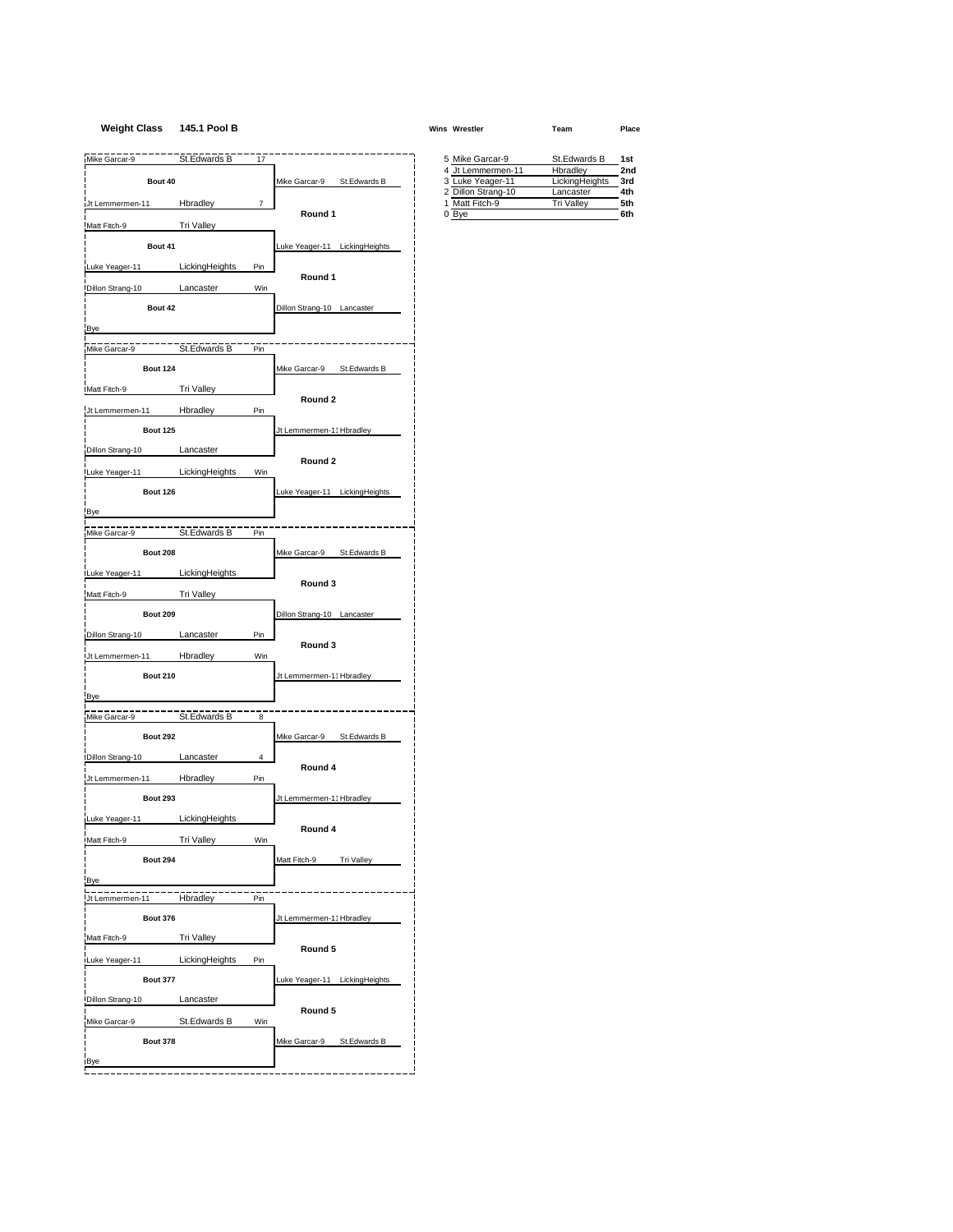# **Weight Class 152.1 Pool A Wins Wrestler Team Place**

|                        | 5 Joev Bradberry-11  | Lakota West       | 1st |
|------------------------|----------------------|-------------------|-----|
|                        | 3 Justin Danhauer-10 | <b>Tri Vallev</b> | 2nd |
| adberry-11 Lakota West | 3 Bronson Meehan-10  | Scioto            | 3rd |
|                        | 3 Nick Santillo-12   | St.Edwards B      | 4th |
|                        | 1 Ted Hoover-12      | T. Worthington    | 5th |
| Round 1                | 0 Bye                |                   | 6th |

| Joey Bradberry-11             | Lakota West<br>17            |                               | 5 Joey Bradberry-11                         | Lakota West                 |
|-------------------------------|------------------------------|-------------------------------|---------------------------------------------|-----------------------------|
| Bout 43                       |                              | Joey Bradberry-11 Lakota West | 3 Justin Danhauer-10<br>3 Bronson Meehan-10 | <b>Tri Valley</b><br>Scioto |
|                               |                              |                               | 3 Nick Santillo-12                          | St.Edwards B                |
| Bronson Meehan-10             | 0<br>Scioto                  | Round 1                       | 1 Ted Hoover-12<br>0 Bye                    | T. Worthington              |
| Justin Danhauer-10            | Tri Valley<br>Pin            |                               |                                             |                             |
| Bout 44                       |                              | Justin Danhauer-1 Tri Valley  |                                             |                             |
| Ted Hoover-12                 | T. Worthington               |                               |                                             |                             |
| Nick Santillo-12              | St.Edwards B<br>Win          | Round 1                       |                                             |                             |
| Bout 45                       |                              | Nick Santillo-12 St.Edwards B |                                             |                             |
| <b>Bye</b>                    |                              |                               |                                             |                             |
| Joey Bradberry-11 Lakota West | Pin                          |                               |                                             |                             |
|                               |                              |                               |                                             |                             |
| <b>Bout 127</b>               |                              | Joey Bradberry-11 Lakota West |                                             |                             |
| Justin Danhauer-10            | Tri Valley                   | Round 2                       |                                             |                             |
| Bronson Meehan-10             | Scioto<br>11                 |                               |                                             |                             |
| <b>Bout 128</b>               |                              | Bronson Meehan- Scioto        |                                             |                             |
| Nick Santillo-12              | St.Edwards B<br>9            |                               |                                             |                             |
| Ted Hoover-12                 | T. Worthington<br>Win        | Round 2                       |                                             |                             |
| <b>Bout 129</b>               |                              | Ted Hoover-12 T. Worthington  |                                             |                             |
| Bye                           |                              |                               |                                             |                             |
| Joey Bradberry-11             | Lakota West<br>Pin           |                               |                                             |                             |
| <b>Bout 211</b>               |                              | Joey Bradberry-11 Lakota West |                                             |                             |
|                               |                              |                               |                                             |                             |
| Ted Hoover-12                 | T. Worthington               | Round 3                       |                                             |                             |
| Justin Danhauer-10            | Tri Valley                   |                               |                                             |                             |
| <b>Bout 212</b>               |                              | Nick Santillo-12 St.Edwards B |                                             |                             |
| Nick Santillo-12              | St.Edwards B<br>Pin          | Round 3                       |                                             |                             |
| Bronson Meehan-10             | Win<br>Scioto                |                               |                                             |                             |
| <b>Bout 213</b>               |                              | Bronson Meehan- Scioto        |                                             |                             |
| Bye                           |                              |                               |                                             |                             |
| Joey Bradberry-11             | Lakota West<br>Pin           |                               |                                             |                             |
| <b>Bout 295</b>               |                              | Joey Bradberry-11 Lakota West |                                             |                             |
| Nick Santillo-12              | St.Edwards B                 |                               |                                             |                             |
|                               |                              | Round 4                       |                                             |                             |
| Bronson Meehan-10             | Scioto<br>Pin                |                               |                                             |                             |
| <b>Bout 296</b>               |                              | Bronson Meehan- Scioto        |                                             |                             |
| Ted Hoover-12                 | T. Worthington               | Round 4                       |                                             |                             |
| lustin Danhauer-10            | Tri Valley<br>Win            |                               |                                             |                             |
| <b>Bout 297</b>               |                              | Justin Danhauer-1 Tri Valley  |                                             |                             |
| Bye                           |                              |                               |                                             |                             |
| Bronson Meehan-10             | $\overline{c}$<br>Scioto     |                               |                                             |                             |
| <b>Bout 379</b>               |                              | Justin Danhauer-1 Tri Valley  |                                             |                             |
| Justin Danhauer-10            | Tri Valley<br>$\overline{4}$ |                               |                                             |                             |
| Ted Hoover-12                 | T. Worthington               | Round 5                       |                                             |                             |
| <b>Bout 380</b>               |                              | Nick Santillo-12 St.Edwards B |                                             |                             |
|                               | St.Edwards B                 |                               |                                             |                             |
| Nick Santillo-12              | Pin                          | Round 5                       |                                             |                             |
| Joey Bradberry-11             | Lakota West<br>Win           |                               |                                             |                             |
| <b>Bout 381</b>               |                              | Joey Bradberry-11 Lakota West |                                             |                             |
|                               |                              |                               |                                             |                             |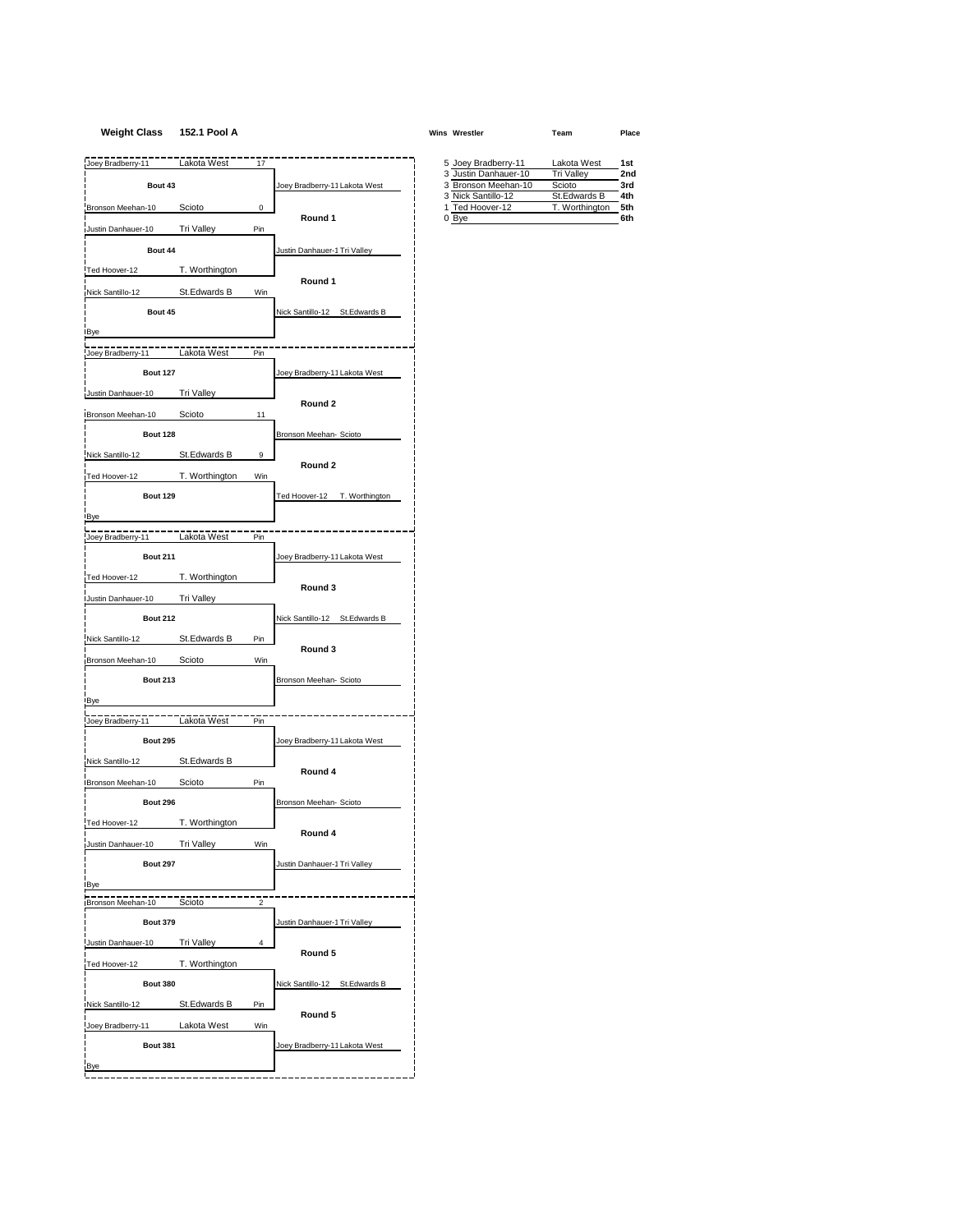# **Weight Class 152.1 Pool B Wins Wrestler Team Place**

| Olentangy<br>Max Hall-12<br>$\overline{7}$                |                                 | 5 Max Hall-12                                                   | Olentangy                                 | 1st               |
|-----------------------------------------------------------|---------------------------------|-----------------------------------------------------------------|-------------------------------------------|-------------------|
| Bout 46                                                   | Max Hall-12<br>Olentangy        | 4 Kellan Grainger-11<br>3 Reid Conrad-11<br>2 Carson Robison-10 | Hbradley<br>H. Davidson<br>LickingHeights | 2no<br>3rd<br>4th |
| H. Davidson<br>Reid Conrad-11<br>2                        |                                 | 0 Bye                                                           |                                           | 5th               |
| LickingHeights<br>Carson Robison-10<br>$\mathbf{1}$       | Round 1                         | 0 Bye                                                           |                                           | 6th               |
| Bout 47                                                   | Kellan Grainger-1 Hbradley      |                                                                 |                                           |                   |
| Hbradley<br>Kellan Grainger-11<br>9                       |                                 |                                                                 |                                           |                   |
| Win<br>Bye                                                | Round 1                         |                                                                 |                                           |                   |
| Ĩ.<br>Bout 48                                             |                                 |                                                                 |                                           |                   |
| Win<br>Bye                                                |                                 |                                                                 |                                           |                   |
| Olentangy<br>Max Hall-12<br>16                            |                                 |                                                                 |                                           |                   |
| <b>Bout 130</b>                                           | Max Hall-12<br>Olentangy        |                                                                 |                                           |                   |
| LickingHeights<br>Carson Robison-10<br>$\mathbf{1}$       |                                 |                                                                 |                                           |                   |
|                                                           | Round 2                         |                                                                 |                                           |                   |
| Reid Conrad-11<br>H. Davidson<br>Win                      |                                 |                                                                 |                                           |                   |
| <b>Bout 131</b>                                           | Reid Conrad-11 H. Davidson      |                                                                 |                                           |                   |
| Bye                                                       | Round 2                         |                                                                 |                                           |                   |
| Kellan Grainger-11 Hbradley<br>Win<br>ļ                   |                                 |                                                                 |                                           |                   |
| <b>Bout 132</b>                                           | Kellan Grainger-1 Hbradley      |                                                                 |                                           |                   |
| Bye                                                       |                                 |                                                                 |                                           |                   |
| Max Hall-12<br>Olentangy<br>8                             |                                 |                                                                 |                                           |                   |
| <b>Bout 214</b>                                           | Max Hall-12<br>Olentangy        |                                                                 |                                           |                   |
| Kellan Grainger-11<br>Hbradley<br>$\overline{\mathbf{c}}$ | Round 3                         |                                                                 |                                           |                   |
| LickingHeights<br>Carson Robison-10<br>Win                |                                 |                                                                 |                                           |                   |
| <b>Bout 215</b>                                           | Carson Robison-1 LickingHeights |                                                                 |                                           |                   |
| Bye                                                       |                                 |                                                                 |                                           |                   |
| Reid Conrad-11<br>H. Davidson<br>Win                      | Round 3                         |                                                                 |                                           |                   |
| Ť.<br><b>Bout 216</b>                                     | Reid Conrad-11 H. Davidson      |                                                                 |                                           |                   |
| Bye                                                       |                                 |                                                                 |                                           |                   |
| Max Hall-12<br>Olentangy<br>Win                           |                                 |                                                                 |                                           |                   |
| п<br><b>Bout 298</b>                                      | Max Hall-12<br>Olentangy        |                                                                 |                                           |                   |
| Bye                                                       |                                 |                                                                 |                                           |                   |
| H. Davidson<br>Reid Conrad-11<br>$\overline{4}$           | Round 4                         |                                                                 |                                           |                   |
| <b>Bout 299</b>                                           | Kellan Grainger-1 Hbradley      |                                                                 |                                           |                   |
| Kellan Grainger-11<br>Hbradley<br>6                       |                                 |                                                                 |                                           |                   |
| LickingHeights<br>Carson Robison-10<br>Win                | Round 4                         |                                                                 |                                           |                   |
| <b>Bout 300</b>                                           | Carson Robison-1 LickingHeights |                                                                 |                                           |                   |
| Bye                                                       |                                 |                                                                 |                                           |                   |
| H. Davidson<br>Reid Conrad-11<br>21                       |                                 |                                                                 |                                           |                   |
| <b>Bout 382</b>                                           | Reid Conrad-11 H. Davidson      |                                                                 |                                           |                   |
| Carson Robison-10<br>LickingHeights<br>6                  |                                 |                                                                 |                                           |                   |
| Win                                                       | Round 5                         |                                                                 |                                           |                   |
| Hbradley<br>Kellan Grainger-11<br><b>Bout 383</b>         |                                 |                                                                 |                                           |                   |
|                                                           | Kellan Grainger-1 Hbradley      |                                                                 |                                           |                   |
| <b>Bye</b>                                                | Round 5                         |                                                                 |                                           |                   |
| Olentangy<br>Max Hall-12<br>Win                           |                                 |                                                                 |                                           |                   |
| <b>Bout 384</b>                                           | Max Hall-12<br>Olentangy        |                                                                 |                                           |                   |
| <b>Bye</b>                                                |                                 |                                                                 |                                           |                   |

|                        | 5 Max Hall-12        | Olentangy      | 1st |
|------------------------|----------------------|----------------|-----|
|                        | 4 Kellan Grainger-11 | Hbradlev       | 2nd |
| $II - 12$<br>Olentangy | 3 Reid Conrad-11     | H. Davidson    | 3rd |
|                        | 2 Carson Robison-10  | LickingHeights | 4th |
|                        | 0 Bve                |                | 5th |
| Round 1                | 0 Bve                |                | 6th |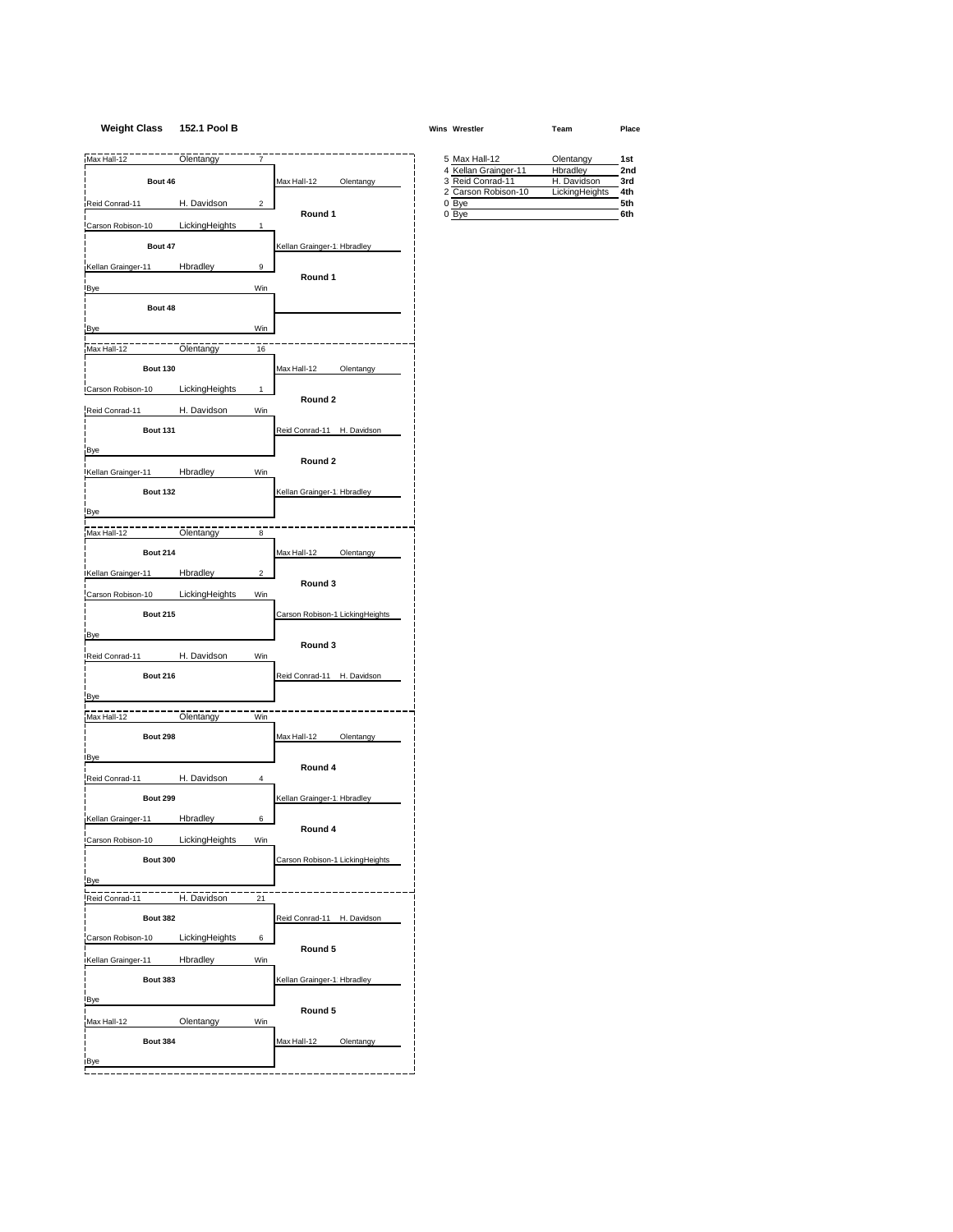## **Weight Class 160.1 Pool A Wins Wrestler Team Place**

| Riley Amador-12          | Hbradley<br>17                 |                                | 5 Riley Amador-12                        | Hbradley               |
|--------------------------|--------------------------------|--------------------------------|------------------------------------------|------------------------|
| Bout 49                  |                                |                                | 4 Connor Morrison-12<br>3 Eugene Choi-11 | H. Davidson            |
|                          |                                | Riley Amador-12 Hbradley       | 2 Jiryes Zakaib-11                       | Scioto<br>St.Edwards B |
| Jiryes Zakaib-11         | St.Edwards B<br>6              |                                | 1 Hayden Glasgow-10                      | T. Worthington         |
| Eugene Choi-11           | 6<br>Scioto                    | Round 1                        | 0 Bye                                    |                        |
| Bout 50                  |                                | Connor Morrison-1 H. Davidson  |                                          |                        |
| Connor Morrison-12       | H. Davidson<br>12              |                                |                                          |                        |
| Hayden Glasgow-10        | T. Worthington<br>Win          | Round 1                        |                                          |                        |
| Bout 51                  |                                | Hayden Glasgow- T. Worthington |                                          |                        |
| Bye                      |                                |                                |                                          |                        |
| Riley Amador-12 Hbradley | Pin                            |                                |                                          |                        |
| <b>Bout 133</b>          |                                | Riley Amador-12 Hbradley       |                                          |                        |
| Eugene Choi-11           | Scioto                         |                                |                                          |                        |
| Jiryes Zakaib-11         | St.Edwards B<br>Pin            | Round 2                        |                                          |                        |
|                          |                                |                                |                                          |                        |
| <b>Bout 134</b>          | T. Worthington                 | Jiryes Zakaib-11 St.Edwards B  |                                          |                        |
| Hayden Glasgow-10        |                                | Round 2                        |                                          |                        |
| Connor Morrison-12       | H. Davidson<br>Win             |                                |                                          |                        |
| <b>Bout 135</b>          |                                | Connor Morrison-1 H. Davidson  |                                          |                        |
| Bye                      |                                |                                |                                          |                        |
| Riley Amador-12          | Hbradley<br>Pin                |                                |                                          |                        |
| <b>Bout 217</b>          |                                | Riley Amador-12 Hbradley       |                                          |                        |
| Connor Morrison-12       | H. Davidson                    |                                |                                          |                        |
| Eugene Choi-11           | Scioto<br>15                   | Round 3                        |                                          |                        |
| <b>Bout 218</b>          |                                | Eugene Choi-11 Scioto          |                                          |                        |
| Hayden Glasgow-10        | T. Worthington<br>0            |                                |                                          |                        |
| Jiryes Zakaib-11         | St.Edwards B<br>Win            | Round 3                        |                                          |                        |
| <b>Bout 219</b>          |                                | Jiryes Zakaib-11 St.Edwards B  |                                          |                        |
| <b>Bye</b>               |                                |                                |                                          |                        |
|                          | Hbradley<br>Pin                |                                |                                          |                        |
| Riley Amador-12          |                                |                                |                                          |                        |
| <b>Bout 301</b>          |                                | Riley Amador-12 Hbradley       |                                          |                        |
| Hayden Glasgow-10        | T. Worthington                 | Round 4                        |                                          |                        |
| Jiryes Zakaib-11         | St.Edwards B<br>$\overline{7}$ |                                |                                          |                        |
| <b>Bout 302</b>          |                                | Connor Morrison-1 H. Davidson  |                                          |                        |
| Connor Morrison-12       | H. Davidson<br>11              | Round 4                        |                                          |                        |
| Eugene Choi-11           | Scioto<br>Win                  |                                |                                          |                        |
| <b>Bout 303</b>          |                                | Eugene Choi-11 Scioto          |                                          |                        |
| Bye                      |                                |                                |                                          |                        |
| Jiryes Zakaib-11         | St.Edwards B                   |                                |                                          |                        |
| <b>Bout 385</b>          |                                | Eugene Choi-11 Scioto          |                                          |                        |
| Eugene Choi-11           | Scioto<br>Pin                  |                                |                                          |                        |
| Connor Morrison-12       | H. Davidson<br>Pin             | Round 5                        |                                          |                        |
| <b>Bout 386</b>          |                                | Connor Morrison-1 H. Davidson  |                                          |                        |
| Hayden Glasgow-10        | T. Worthington                 |                                |                                          |                        |
| Riley Amador-12          | Hbradley<br>Win                | Round 5                        |                                          |                        |
|                          |                                |                                |                                          |                        |
| <b>Bout 387</b>          |                                | Riley Amador-12 Hbradley       |                                          |                        |
| Bye                      |                                |                                |                                          |                        |

| 5 Riley Amador-12    | Hbradley       | 1st             |
|----------------------|----------------|-----------------|
| 4 Connor Morrison-12 | H. Davidson    | 2 <sub>nd</sub> |
| 3 Eugene Choi-11     | Scioto         | 3rd             |
| 2 Jiryes Zakaib-11   | St.Edwards B   | 4th             |
| 1 Hayden Glasgow-10  | T. Worthington | 5th             |
| 0.84a                |                | <b>Gth</b>      |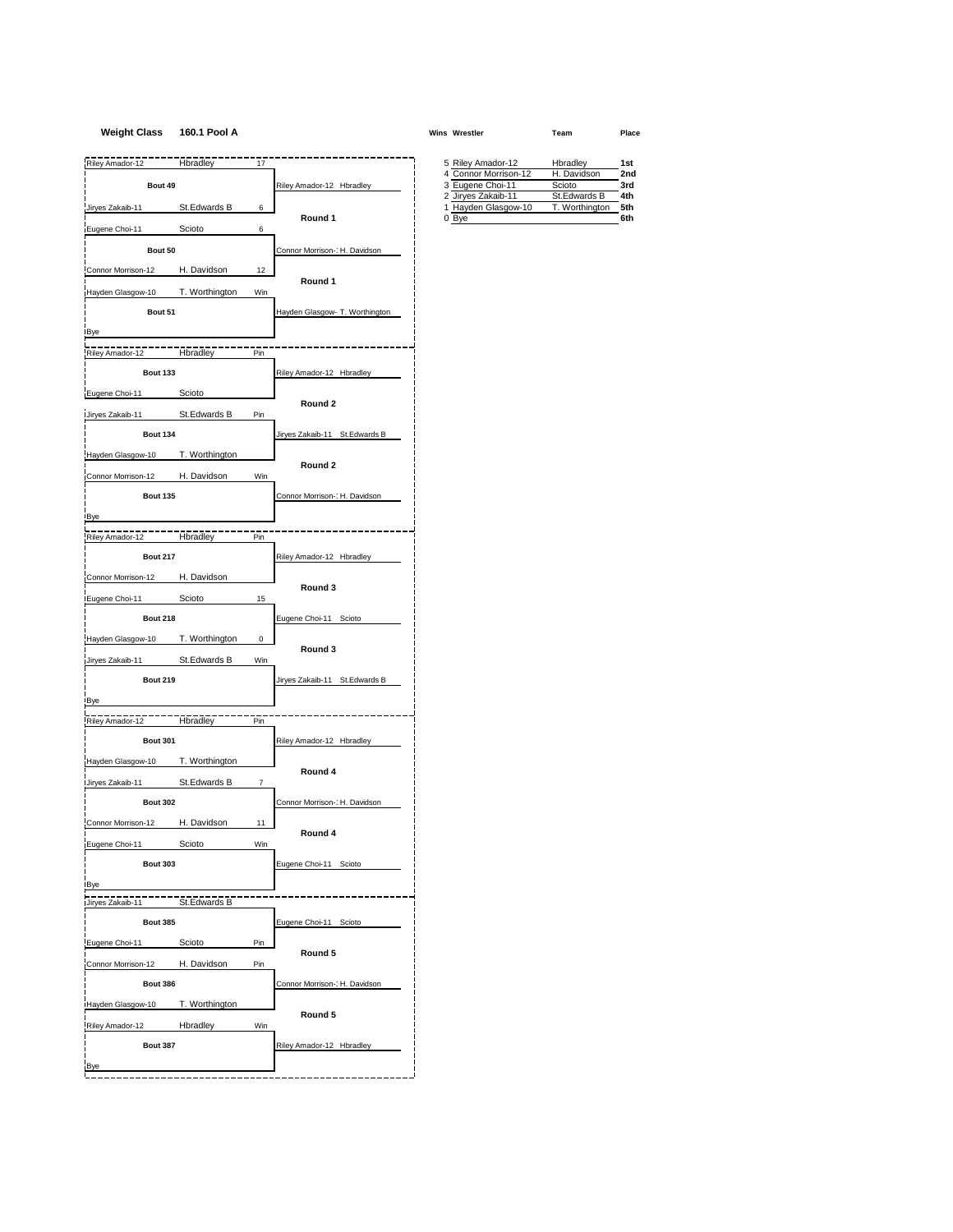# **Weight Class 160.1 Pool B Wins Wrestler Team Place**

| Bout 52                                                         | LickingHeights<br>Pin   |                                 | 5 Dereck Wilson-12                    | LickingHeights         | 1st        |
|-----------------------------------------------------------------|-------------------------|---------------------------------|---------------------------------------|------------------------|------------|
|                                                                 |                         | Dereck Wilson-12 LickingHeights | 4 Jordan Deluse-11<br>2 Brice Kade-11 | Lancaster<br>Olentangy | 2nc<br>3rd |
|                                                                 |                         |                                 | 2 Jason Torrible-10                   | St. Xavier             | 4th        |
| Brice Kade-11                                                   | Olentangy               | Round 1                         | 2 Richard Szczepaniak-12<br>0 Bye     | Lakota West            | 5th<br>6th |
| Jason Torrible-10                                               | St. Xavier              |                                 |                                       |                        |            |
| Bout 53                                                         |                         | Jordan Deluse-11 Lancaster      |                                       |                        |            |
| Jordan Deluse-11                                                | Lancaster<br>Pin        |                                 |                                       |                        |            |
| Richard Szczepaniak-12 Lakota West                              | Win                     | Round 1                         |                                       |                        |            |
| Bout 54                                                         |                         | Richard Szczepan Lakota West    |                                       |                        |            |
| Bye                                                             |                         |                                 |                                       |                        |            |
| Dereck Wilson-12                                                | LickingHeights<br>Pin   |                                 |                                       |                        |            |
| <b>Bout 136</b>                                                 |                         | Dereck Wilson-12 LickingHeights |                                       |                        |            |
|                                                                 |                         |                                 |                                       |                        |            |
| <b>Jason Torrible-10</b>                                        | St. Xavier              | Round 2                         |                                       |                        |            |
| Brice Kade-11                                                   | Olentangy<br>$\sqrt{4}$ |                                 |                                       |                        |            |
| <b>Bout 137</b>                                                 |                         | Richard Szczepan Lakota West    |                                       |                        |            |
| Richard Szczepaniak-12 Lakota West                              | 6                       |                                 |                                       |                        |            |
| Jordan Deluse-11                                                | Lancaster<br>Win        | Round 2                         |                                       |                        |            |
| <b>Bout 138</b>                                                 |                         | Jordan Deluse-11 Lancaster      |                                       |                        |            |
| <b>Bye</b>                                                      |                         |                                 |                                       |                        |            |
| Dereck Wilson-12                                                | LickingHeights<br>Pin   |                                 |                                       |                        |            |
| <b>Bout 220</b>                                                 |                         | Dereck Wilson-12 LickingHeights |                                       |                        |            |
|                                                                 |                         |                                 |                                       |                        |            |
| Jordan Deluse-11                                                | Lancaster               | Round 3                         |                                       |                        |            |
| Jason Torrible-10                                               | St. Xavier<br>6         |                                 |                                       |                        |            |
| <b>Bout 221</b>                                                 |                         | Jason Torrible-10 St. Xavier    |                                       |                        |            |
| Richard Szczepaniak-12 Lakota West                              | $\mathsf 0$             |                                 |                                       |                        |            |
| Brice Kade-11                                                   | Olentangy<br>Win        | Round 3                         |                                       |                        |            |
| <b>Bout 222</b>                                                 |                         | Brice Kade-11<br>Olentangy      |                                       |                        |            |
| <b>Bye</b>                                                      |                         |                                 |                                       |                        |            |
| Dereck Wilson-12                                                | LickingHeights<br>Pin   |                                 |                                       |                        |            |
| <b>Bout 304</b>                                                 |                         | Dereck Wilson-12 LickingHeights |                                       |                        |            |
|                                                                 |                         |                                 |                                       |                        |            |
| Richard Szczepaniak-12 Lakota West                              |                         | Round 4                         |                                       |                        |            |
| Brice Kade-11                                                   | Olentangy<br>2          |                                 |                                       |                        |            |
| <b>Bout 305</b>                                                 |                         | Jordan Deluse-11 Lancaster      |                                       |                        |            |
| Jordan Deluse-11                                                | Lancaster<br>13         | Round 4                         |                                       |                        |            |
| Jason Torrible-10                                               | Win<br>St. Xavier       |                                 |                                       |                        |            |
| <b>Bout 306</b>                                                 |                         | Jason Torrible-10 St. Xavier    |                                       |                        |            |
| <b>Bye</b>                                                      |                         |                                 |                                       |                        |            |
| Brice Kade-11                                                   | Olentangy<br>8          |                                 |                                       |                        |            |
| <b>Bout 388</b>                                                 |                         | Brice Kade-11<br>Olentangy      |                                       |                        |            |
|                                                                 | St. Xavier<br>4         |                                 |                                       |                        |            |
|                                                                 |                         | Round 5                         |                                       |                        |            |
|                                                                 | Pin<br>Lancaster        |                                 |                                       |                        |            |
|                                                                 |                         |                                 |                                       |                        |            |
| Jason Torrible-10<br><b>Jordan Deluse-11</b><br><b>Bout 389</b> |                         | Jordan Deluse-11 Lancaster      |                                       |                        |            |
| Richard Szczepaniak-12 Lakota West                              |                         | Round 5                         |                                       |                        |            |
| Dereck Wilson-12                                                | LickingHeights<br>Win   |                                 |                                       |                        |            |
| <b>Bout 390</b>                                                 |                         | Dereck Wilson-12 LickingHeights |                                       |                        |            |

| 5 Dereck Wilson-12                   | LickingHeights | 1st    |
|--------------------------------------|----------------|--------|
| 4 Jordan Deluse-11                   | Lancaster      | 2nd    |
| 2 Brice Kade-11                      | Olentangy      | 3rd    |
| 2 Jason Torrible-10                  | St. Xavier     | 4th    |
| 2 Richard Szczepaniak-12 Lakota West |                | 5th    |
| $\wedge$ $\wedge$                    |                | $\sim$ |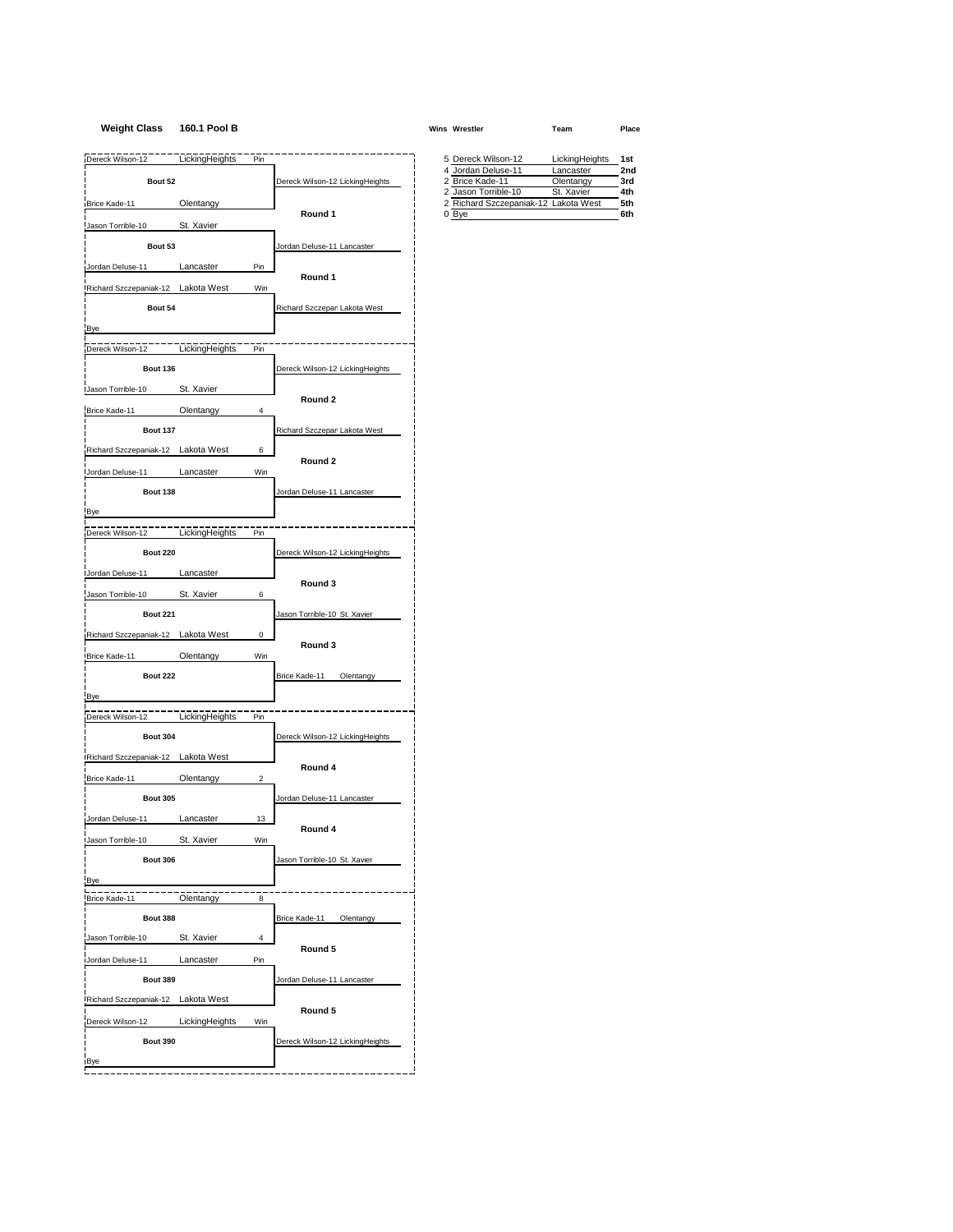# **Weight Class 170.1 Pool A Wins Wrestler Team Place**

| Connor Yauss-12  | St. Xavier     | 13               |                                 | 5 Connor Yauss-12<br>3 Josh Keese-11 | St. Xavier                     | 1st<br>2nc |
|------------------|----------------|------------------|---------------------------------|--------------------------------------|--------------------------------|------------|
| Bout 55          |                |                  | Connor Yauss-12 St. Xavier      | 3 Nick James-11                      | T. Worthington<br>St.Edwards B | 3rd        |
|                  |                |                  |                                 | 3 Adam Mccardle-11                   | Hbradley                       | 4th        |
| Nick James-11    | St.Edwards B   | 4                | Round 1                         | 1 Ryan Fellows-10<br>0 Bye           | Tri Valley1                    | 5th<br>6th |
| Josh Keese-11    | T. Worthington | 10               |                                 |                                      |                                |            |
| Bout 56          |                |                  | Josh Keese-11 T. Worthington    |                                      |                                |            |
| Ryan Fellows-10  | Tri Valley1    | 9                |                                 |                                      |                                |            |
| Adam Mccardle-11 | Hbradley       | Win              | Round 1                         |                                      |                                |            |
| Bout 57          |                |                  | Adam Mccardle-1 Hbradley        |                                      |                                |            |
| Bye              |                |                  |                                 |                                      |                                |            |
| Connor Yauss-12  | St. Xavier     | 9                |                                 |                                      |                                |            |
| <b>Bout 139</b>  |                |                  |                                 |                                      |                                |            |
|                  |                |                  | Connor Yauss-12 St. Xavier      |                                      |                                |            |
| Josh Keese-11    | T. Worthington | 3                | Round 2                         |                                      |                                |            |
| Nick James-11    | St.Edwards B   | Pin              |                                 |                                      |                                |            |
| <b>Bout 140</b>  |                |                  | Nick James-11<br>St.Edwards B   |                                      |                                |            |
| Adam Mccardle-11 | Hbradley       |                  |                                 |                                      |                                |            |
| Ryan Fellows-10  | Tri Valley1    | Win              | Round 2                         |                                      |                                |            |
| <b>Bout 141</b>  |                |                  | Ryan Fellows-10 Tri Valley1     |                                      |                                |            |
|                  |                |                  |                                 |                                      |                                |            |
| , Bye            |                |                  |                                 |                                      |                                |            |
| Connor Yauss-12  | St. Xavier     | Pin              |                                 |                                      |                                |            |
| <b>Bout 223</b>  |                |                  | Connor Yauss-12 St. Xavier      |                                      |                                |            |
| Ryan Fellows-10  | Tri Valley1    |                  |                                 |                                      |                                |            |
| Josh Keese-11    | T. Worthington | 10               | Round 3                         |                                      |                                |            |
| <b>Bout 224</b>  |                |                  | Adam Mccardle-1 Hbradley        |                                      |                                |            |
| Adam Mccardle-11 | Hbradley       | 12               |                                 |                                      |                                |            |
|                  |                |                  | Round 3                         |                                      |                                |            |
| Nick James-11    | St.Edwards B   | Win              |                                 |                                      |                                |            |
| <b>Bout 225</b>  |                |                  | Nick James-11<br>St.Edwards B   |                                      |                                |            |
| <b>Bye</b>       |                |                  |                                 |                                      |                                |            |
| Connor Yauss-12  | St. Xavier     | 17               |                                 |                                      |                                |            |
| <b>Bout 307</b>  |                |                  | Connor Yauss-12 St. Xavier      |                                      |                                |            |
| Adam Mccardle-11 | Hbradley       | 1                |                                 |                                      |                                |            |
| Nick James-11    | St.Edwards B   | Pin              | Round 4                         |                                      |                                |            |
| <b>Bout 308</b>  |                |                  | Nick James-11<br>St.Edwards B   |                                      |                                |            |
| Ryan Fellows-10  |                |                  |                                 |                                      |                                |            |
|                  | Tri Valley1    |                  | Round 4                         |                                      |                                |            |
| Josh Keese-11    | T. Worthington | Win              |                                 |                                      |                                |            |
| <b>Bout 309</b>  |                |                  | Josh Keese-11<br>T. Worthington |                                      |                                |            |
| Bye              |                |                  |                                 |                                      |                                |            |
| Nick James-11    | St.Edwards B   | $\overline{1}$   |                                 |                                      |                                |            |
| <b>Bout 391</b>  |                |                  | Josh Keese-11<br>T. Worthington |                                      |                                |            |
| Josh Keese-11    | T. Worthington | $\boldsymbol{2}$ |                                 |                                      |                                |            |
| Ryan Fellows-10  | Tri Valley1    | 11               | Round 5                         |                                      |                                |            |
| <b>Bout 392</b>  |                |                  | Adam Mccardle-1 Hbradley        |                                      |                                |            |
|                  |                |                  |                                 |                                      |                                |            |
| Adam Mccardle-11 | Hbradley       | 15               | Round 5                         |                                      |                                |            |
| Connor Yauss-12  | St. Xavier     | Win              |                                 |                                      |                                |            |

**Bout 393** Connor Yauss-12 St. Xavier

Bye

|                     | 5 Connor Yauss-12  | St. Xavier     | 1st |
|---------------------|--------------------|----------------|-----|
|                     | 3 Josh Keese-11    | T. Worthington | 2nd |
| Yauss-12 St. Xavier | 3 Nick James-11    | St.Edwards B   | 3rd |
|                     | 3 Adam Mccardle-11 | Hbradlev       | 4th |
|                     | 1 Rvan Fellows-10  | Tri Vallev1    | 5th |
| Round 1             | 0 Bye              |                | 6th |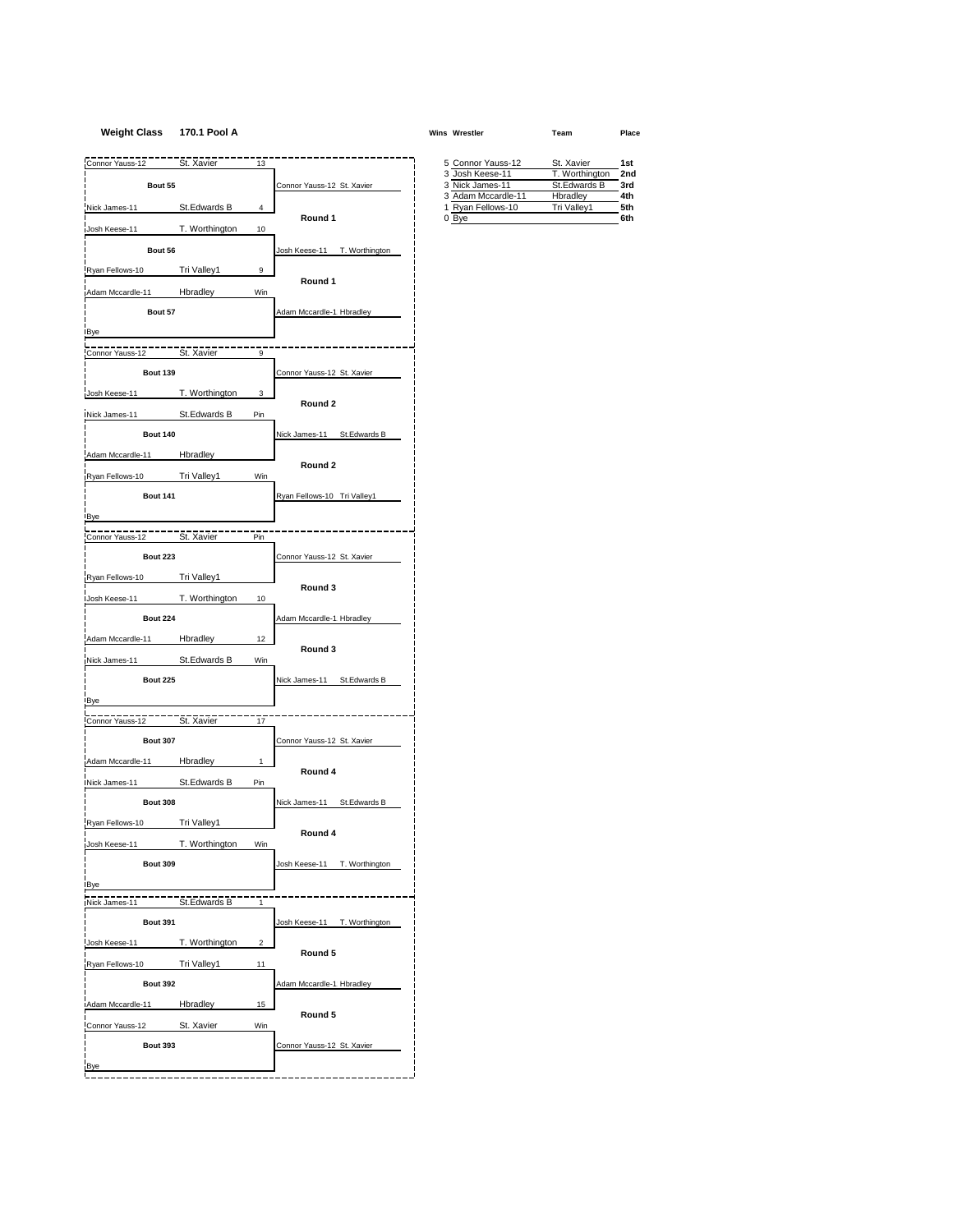# **Weight Class 170.1 Pool B Wins Wrestler Team Place**

| Caden Walcott-12 Tri Valley |             | Pin            |                               | 5 Aj Mcritchie-11                      | Lancaster                | 1st        |
|-----------------------------|-------------|----------------|-------------------------------|----------------------------------------|--------------------------|------------|
|                             |             |                |                               | 4 Caden Walcott-12                     | <b>Tri Valley</b>        | 2nc        |
| Bout 58                     |             |                | Caden Walcott-12 Tri Valley   | 3 Kyle Mccoy-12<br>2 Aziz Asanbekov-12 | Olentangy<br>Lakota West | 3rd<br>4th |
| Kyle Mccoy-12               | Olentangy   |                |                               | 1 Alan Pippin-12                       | H. Davidson              | 5th        |
| Aziz Asanbekov-12           | Lakota West |                | Round 1                       | 0 Bye                                  |                          | 6th        |
|                             |             |                |                               |                                        |                          |            |
| Bout 59                     |             |                | Aj Mcritchie-11<br>Lancaster  |                                        |                          |            |
| Aj Mcritchie-11             | Lancaster   | Pin            |                               |                                        |                          |            |
| Alan Pippin-12              | H. Davidson | Win            | Round 1                       |                                        |                          |            |
| Bout 60                     |             |                | Alan Pippin-12 H. Davidson    |                                        |                          |            |
|                             |             |                |                               |                                        |                          |            |
| Bye                         |             |                |                               |                                        |                          |            |
| Caden Walcott-12            | Tri Valley  | Pin            |                               |                                        |                          |            |
| <b>Bout 142</b>             |             |                | Caden Walcott-12 Tri Valley   |                                        |                          |            |
| Aziz Asanbekov-12           | Lakota West |                |                               |                                        |                          |            |
| Kyle Mccoy-12               | Olentangy   | 8              | Round 2                       |                                        |                          |            |
|                             |             |                |                               |                                        |                          |            |
| <b>Bout 143</b>             |             |                | Kyle Mccoy-12 Olentangy       |                                        |                          |            |
| Alan Pippin-12              | H. Davidson | 5              | Round 2                       |                                        |                          |            |
| Aj Mcritchie-11             | Lancaster   | Win            |                               |                                        |                          |            |
| <b>Bout 144</b>             |             |                | Aj Mcritchie-11 Lancaster     |                                        |                          |            |
|                             |             |                |                               |                                        |                          |            |
| <b>Bye</b>                  |             |                |                               |                                        |                          |            |
| Caden Walcott-12 Tri Valley |             | $\,$ 5 $\,$    |                               |                                        |                          |            |
| <b>Bout 226</b>             |             |                | Aj Mcritchie-11<br>Lancaster  |                                        |                          |            |
| Aj Mcritchie-11             | Lancaster   | $\overline{7}$ |                               |                                        |                          |            |
| Aziz Asanbekov-12           | Lakota West | Pin            | Round 3                       |                                        |                          |            |
|                             |             |                |                               |                                        |                          |            |
| <b>Bout 227</b>             |             |                | Aziz Asanbekov-1: Lakota West |                                        |                          |            |
| Alan Pippin-12              | H. Davidson |                | Round 3                       |                                        |                          |            |
| Kyle Mccoy-12               | Olentangy   | Win            |                               |                                        |                          |            |
| <b>Bout 228</b>             |             |                | Kyle Mccoy-12<br>Olentangy    |                                        |                          |            |
|                             |             |                |                               |                                        |                          |            |
| Bye                         |             |                |                               |                                        |                          |            |
| Caden Walcott-12 Tri Valley |             | Pin            |                               |                                        |                          |            |
| <b>Bout 310</b>             |             |                | Caden Walcott-12 Tri Valley   |                                        |                          |            |
| Alan Pippin-12              | H. Davidson |                |                               |                                        |                          |            |
| Kyle Mccoy-12               | Olentangy   | 0              | Round 4                       |                                        |                          |            |
|                             |             |                |                               |                                        |                          |            |
| <b>Bout 311</b>             |             |                | Aj Mcritchie-11 Lancaster     |                                        |                          |            |
| Aj Mcritchie-11             | Lancaster   | 9              | Round 4                       |                                        |                          |            |
| Aziz Asanbekov-12           | Lakota West | Win            |                               |                                        |                          |            |
| <b>Bout 312</b>             |             |                | Aziz Asanbekov-1: Lakota West |                                        |                          |            |
|                             |             |                |                               |                                        |                          |            |
| Bye<br>L                    |             |                |                               |                                        |                          |            |
| Kyle Mccoy-12               | Olentangy   | Win            |                               |                                        |                          |            |
| <b>Bout 394</b>             |             |                | Olentangy<br>Kyle Mccoy-12    |                                        |                          |            |
| Aziz Asanbekov-12           | Lakota West | Inj            |                               |                                        |                          |            |
| Aj Mcritchie-11             | Lancaster   | Pin            | Round 5                       |                                        |                          |            |
| <b>Bout 395</b>             |             |                |                               |                                        |                          |            |
|                             |             |                | Aj Mcritchie-11<br>Lancaster  |                                        |                          |            |
| Alan Pippin-12              | H. Davidson |                | Round 5                       |                                        |                          |            |
| Caden Walcott-12            | Tri Valley  | Win            |                               |                                        |                          |            |
| <b>Bout 396</b>             |             |                | Caden Walcott-12 Tri Valley   |                                        |                          |            |
|                             |             |                |                               |                                        |                          |            |
| Bye                         |             |                |                               |                                        |                          |            |

|                       | 5 Ai Mcritchie-11   | Lancaster         | 1st |
|-----------------------|---------------------|-------------------|-----|
|                       | 4 Caden Walcott-12  | <b>Tri Vallev</b> | 2nd |
| Walcott-12 Tri Valley | 3 Kyle Mccoy-12     | Olentangy         | 3rd |
|                       | 2 Aziz Asanbekov-12 | Lakota West       | 4th |
|                       | 1 Alan Pippin-12    | H. Davidson       | 5th |
| Round 1               | 0 Bye               |                   | 6th |
|                       |                     |                   |     |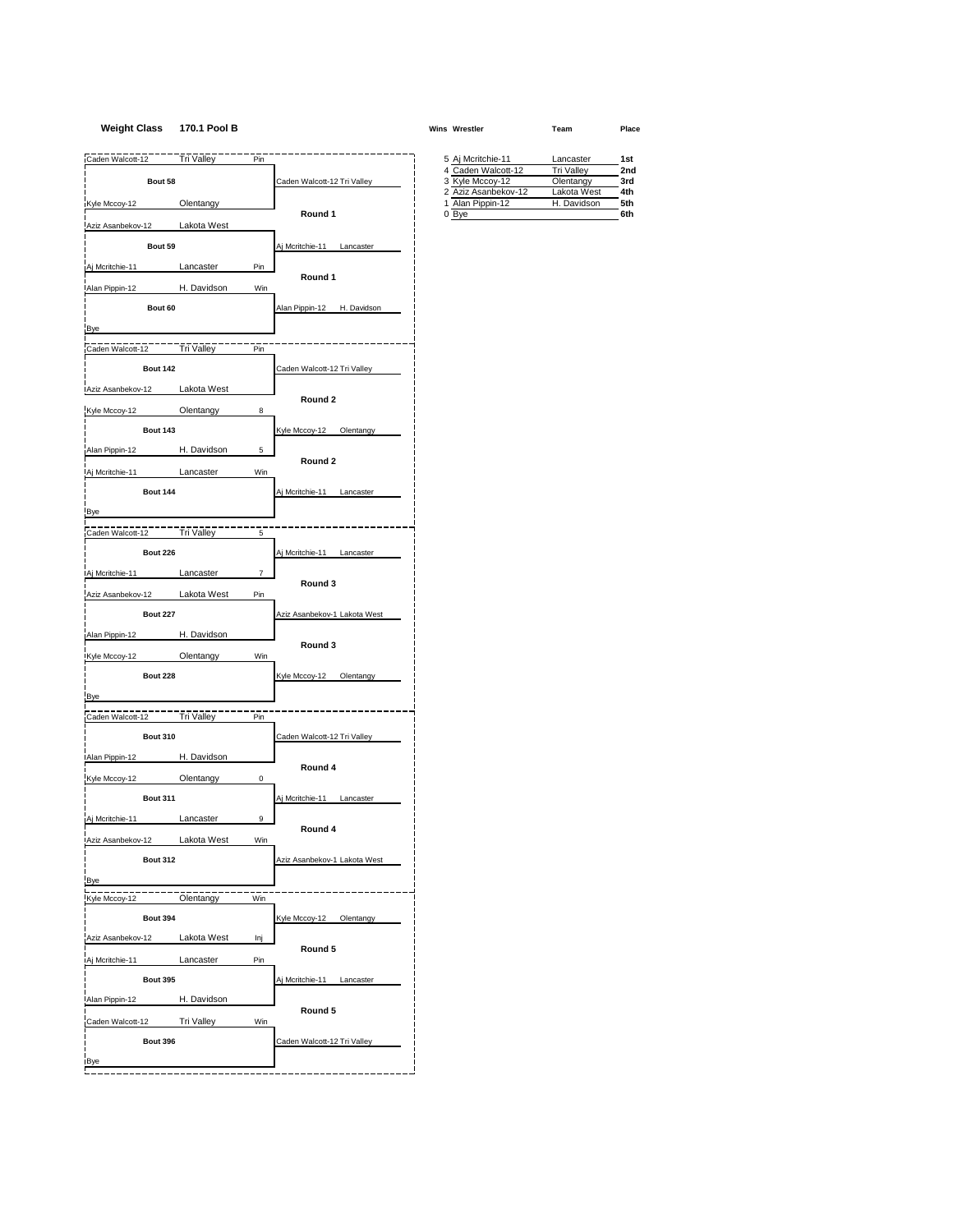## **Weight Class 182.1 Pool A Wins Wrestler Team Place**

| 3 Ethan Robinson-12<br>Bout 61<br>Josiah Harrell-12 LickingHeights<br>Olentangy<br>2 Jack Rubenkoenig-11<br>Scioto<br>1 Matt Gianettino-11<br><b>Tri Valley</b><br>Ethan Robinson-12<br>Olentangy<br>Round 1<br>0 Bye<br>Lancaster<br>Quinn Kelley-11<br>Pin<br>Bout 62<br>Quinn Kelley-11 Lancaster<br>Jack Rubenkoenig-11<br>Scioto<br>Round 1<br><b>Tri Valley</b><br>Matt Gianettino-11<br>Win<br>Matt Gianettino-11 Tri Valley<br>Bout 63<br>Bye<br>LickingHeights<br>Josiah Harrell-12<br>Pin<br><b>Bout 145</b><br>Josiah Harrell-12 LickingHeights<br>Quinn Kelley-11<br>Lancaster<br>Round 2<br>Ethan Robinson-12<br>Olentangy<br>Pin<br><b>Bout 146</b><br>Ethan Robinson-1. Olentangy<br><b>Tri Valley</b><br>Matt Gianettino-11<br>Round 2<br>Scioto<br>Win<br><b>Bout 147</b><br>Jack Rubenkoenic Scioto<br>Josiah Harrell-12<br>LickingHeights<br>Pin<br><b>Bout 229</b><br>Josiah Harrell-12 LickingHeights<br>Jack Rubenkoenig-11<br>Scioto<br>Round 3<br>Lancaster<br>Pin<br><b>Bout 230</b><br>Quinn Kelley-11 Lancaster<br>Matt Gianettino-11<br><b>Tri Valley</b><br>Round 3<br>Ethan Robinson-12<br>Olentangy<br>Win<br><b>Bout 231</b><br>Ethan Robinson-1 Olentangy<br>Josiah Harrell-12<br>LickingHeights<br>Pin<br><b>Bout 313</b><br>Josiah Harrell-12 LickingHeights<br>Tri Valley<br>Round 4<br>Olentangy<br>Pin<br><b>Bout 314</b><br>Ethan Robinson-1 Olentangy<br>Jack Rubenkoenig-11<br>Scioto<br>Round 4<br>Quinn Kelley-11<br>Lancaster<br>Win<br><b>Bout 315</b><br>Quinn Kelley-11 Lancaster<br>Olentangy<br>Ethan Robinson-12<br>9<br><b>Bout 397</b><br>Quinn Kelley-11 Lancaster<br>Quinn Kelley-11<br>Lancaster<br>15<br>Round 5<br>Jack Rubenkoenig-11<br>Scioto<br>Pin<br><b>Bout 398</b><br>Jack Rubenkoeniç Scioto<br>Tri Valley<br>Round 5<br>LickingHeights<br>Win<br>Josiah Harrell-12<br>Josiah Harrell-12 LickingHeights<br><b>Bout 399</b> | LickingHeights<br>Josiah Harrell-12<br>Pin | 5 Josiah Harrell-12 | LickingHeights | 1st        |
|----------------------------------------------------------------------------------------------------------------------------------------------------------------------------------------------------------------------------------------------------------------------------------------------------------------------------------------------------------------------------------------------------------------------------------------------------------------------------------------------------------------------------------------------------------------------------------------------------------------------------------------------------------------------------------------------------------------------------------------------------------------------------------------------------------------------------------------------------------------------------------------------------------------------------------------------------------------------------------------------------------------------------------------------------------------------------------------------------------------------------------------------------------------------------------------------------------------------------------------------------------------------------------------------------------------------------------------------------------------------------------------------------------------------------------------------------------------------------------------------------------------------------------------------------------------------------------------------------------------------------------------------------------------------------------------------------------------------------------------------------------------------------------------------------------------------------------------------------------------------------------------------|--------------------------------------------|---------------------|----------------|------------|
|                                                                                                                                                                                                                                                                                                                                                                                                                                                                                                                                                                                                                                                                                                                                                                                                                                                                                                                                                                                                                                                                                                                                                                                                                                                                                                                                                                                                                                                                                                                                                                                                                                                                                                                                                                                                                                                                                              |                                            | 4 Quinn Kelley-11   | Lancaster      | 2nc<br>3rd |
|                                                                                                                                                                                                                                                                                                                                                                                                                                                                                                                                                                                                                                                                                                                                                                                                                                                                                                                                                                                                                                                                                                                                                                                                                                                                                                                                                                                                                                                                                                                                                                                                                                                                                                                                                                                                                                                                                              |                                            |                     |                | 4th<br>5th |
|                                                                                                                                                                                                                                                                                                                                                                                                                                                                                                                                                                                                                                                                                                                                                                                                                                                                                                                                                                                                                                                                                                                                                                                                                                                                                                                                                                                                                                                                                                                                                                                                                                                                                                                                                                                                                                                                                              |                                            |                     |                | 6th        |
|                                                                                                                                                                                                                                                                                                                                                                                                                                                                                                                                                                                                                                                                                                                                                                                                                                                                                                                                                                                                                                                                                                                                                                                                                                                                                                                                                                                                                                                                                                                                                                                                                                                                                                                                                                                                                                                                                              |                                            |                     |                |            |
|                                                                                                                                                                                                                                                                                                                                                                                                                                                                                                                                                                                                                                                                                                                                                                                                                                                                                                                                                                                                                                                                                                                                                                                                                                                                                                                                                                                                                                                                                                                                                                                                                                                                                                                                                                                                                                                                                              |                                            |                     |                |            |
|                                                                                                                                                                                                                                                                                                                                                                                                                                                                                                                                                                                                                                                                                                                                                                                                                                                                                                                                                                                                                                                                                                                                                                                                                                                                                                                                                                                                                                                                                                                                                                                                                                                                                                                                                                                                                                                                                              |                                            |                     |                |            |
|                                                                                                                                                                                                                                                                                                                                                                                                                                                                                                                                                                                                                                                                                                                                                                                                                                                                                                                                                                                                                                                                                                                                                                                                                                                                                                                                                                                                                                                                                                                                                                                                                                                                                                                                                                                                                                                                                              |                                            |                     |                |            |
|                                                                                                                                                                                                                                                                                                                                                                                                                                                                                                                                                                                                                                                                                                                                                                                                                                                                                                                                                                                                                                                                                                                                                                                                                                                                                                                                                                                                                                                                                                                                                                                                                                                                                                                                                                                                                                                                                              |                                            |                     |                |            |
|                                                                                                                                                                                                                                                                                                                                                                                                                                                                                                                                                                                                                                                                                                                                                                                                                                                                                                                                                                                                                                                                                                                                                                                                                                                                                                                                                                                                                                                                                                                                                                                                                                                                                                                                                                                                                                                                                              |                                            |                     |                |            |
|                                                                                                                                                                                                                                                                                                                                                                                                                                                                                                                                                                                                                                                                                                                                                                                                                                                                                                                                                                                                                                                                                                                                                                                                                                                                                                                                                                                                                                                                                                                                                                                                                                                                                                                                                                                                                                                                                              |                                            |                     |                |            |
|                                                                                                                                                                                                                                                                                                                                                                                                                                                                                                                                                                                                                                                                                                                                                                                                                                                                                                                                                                                                                                                                                                                                                                                                                                                                                                                                                                                                                                                                                                                                                                                                                                                                                                                                                                                                                                                                                              |                                            |                     |                |            |
|                                                                                                                                                                                                                                                                                                                                                                                                                                                                                                                                                                                                                                                                                                                                                                                                                                                                                                                                                                                                                                                                                                                                                                                                                                                                                                                                                                                                                                                                                                                                                                                                                                                                                                                                                                                                                                                                                              |                                            |                     |                |            |
|                                                                                                                                                                                                                                                                                                                                                                                                                                                                                                                                                                                                                                                                                                                                                                                                                                                                                                                                                                                                                                                                                                                                                                                                                                                                                                                                                                                                                                                                                                                                                                                                                                                                                                                                                                                                                                                                                              |                                            |                     |                |            |
|                                                                                                                                                                                                                                                                                                                                                                                                                                                                                                                                                                                                                                                                                                                                                                                                                                                                                                                                                                                                                                                                                                                                                                                                                                                                                                                                                                                                                                                                                                                                                                                                                                                                                                                                                                                                                                                                                              |                                            |                     |                |            |
| Jack Rubenkoenig-11<br>Bye<br>Quinn Kelley-11<br>Bye<br>Matt Gianettino-11<br>Ethan Robinson-12<br>Bye<br>Matt Gianettino-11                                                                                                                                                                                                                                                                                                                                                                                                                                                                                                                                                                                                                                                                                                                                                                                                                                                                                                                                                                                                                                                                                                                                                                                                                                                                                                                                                                                                                                                                                                                                                                                                                                                                                                                                                                 |                                            |                     |                |            |
|                                                                                                                                                                                                                                                                                                                                                                                                                                                                                                                                                                                                                                                                                                                                                                                                                                                                                                                                                                                                                                                                                                                                                                                                                                                                                                                                                                                                                                                                                                                                                                                                                                                                                                                                                                                                                                                                                              |                                            |                     |                |            |
|                                                                                                                                                                                                                                                                                                                                                                                                                                                                                                                                                                                                                                                                                                                                                                                                                                                                                                                                                                                                                                                                                                                                                                                                                                                                                                                                                                                                                                                                                                                                                                                                                                                                                                                                                                                                                                                                                              |                                            |                     |                |            |
|                                                                                                                                                                                                                                                                                                                                                                                                                                                                                                                                                                                                                                                                                                                                                                                                                                                                                                                                                                                                                                                                                                                                                                                                                                                                                                                                                                                                                                                                                                                                                                                                                                                                                                                                                                                                                                                                                              |                                            |                     |                |            |
|                                                                                                                                                                                                                                                                                                                                                                                                                                                                                                                                                                                                                                                                                                                                                                                                                                                                                                                                                                                                                                                                                                                                                                                                                                                                                                                                                                                                                                                                                                                                                                                                                                                                                                                                                                                                                                                                                              |                                            |                     |                |            |
|                                                                                                                                                                                                                                                                                                                                                                                                                                                                                                                                                                                                                                                                                                                                                                                                                                                                                                                                                                                                                                                                                                                                                                                                                                                                                                                                                                                                                                                                                                                                                                                                                                                                                                                                                                                                                                                                                              |                                            |                     |                |            |
|                                                                                                                                                                                                                                                                                                                                                                                                                                                                                                                                                                                                                                                                                                                                                                                                                                                                                                                                                                                                                                                                                                                                                                                                                                                                                                                                                                                                                                                                                                                                                                                                                                                                                                                                                                                                                                                                                              |                                            |                     |                |            |
|                                                                                                                                                                                                                                                                                                                                                                                                                                                                                                                                                                                                                                                                                                                                                                                                                                                                                                                                                                                                                                                                                                                                                                                                                                                                                                                                                                                                                                                                                                                                                                                                                                                                                                                                                                                                                                                                                              |                                            |                     |                |            |
|                                                                                                                                                                                                                                                                                                                                                                                                                                                                                                                                                                                                                                                                                                                                                                                                                                                                                                                                                                                                                                                                                                                                                                                                                                                                                                                                                                                                                                                                                                                                                                                                                                                                                                                                                                                                                                                                                              |                                            |                     |                |            |
|                                                                                                                                                                                                                                                                                                                                                                                                                                                                                                                                                                                                                                                                                                                                                                                                                                                                                                                                                                                                                                                                                                                                                                                                                                                                                                                                                                                                                                                                                                                                                                                                                                                                                                                                                                                                                                                                                              |                                            |                     |                |            |
|                                                                                                                                                                                                                                                                                                                                                                                                                                                                                                                                                                                                                                                                                                                                                                                                                                                                                                                                                                                                                                                                                                                                                                                                                                                                                                                                                                                                                                                                                                                                                                                                                                                                                                                                                                                                                                                                                              |                                            |                     |                |            |
|                                                                                                                                                                                                                                                                                                                                                                                                                                                                                                                                                                                                                                                                                                                                                                                                                                                                                                                                                                                                                                                                                                                                                                                                                                                                                                                                                                                                                                                                                                                                                                                                                                                                                                                                                                                                                                                                                              |                                            |                     |                |            |
|                                                                                                                                                                                                                                                                                                                                                                                                                                                                                                                                                                                                                                                                                                                                                                                                                                                                                                                                                                                                                                                                                                                                                                                                                                                                                                                                                                                                                                                                                                                                                                                                                                                                                                                                                                                                                                                                                              |                                            |                     |                |            |
|                                                                                                                                                                                                                                                                                                                                                                                                                                                                                                                                                                                                                                                                                                                                                                                                                                                                                                                                                                                                                                                                                                                                                                                                                                                                                                                                                                                                                                                                                                                                                                                                                                                                                                                                                                                                                                                                                              |                                            |                     |                |            |
|                                                                                                                                                                                                                                                                                                                                                                                                                                                                                                                                                                                                                                                                                                                                                                                                                                                                                                                                                                                                                                                                                                                                                                                                                                                                                                                                                                                                                                                                                                                                                                                                                                                                                                                                                                                                                                                                                              |                                            |                     |                |            |
|                                                                                                                                                                                                                                                                                                                                                                                                                                                                                                                                                                                                                                                                                                                                                                                                                                                                                                                                                                                                                                                                                                                                                                                                                                                                                                                                                                                                                                                                                                                                                                                                                                                                                                                                                                                                                                                                                              |                                            |                     |                |            |
|                                                                                                                                                                                                                                                                                                                                                                                                                                                                                                                                                                                                                                                                                                                                                                                                                                                                                                                                                                                                                                                                                                                                                                                                                                                                                                                                                                                                                                                                                                                                                                                                                                                                                                                                                                                                                                                                                              |                                            |                     |                |            |
|                                                                                                                                                                                                                                                                                                                                                                                                                                                                                                                                                                                                                                                                                                                                                                                                                                                                                                                                                                                                                                                                                                                                                                                                                                                                                                                                                                                                                                                                                                                                                                                                                                                                                                                                                                                                                                                                                              |                                            |                     |                |            |
|                                                                                                                                                                                                                                                                                                                                                                                                                                                                                                                                                                                                                                                                                                                                                                                                                                                                                                                                                                                                                                                                                                                                                                                                                                                                                                                                                                                                                                                                                                                                                                                                                                                                                                                                                                                                                                                                                              |                                            |                     |                |            |
|                                                                                                                                                                                                                                                                                                                                                                                                                                                                                                                                                                                                                                                                                                                                                                                                                                                                                                                                                                                                                                                                                                                                                                                                                                                                                                                                                                                                                                                                                                                                                                                                                                                                                                                                                                                                                                                                                              |                                            |                     |                |            |
|                                                                                                                                                                                                                                                                                                                                                                                                                                                                                                                                                                                                                                                                                                                                                                                                                                                                                                                                                                                                                                                                                                                                                                                                                                                                                                                                                                                                                                                                                                                                                                                                                                                                                                                                                                                                                                                                                              |                                            |                     |                |            |
|                                                                                                                                                                                                                                                                                                                                                                                                                                                                                                                                                                                                                                                                                                                                                                                                                                                                                                                                                                                                                                                                                                                                                                                                                                                                                                                                                                                                                                                                                                                                                                                                                                                                                                                                                                                                                                                                                              |                                            |                     |                |            |
|                                                                                                                                                                                                                                                                                                                                                                                                                                                                                                                                                                                                                                                                                                                                                                                                                                                                                                                                                                                                                                                                                                                                                                                                                                                                                                                                                                                                                                                                                                                                                                                                                                                                                                                                                                                                                                                                                              |                                            |                     |                |            |
|                                                                                                                                                                                                                                                                                                                                                                                                                                                                                                                                                                                                                                                                                                                                                                                                                                                                                                                                                                                                                                                                                                                                                                                                                                                                                                                                                                                                                                                                                                                                                                                                                                                                                                                                                                                                                                                                                              |                                            |                     |                |            |
|                                                                                                                                                                                                                                                                                                                                                                                                                                                                                                                                                                                                                                                                                                                                                                                                                                                                                                                                                                                                                                                                                                                                                                                                                                                                                                                                                                                                                                                                                                                                                                                                                                                                                                                                                                                                                                                                                              |                                            |                     |                |            |
|                                                                                                                                                                                                                                                                                                                                                                                                                                                                                                                                                                                                                                                                                                                                                                                                                                                                                                                                                                                                                                                                                                                                                                                                                                                                                                                                                                                                                                                                                                                                                                                                                                                                                                                                                                                                                                                                                              |                                            |                     |                |            |
|                                                                                                                                                                                                                                                                                                                                                                                                                                                                                                                                                                                                                                                                                                                                                                                                                                                                                                                                                                                                                                                                                                                                                                                                                                                                                                                                                                                                                                                                                                                                                                                                                                                                                                                                                                                                                                                                                              |                                            |                     |                |            |
|                                                                                                                                                                                                                                                                                                                                                                                                                                                                                                                                                                                                                                                                                                                                                                                                                                                                                                                                                                                                                                                                                                                                                                                                                                                                                                                                                                                                                                                                                                                                                                                                                                                                                                                                                                                                                                                                                              |                                            |                     |                |            |
|                                                                                                                                                                                                                                                                                                                                                                                                                                                                                                                                                                                                                                                                                                                                                                                                                                                                                                                                                                                                                                                                                                                                                                                                                                                                                                                                                                                                                                                                                                                                                                                                                                                                                                                                                                                                                                                                                              |                                            |                     |                |            |
|                                                                                                                                                                                                                                                                                                                                                                                                                                                                                                                                                                                                                                                                                                                                                                                                                                                                                                                                                                                                                                                                                                                                                                                                                                                                                                                                                                                                                                                                                                                                                                                                                                                                                                                                                                                                                                                                                              |                                            |                     |                |            |
|                                                                                                                                                                                                                                                                                                                                                                                                                                                                                                                                                                                                                                                                                                                                                                                                                                                                                                                                                                                                                                                                                                                                                                                                                                                                                                                                                                                                                                                                                                                                                                                                                                                                                                                                                                                                                                                                                              |                                            |                     |                |            |
| <b>Bye</b>                                                                                                                                                                                                                                                                                                                                                                                                                                                                                                                                                                                                                                                                                                                                                                                                                                                                                                                                                                                                                                                                                                                                                                                                                                                                                                                                                                                                                                                                                                                                                                                                                                                                                                                                                                                                                                                                                   |                                            |                     |                |            |

| 5 Josiah Harrell-12   | LickingHeights    | 1st             |
|-----------------------|-------------------|-----------------|
| 4 Quinn Kelley-11     | Lancaster         | 2 <sub>nd</sub> |
| 3 Ethan Robinson-12   | Olentangy         | 3rd             |
| 2 Jack Rubenkoenig-11 | Scioto            | 4th             |
| 1 Matt Gianettino-11  | <b>Tri Valley</b> | 5th             |
|                       |                   |                 |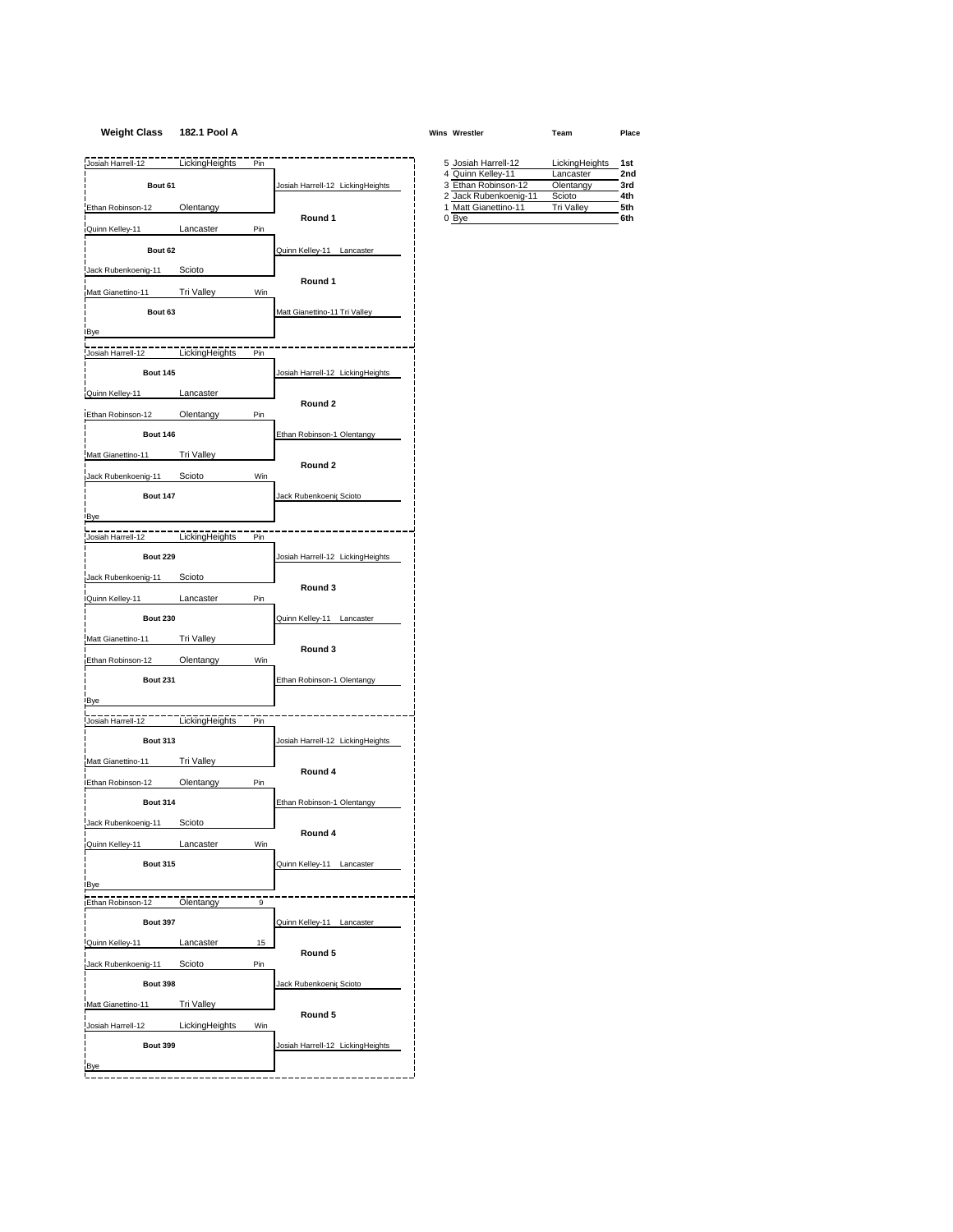# **Weight Class 182.1 Pool B Wins Wrestler Team Place**

| Josh Martin-12               | LickingHeights1 Pin    |                                   | 5 Charlie Kneessi-11                   | T. Worthington                 | 1st        |
|------------------------------|------------------------|-----------------------------------|----------------------------------------|--------------------------------|------------|
| Bout 64                      |                        | Josh Martin-12<br>LickingHeights1 | 4 Josh Martin-12<br>3 Brendan Yoder-11 | LickingHeights1<br>H. Davidson | 2nc<br>3rd |
|                              |                        |                                   | 2 Kyle Demoss-9                        | Hbradley                       | 4th        |
| Thad Zint-12                 | St.Edwards B           |                                   | 1 Thad Zint-12                         | St.Edwards B                   | 5th        |
| Charlie Kneessi-11           | T. Worthington<br>Pin  | Round 1                           | 0 Bye                                  |                                | 6th        |
| Bout 65                      |                        | Charlie Kneessi-1 T. Worthington  |                                        |                                |            |
|                              |                        |                                   |                                        |                                |            |
| Kyle Demoss-9                | Hbradley               | Round 1                           |                                        |                                |            |
| Brendan Yoder-11             | H. Davidson<br>Win     |                                   |                                        |                                |            |
| Bout 66                      |                        | Brendan Yoder-11 H. Davidson      |                                        |                                |            |
| Bye                          |                        |                                   |                                        |                                |            |
|                              |                        |                                   |                                        |                                |            |
| Josh Martin-12               | LickingHeights1<br>5   |                                   |                                        |                                |            |
| <b>Bout 148</b>              |                        | Charlie Kneessi-1 T. Worthington  |                                        |                                |            |
| Charlie Kneessi-11           | T. Worthington<br>6    |                                   |                                        |                                |            |
| Thad Zint-12                 | St.Edwards B           | Round 2                           |                                        |                                |            |
| <b>Bout 149</b>              |                        | Brendan Yoder-11 H. Davidson      |                                        |                                |            |
|                              |                        |                                   |                                        |                                |            |
| Brendan Yoder-11             | H. Davidson<br>Pin     | Round 2                           |                                        |                                |            |
| Kyle Demoss-9                | Hbradley<br>Win        |                                   |                                        |                                |            |
| <b>Bout 150</b>              |                        | Kyle Demoss-9 Hbradley            |                                        |                                |            |
| Bye                          |                        |                                   |                                        |                                |            |
| Josh Martin-12               | LickingHeights1 Pin    |                                   |                                        |                                |            |
|                              |                        |                                   |                                        |                                |            |
| <b>Bout 232</b>              |                        | LickingHeights1<br>Josh Martin-12 |                                        |                                |            |
| Kyle Demoss-9                | Hbradley               |                                   |                                        |                                |            |
| Charlie Kneessi-11           | T. Worthington<br>14   | Round 3                           |                                        |                                |            |
| <b>Bout 233</b>              |                        | Charlie Kneessi-1 T. Worthington  |                                        |                                |            |
|                              |                        |                                   |                                        |                                |            |
| Brendan Yoder-11             | H. Davidson<br>12      | Round 3                           |                                        |                                |            |
| Thad Zint-12                 | St.Edwards B<br>Win    |                                   |                                        |                                |            |
| <b>Bout 234</b>              |                        | Thad Zint-12<br>St.Edwards B      |                                        |                                |            |
| <b>Bye</b>                   |                        |                                   |                                        |                                |            |
|                              |                        |                                   |                                        |                                |            |
| Josh Martin-12               | LickingHeights1<br>Pin |                                   |                                        |                                |            |
| <b>Bout 316</b>              |                        | Josh Martin-12 LickingHeights1    |                                        |                                |            |
| Brendan Yoder-11 H. Davidson |                        |                                   |                                        |                                |            |
| Thad Zint-12                 | St.Edwards B<br>Forf   | Round 4                           |                                        |                                |            |
| <b>Bout 317</b>              |                        | Kyle Demoss-9 Hbradley            |                                        |                                |            |
|                              |                        |                                   |                                        |                                |            |
| Kyle Demoss-9                | Hbradley<br>Win        | Round 4                           |                                        |                                |            |
| Charlie Kneessi-11           | T. Worthington<br>Win  |                                   |                                        |                                |            |
| <b>Bout 318</b>              |                        | Charlie Kneessi-1 T. Worthington  |                                        |                                |            |
| Bye                          |                        |                                   |                                        |                                |            |
| Thad Zint-12                 | St.Edwards B<br>Forf   |                                   |                                        |                                |            |
| <b>Bout 400</b>              |                        |                                   |                                        |                                |            |
|                              |                        | Charlie Kneessi-1 T. Worthington  |                                        |                                |            |
| Charlie Kneessi-11           | T. Worthington<br>Win  | Round 5                           |                                        |                                |            |
| Kyle Demoss-9                | Hbradley               |                                   |                                        |                                |            |
| <b>Bout 401</b>              |                        | Brendan Yoder-11 H. Davidson      |                                        |                                |            |
| Brendan Yoder-11             | H. Davidson<br>Pin     |                                   |                                        |                                |            |
|                              |                        | Round 5                           |                                        |                                |            |
| Josh Martin-12               | LickingHeights1<br>Win |                                   |                                        |                                |            |
| <b>Bout 402</b>              |                        | Josh Martin-12<br>LickingHeights1 |                                        |                                |            |
| Bye                          |                        |                                   |                                        |                                |            |
| г                            |                        |                                   |                                        |                                |            |

|                             | 5 Charlie Kneessi-11 | T. Worthington  | 1st |
|-----------------------------|----------------------|-----------------|-----|
|                             | 4 Josh Martin-12     | LickingHeights1 | 2nd |
| artin-12<br>LickingHeights1 | 3 Brendan Yoder-11   | H. Davidson     | 3rd |
|                             | 2 Kyle Demoss-9      | Hbradlev        | 4th |
|                             | 1 Thad Zint-12       | St.Edwards B    | 5th |
| Round 1                     | 0 Bye                |                 | 6th |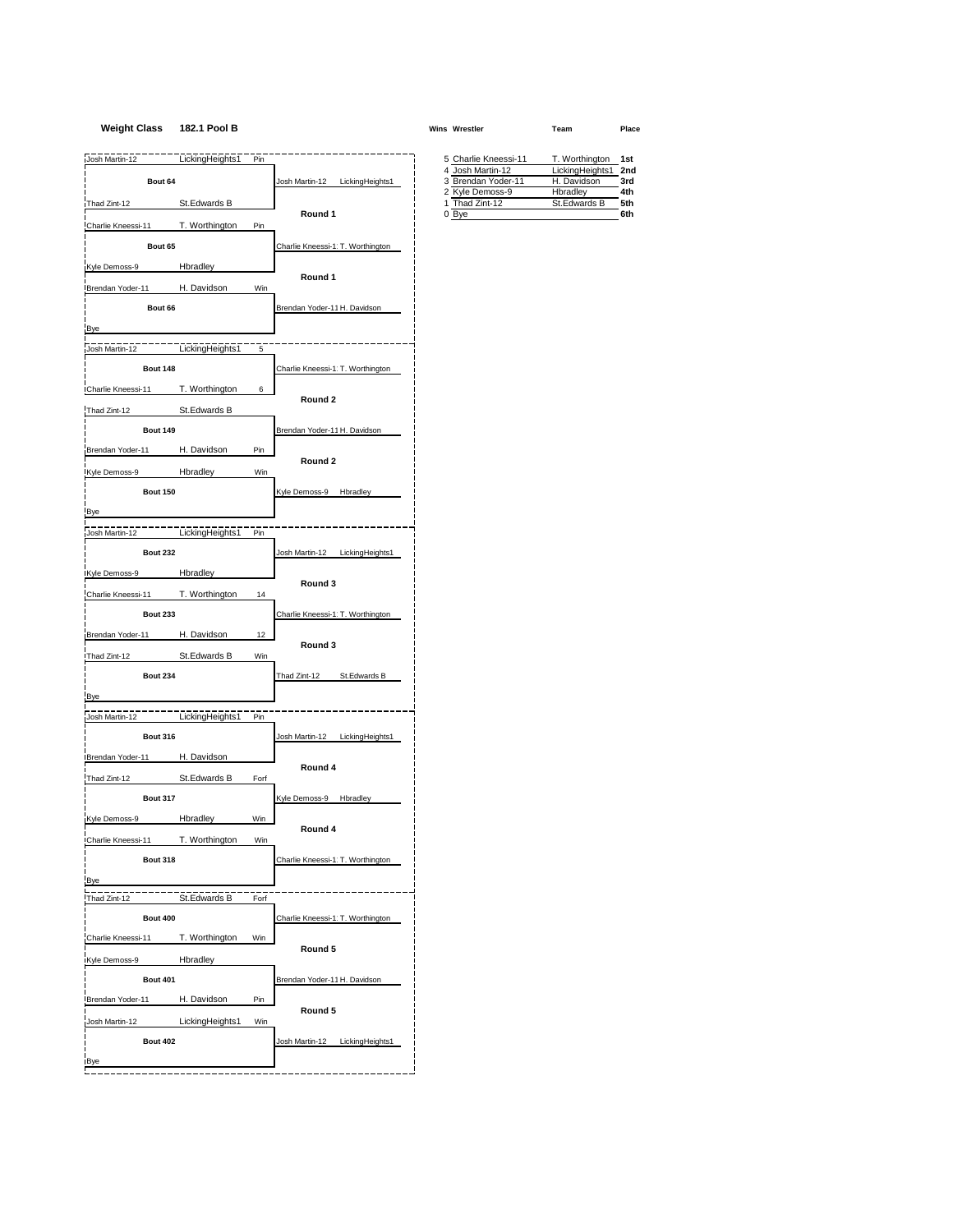## **Weight Class 195.1 Pool A Wins Wrestler Team Place**

| Caleb Harris-12 Lakota West      | Pin                 |                              | 5 Caleb Harris-12                        | Lakota West              | 1st        |
|----------------------------------|---------------------|------------------------------|------------------------------------------|--------------------------|------------|
| Bout 67                          |                     | Caleb Harris-12 Lakota West  | 4 Seamus O'Malley-10<br>3 Issa Khalil-11 | St.Edwards B<br>Hbradley | 2nc<br>3rd |
| Seamus O'Malley-10 St.Edwards B  |                     |                              | 2 Jett Gibson-10<br>0 Bye                | Scioto                   | 4th<br>5th |
|                                  |                     | Round 1                      | 0 Bye                                    |                          | 6th        |
| Jett Gibson-10                   | Scioto              |                              |                                          |                          |            |
| Bout 68                          |                     | Issa Khalil-11 Hbradley      |                                          |                          |            |
| Issa Khalil-11                   | Hbradley<br>Pin     | Round 1                      |                                          |                          |            |
| Bye<br>г                         | Win                 |                              |                                          |                          |            |
| Bout 69                          |                     |                              |                                          |                          |            |
| <b>Bye</b>                       | Win                 |                              |                                          |                          |            |
| Caleb Harris-12                  | Lakota West<br>Pin  |                              |                                          |                          |            |
| <b>Bout 151</b>                  |                     | Caleb Harris-12 Lakota West  |                                          |                          |            |
| Jett Gibson-10                   | Scioto              |                              |                                          |                          |            |
|                                  |                     | Round 2                      |                                          |                          |            |
| Seamus O'Malley-10 St. Edwards B | Win                 |                              |                                          |                          |            |
| <b>Bout 152</b>                  |                     | Seamus O'Malley-St.Edwards B |                                          |                          |            |
| Bye                              |                     | Round 2                      |                                          |                          |            |
| Issa Khalil-11<br>H              | Hbradley<br>Win     |                              |                                          |                          |            |
| <b>Bout 153</b>                  |                     | Issa Khalil-11<br>Hbradley   |                                          |                          |            |
| Bye                              |                     |                              |                                          |                          |            |
| Caleb Harris-12 Lakota West      | Pin                 |                              |                                          |                          |            |
| <b>Bout 235</b>                  |                     | Caleb Harris-12 Lakota West  |                                          |                          |            |
| Issa Khalil-11<br>Hbradley       |                     |                              |                                          |                          |            |
|                                  |                     | Round 3                      |                                          |                          |            |
| Jett Gibson-10                   | Scioto<br>Win       |                              |                                          |                          |            |
| <b>Bout 236</b>                  |                     | Jett Gibson-10 Scioto        |                                          |                          |            |
| Bye                              |                     | Round 3                      |                                          |                          |            |
| Seamus O'Malley-10 St. Edwards B | Win                 |                              |                                          |                          |            |
| <b>Bout 237</b>                  |                     | Seamus O'Malley-St.Edwards B |                                          |                          |            |
| Bye                              |                     |                              |                                          |                          |            |
| Caleb Harris-12 Lakota West      | Win                 |                              |                                          |                          |            |
| <b>Bout 319</b>                  |                     | Caleb Harris-12 Lakota West  |                                          |                          |            |
| Bye                              |                     |                              |                                          |                          |            |
|                                  |                     | Round 4                      |                                          |                          |            |
| Seamus O'Malley-10 St. Edwards B | 11                  |                              |                                          |                          |            |
| <b>Bout 320</b>                  |                     | Seamus O'Malley-St.Edwards B |                                          |                          |            |
| Issa Khalil-11                   | Hbradley<br>2       | Round 4                      |                                          |                          |            |
| Jett Gibson-10                   | Scioto<br>Win       |                              |                                          |                          |            |
| <b>Bout 321</b>                  |                     | Jett Gibson-10<br>Scioto     |                                          |                          |            |
| <b>Bye</b>                       |                     |                              |                                          |                          |            |
| Seamus O'Malley-10               | St.Edwards B<br>Pin |                              |                                          |                          |            |
| <b>Bout 403</b>                  |                     | Seamus O'Malley-St.Edwards B |                                          |                          |            |
| Jett Gibson-10                   | Scioto              |                              |                                          |                          |            |
| Issa Khalil-11                   | Hbradley<br>Win     | Round 5                      |                                          |                          |            |
| <b>Bout 404</b>                  |                     | Issa Khalil-11 Hbradley      |                                          |                          |            |
| Bye                              |                     |                              |                                          |                          |            |
|                                  |                     | Round 5                      |                                          |                          |            |
| Caleb Harris-12                  | Lakota West<br>Win  |                              |                                          |                          |            |
| <b>Bout 405</b>                  |                     | Caleb Harris-12 Lakota West  |                                          |                          |            |
| Bye                              |                     |                              |                                          |                          |            |

|                          | 5 Caleb Harris-12    | Lakota West  | 1st             |
|--------------------------|----------------------|--------------|-----------------|
|                          | 4 Seamus O'Malley-10 | St.Edwards B | 2 <sub>nd</sub> |
| larris-12<br>Lakota West | 3 Issa Khalil-11     | Hbradlev     | 3rd             |
|                          | 2 Jett Gibson-10     | Scioto       | 4th             |
|                          | 0 Bye                |              | 5th             |
| Round 1                  | 0 Bve                |              | 6th             |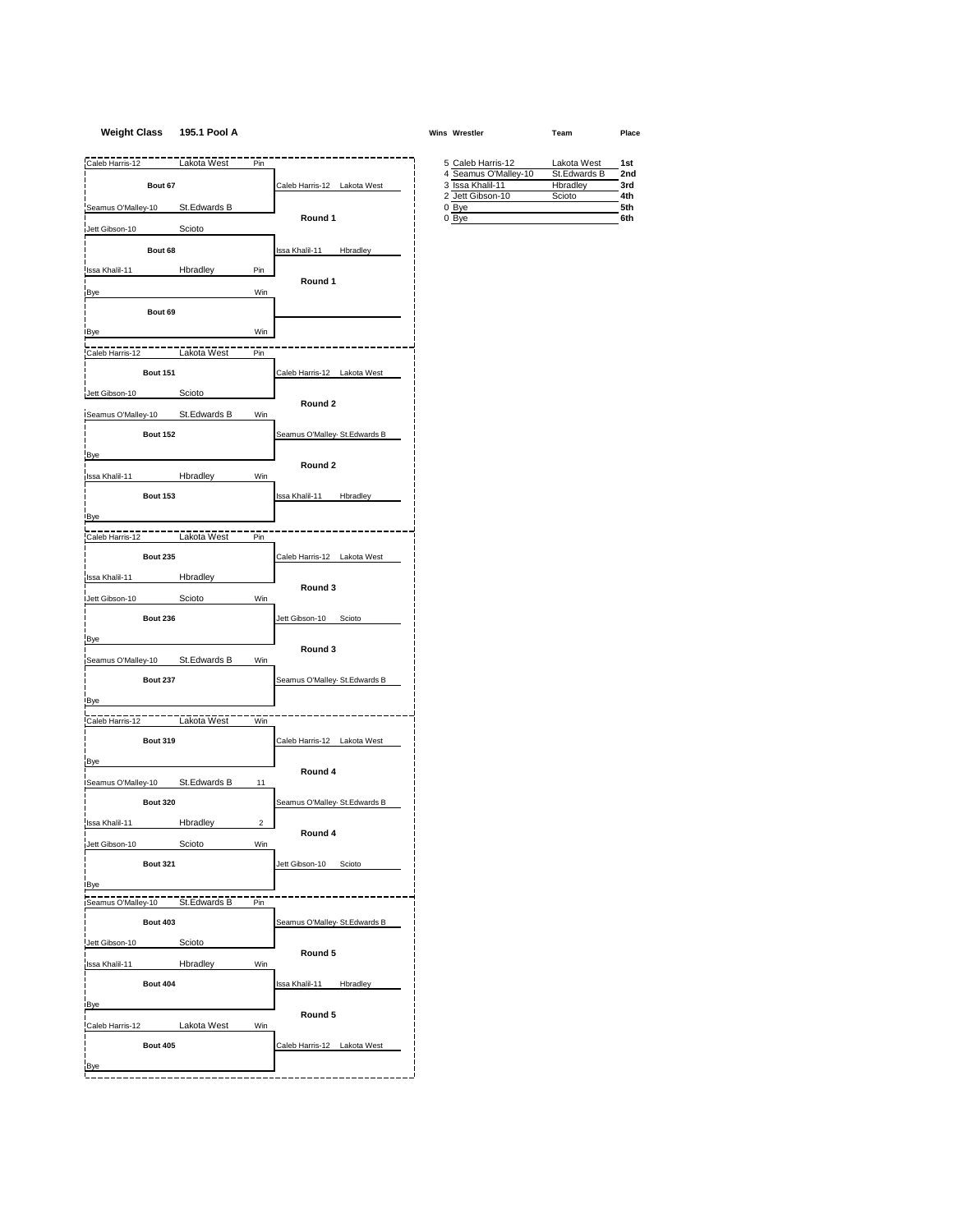# **Weight Class 195.1 Pool B Wins Wrestler Team Place**

| Stephen Deluse-12           | Lancaster      | Pin |                                 | 5 L.A. Kelly-12                         | LickingHeights         | 1st        |
|-----------------------------|----------------|-----|---------------------------------|-----------------------------------------|------------------------|------------|
| Bout 70                     |                |     | Stephen Deluse-1 Lancaster      | 4 Stephen Deluse-12<br>3 Colton Doup-10 | Lancaster<br>Olentangy | 2nc<br>3rd |
|                             |                |     |                                 | 2 Chase Higgins-11                      | Tri Valley             | 4th        |
| Colton Doup-10              | Olentangy      |     | Round 1                         | 0 Bye<br>0 Bye                          |                        | 5th<br>6th |
| Chase Higgins-11            | Tri Valley     |     |                                 |                                         |                        |            |
| Bout 71                     |                |     | L.A. Kelly-12 LickingHeights    |                                         |                        |            |
| L.A. Kelly-12               | LickingHeights | Pin |                                 |                                         |                        |            |
|                             |                |     | Round 1                         |                                         |                        |            |
| Bye                         |                | Win |                                 |                                         |                        |            |
| Bout 72                     |                |     |                                 |                                         |                        |            |
| Bye                         |                | Win |                                 |                                         |                        |            |
| Stephen Deluse-12           | Lancaster      | Pin |                                 |                                         |                        |            |
| <b>Bout 154</b>             |                |     | Stephen Deluse-1 Lancaster      |                                         |                        |            |
|                             |                |     |                                 |                                         |                        |            |
| Chase Higgins-11 Tri Valley |                |     | Round 2                         |                                         |                        |            |
| Colton Doup-10              | Olentangy      | Win |                                 |                                         |                        |            |
| <b>Bout 155</b>             |                |     | Colton Doup-10 Olentangy        |                                         |                        |            |
| Bye                         |                |     |                                 |                                         |                        |            |
|                             |                |     | Round 2                         |                                         |                        |            |
| L.A. Kelly-12               | LickingHeights | Win |                                 |                                         |                        |            |
| <b>Bout 156</b>             |                |     | L.A. Kelly-12<br>LickingHeights |                                         |                        |            |
| Bye                         |                |     |                                 |                                         |                        |            |
| Stephen Deluse-12           | Lancaster      | 3   |                                 |                                         |                        |            |
| <b>Bout 238</b>             |                |     | L.A. Kelly-12<br>LickingHeights |                                         |                        |            |
|                             |                |     |                                 |                                         |                        |            |
| L.A. Kelly-12               | LickingHeights | 5   | Round 3                         |                                         |                        |            |
| Chase Higgins-11            | Tri Valley     | Win |                                 |                                         |                        |            |
| Ш<br><b>Bout 239</b>        |                |     | Chase Higgins-11 Tri Valley     |                                         |                        |            |
| Bye                         |                |     |                                 |                                         |                        |            |
|                             |                |     | Round 3                         |                                         |                        |            |
| Colton Doup-10              | Olentangy      | Win |                                 |                                         |                        |            |
| <b>Bout 240</b>             |                |     | Colton Doup-10 Olentangy        |                                         |                        |            |
| Bye                         |                |     |                                 |                                         |                        |            |
| Stephen Deluse-12           | Lancaster      | Win |                                 |                                         |                        |            |
| <b>Bout 322</b>             |                |     | Stephen Deluse-1 Lancaster      |                                         |                        |            |
|                             |                |     |                                 |                                         |                        |            |
| Bye                         |                |     | Round 4                         |                                         |                        |            |
| Colton Doup-10              | Olentangy      |     |                                 |                                         |                        |            |
| <b>Bout 323</b>             |                |     | L.A. Kelly-12 LickingHeights    |                                         |                        |            |
| L.A. Kelly-12               | LickingHeights | Pin |                                 |                                         |                        |            |
| Chase Higgins-11            | Tri Valley     | Win | Round 4                         |                                         |                        |            |
|                             |                |     |                                 |                                         |                        |            |
| <b>Bout 324</b>             |                |     | Chase Higgins-11 Tri Valley     |                                         |                        |            |
| Bye                         |                |     |                                 |                                         |                        |            |
| Colton Doup-10              | Olentangy      | Pin |                                 |                                         |                        |            |
| <b>Bout 406</b>             |                |     | Colton Doup-10 Olentangy        |                                         |                        |            |
| Chase Higgins-11            | Tri Valley     |     |                                 |                                         |                        |            |
|                             |                |     | Round 5                         |                                         |                        |            |
| L.A. Kelly-12               | LickingHeights | Win |                                 |                                         |                        |            |
| <b>Bout 407</b>             |                |     | .A. Kelly-12<br>LickingHeights  |                                         |                        |            |
| Bye                         |                |     |                                 |                                         |                        |            |
| Stephen Deluse-12           | Lancaster      | Win | Round 5                         |                                         |                        |            |
| <b>Bout 408</b>             |                |     | Stephen Deluse-1 Lancaster      |                                         |                        |            |
|                             |                |     |                                 |                                         |                        |            |
| Bye<br>г                    |                |     |                                 |                                         |                        |            |

|                      | 5 L.A. Kelly-12     | LickingHeights    | 1st |
|----------------------|---------------------|-------------------|-----|
|                      | 4 Stephen Deluse-12 | Lancaster         | 2nd |
| n Deluse-1 Lancaster | 3 Colton Doup-10    | Olentangy         | 3rd |
|                      | 2 Chase Higgins-11  | <b>Tri Vallev</b> | 4th |
|                      | 0 Bye               |                   | 5th |
| Round 1              | 0 Bye               |                   | 6th |
|                      |                     |                   |     |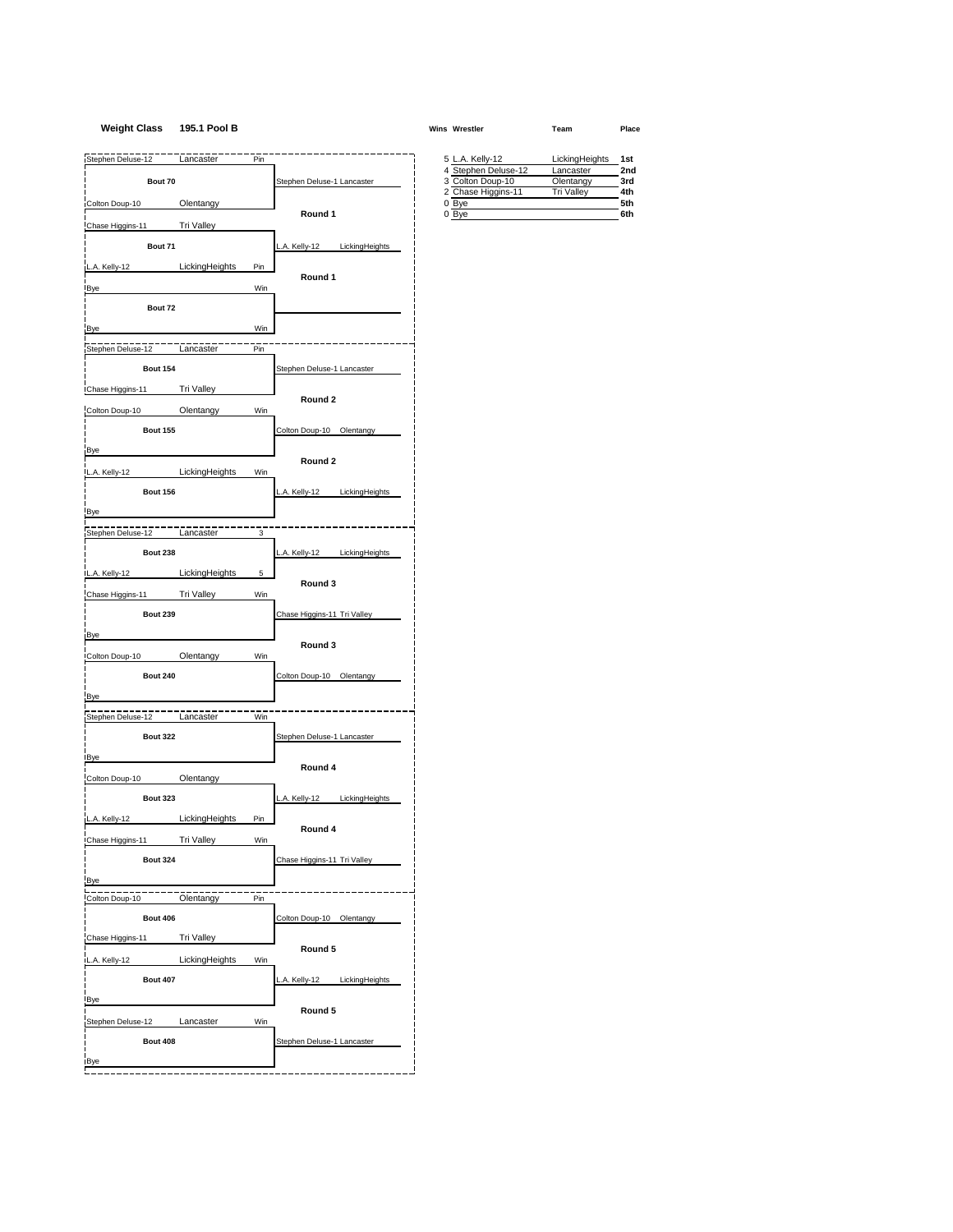## **Weight Class 220.1 Pool A Wins Wrestler Team Place**

| Spencer Smith-11                                                   | Lancaster             | Pin                        |                                    |                  | 5 Spencer Smith-11                      | Lancaster          | 1st        |
|--------------------------------------------------------------------|-----------------------|----------------------------|------------------------------------|------------------|-----------------------------------------|--------------------|------------|
| Bout 73                                                            |                       |                            | Spencer Smith-11 Lancaster         |                  | 4 Bernie Duran-10<br>3 Michael Yanes-11 | Scioto<br>Hbradley | 2nc<br>3rd |
|                                                                    |                       |                            |                                    |                  | 2 Matt Mccallister-11                   | T. Worthington     | 4th        |
| Bernie Duran-10                                                    | Scioto                |                            | Round 1                            | 0 <sub>Bye</sub> | 1 Kingston Shorter-11                   | Lakota West        | 5th<br>6th |
| Matt Mccallister-11                                                | T. Worthington        |                            |                                    |                  |                                         |                    |            |
| Bout 74                                                            |                       |                            | Michael Yanes-11 Hbradley          |                  |                                         |                    |            |
| Michael Yanes-11                                                   | Hbradley              | Pin                        |                                    |                  |                                         |                    |            |
|                                                                    |                       |                            | Round 1                            |                  |                                         |                    |            |
| Kingston Shorter-11                                                | Lakota West           | Win                        |                                    |                  |                                         |                    |            |
| Bout 75                                                            |                       |                            | Kingston Shorter-1 Lakota West     |                  |                                         |                    |            |
| Bye                                                                |                       |                            |                                    |                  |                                         |                    |            |
|                                                                    | Lancaster             | Pin                        |                                    |                  |                                         |                    |            |
| Spencer Smith-11                                                   |                       |                            |                                    |                  |                                         |                    |            |
| <b>Bout 157</b>                                                    |                       |                            | Spencer Smith-11 Lancaster         |                  |                                         |                    |            |
| Matt Mccallister-11 T. Worthington                                 |                       |                            |                                    |                  |                                         |                    |            |
| Bernie Duran-10                                                    | Scioto                | Pin                        | Round 2                            |                  |                                         |                    |            |
|                                                                    |                       |                            |                                    |                  |                                         |                    |            |
| <b>Bout 158</b>                                                    |                       |                            | Bernie Duran-10 Scioto             |                  |                                         |                    |            |
| Kingston Shorter-11                                                | Lakota West           |                            | Round 2                            |                  |                                         |                    |            |
| Michael Yanes-11                                                   | Hbradley              | Win                        |                                    |                  |                                         |                    |            |
| <b>Bout 159</b>                                                    |                       |                            | Michael Yanes-11 Hbradley          |                  |                                         |                    |            |
| Bye                                                                |                       |                            |                                    |                  |                                         |                    |            |
|                                                                    |                       |                            |                                    |                  |                                         |                    |            |
| Spencer Smith-11                                                   | Lancaster             | Pin                        |                                    |                  |                                         |                    |            |
| <b>Bout 241</b>                                                    |                       |                            | Spencer Smith-11 Lancaster         |                  |                                         |                    |            |
| Michael Yanes-11                                                   | Hbradley              |                            |                                    |                  |                                         |                    |            |
| Matt Mccallister-11 T. Worthington                                 |                       | Pin                        | Round 3                            |                  |                                         |                    |            |
|                                                                    |                       |                            |                                    |                  |                                         |                    |            |
| <b>Bout 242</b>                                                    |                       |                            | Matt Mccallister-11 T. Worthington |                  |                                         |                    |            |
| Kingston Shorter-11 Lakota West                                    |                       |                            |                                    |                  |                                         |                    |            |
| Bernie Duran-10                                                    | Scioto                | Win                        | Round 3                            |                  |                                         |                    |            |
| <b>Bout 243</b>                                                    |                       |                            | Bernie Duran-10 Scioto             |                  |                                         |                    |            |
|                                                                    |                       |                            |                                    |                  |                                         |                    |            |
| <b>Bye</b>                                                         |                       |                            |                                    |                  |                                         |                    |            |
| Spencer Smith-11                                                   | Lancaster             | Pin                        |                                    |                  |                                         |                    |            |
| <b>Bout 325</b>                                                    |                       |                            | Spencer Smith-11 Lancaster         |                  |                                         |                    |            |
| Kingston Shorter-11 Lakota West                                    |                       |                            |                                    |                  |                                         |                    |            |
|                                                                    |                       |                            | Round 4                            |                  |                                         |                    |            |
| Bernie Duran-10                                                    | Scioto                | 11                         |                                    |                  |                                         |                    |            |
| <b>Bout 326</b>                                                    |                       |                            | Bernie Duran-10 Scioto             |                  |                                         |                    |            |
| Michael Yanes-11 Hbradley                                          |                       | $\overline{\phantom{a}}$ 3 |                                    |                  |                                         |                    |            |
| Matt Mccallister-11                                                | T. Worthington        | Win                        | Round 4                            |                  |                                         |                    |            |
|                                                                    |                       |                            |                                    |                  |                                         |                    |            |
| <b>Bout 327</b>                                                    |                       |                            | Matt Mccallister-11 T. Worthington |                  |                                         |                    |            |
| Bye                                                                |                       |                            |                                    |                  |                                         |                    |            |
| Bernie Duran-10 Scioto                                             |                       | Pin                        |                                    |                  |                                         |                    |            |
| <b>Bout 409</b>                                                    |                       |                            | Bernie Duran-10 Scioto             |                  |                                         |                    |            |
| Matt Mccallister-11                                                | T. Worthington        |                            |                                    |                  |                                         |                    |            |
|                                                                    |                       |                            | Round 5                            |                  |                                         |                    |            |
|                                                                    |                       |                            |                                    |                  |                                         |                    |            |
| <b>Bout 410</b>                                                    |                       |                            | Michael Yanes-11 Hbradley          |                  |                                         |                    |            |
|                                                                    | Lakota West           |                            |                                    |                  |                                         |                    |            |
|                                                                    |                       |                            | Round 5                            |                  |                                         |                    |            |
|                                                                    |                       |                            |                                    |                  |                                         |                    |            |
| <b>Bout 411</b>                                                    |                       |                            | Spencer Smith-11 Lancaster         |                  |                                         |                    |            |
|                                                                    |                       |                            |                                    |                  |                                         |                    |            |
| Michael Yanes-11<br>Kingston Shorter-11<br>Spencer Smith-11<br>Bye | Hbradley<br>Lancaster | Pin<br>Win                 |                                    |                  |                                         |                    |            |
|                                                                    |                       |                            |                                    |                  |                                         |                    |            |

| 5 Spencer Smith-11    | Lancaster      | 1st |
|-----------------------|----------------|-----|
| 4 Bernie Duran-10     | Scioto         | 2nd |
| 3 Michael Yanes-11    | Hbradlev       | 3rd |
| 2 Matt Mccallister-11 | T. Worthington | 4th |
| 1 Kingston Shorter-11 | Lakota West    | 5th |
| <b>B</b> ve           |                | 6th |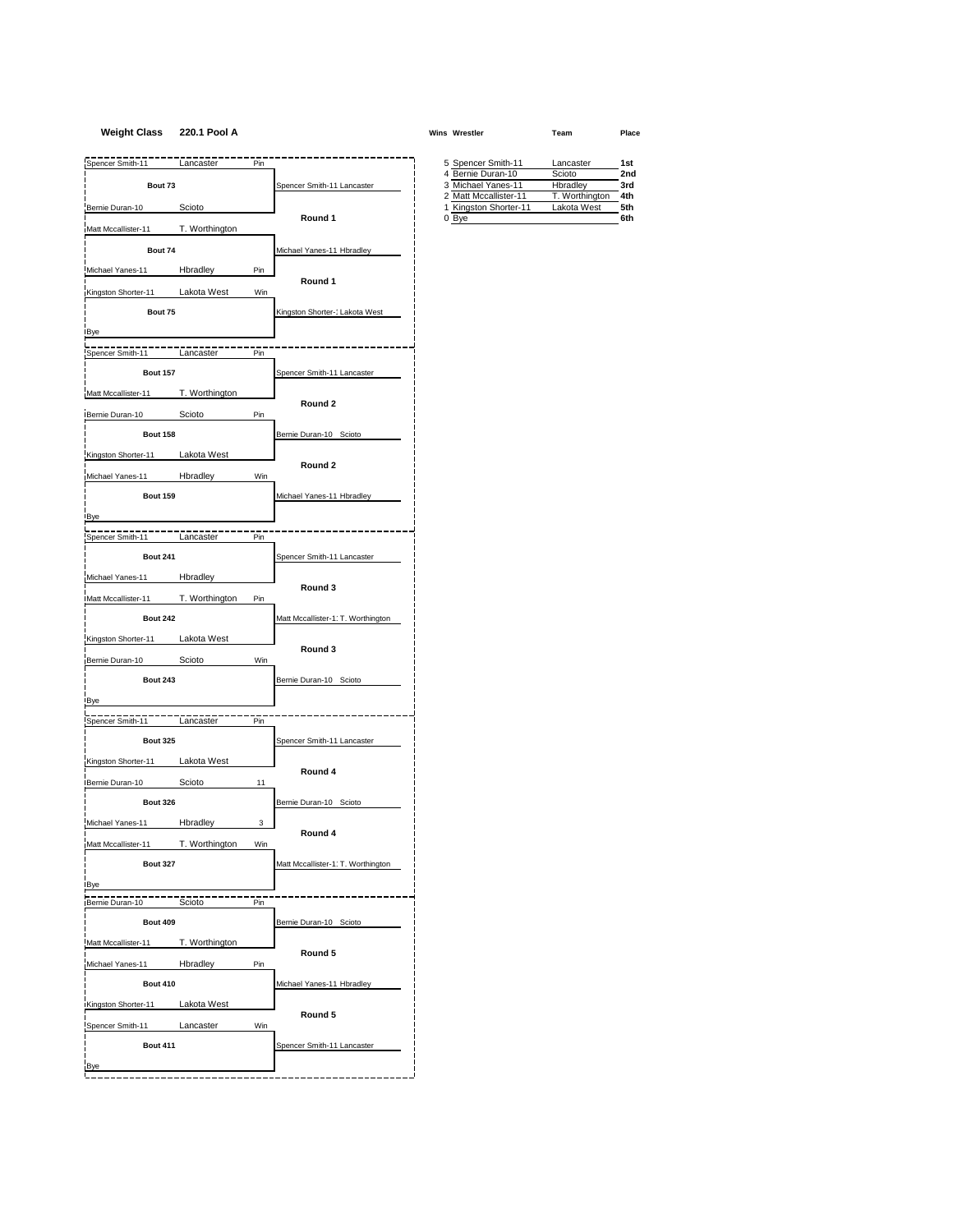# **Weight Class 220.1 Pool B Wins Wrestler Team Place**

| 5 Jack Heyob-11                      | St. Xavier        |  |
|--------------------------------------|-------------------|--|
| 4 Michel Rosales-Flores-1, Olentangy |                   |  |
| 3 Sawyer Hanby-10                    | <b>Tri Valley</b> |  |
| 2 Brendan Ball-12                    | H. Davidson       |  |
| 0 Bye                                |                   |  |
| 0 Bye                                |                   |  |

| Jack Heyob-11                      | St. Xavier<br>Pin        |                             | 5 Jack Heyob-11                                           | St. Xavier        | 1st        |
|------------------------------------|--------------------------|-----------------------------|-----------------------------------------------------------|-------------------|------------|
| Bout 76                            |                          | Jack Heyob-11<br>St. Xavier | 4 Michel Rosales-Flores-1: Olentangy<br>3 Sawyer Hanby-10 | <b>Tri Valley</b> | 2nc<br>3rd |
|                                    |                          |                             | 2 Brendan Ball-12                                         | H. Davidson       | 4th<br>5th |
| Brendan Ball-12                    | H. Davidson              | Round 1                     | 0 Bye<br>0 Bye                                            |                   | 6th        |
| Sawyer Hanby-10                    | <b>Tri Valley</b>        |                             |                                                           |                   |            |
| Bout 77                            |                          | Michel Rosales-Fl Olentangy |                                                           |                   |            |
| Michel Rosales-Flores-12 Olentangy | Pin                      | Round 1                     |                                                           |                   |            |
| Bye                                | Win                      |                             |                                                           |                   |            |
| Bout 78                            |                          |                             |                                                           |                   |            |
| Bye                                | Win                      |                             |                                                           |                   |            |
| Jack Heyob-11                      | St. Xavier<br>Pin        |                             |                                                           |                   |            |
| <b>Bout 160</b>                    |                          | Jack Heyob-11<br>St. Xavier |                                                           |                   |            |
| Sawyer Hanby-10                    | Tri Valley               |                             |                                                           |                   |            |
|                                    | Win                      | Round 2                     |                                                           |                   |            |
| Brendan Ball-12                    | H. Davidson              |                             |                                                           |                   |            |
| <b>Bout 161</b>                    |                          | Brendan Ball-12 H. Davidson |                                                           |                   |            |
| Bye                                |                          | Round 2                     |                                                           |                   |            |
| Michel Rosales-Flores-12 Olentangy | Win                      |                             |                                                           |                   |            |
| <b>Bout 162</b>                    |                          | Michel Rosales-Fl Olentangy |                                                           |                   |            |
| <b>Bye</b>                         |                          |                             |                                                           |                   |            |
| Jack Heyob-11                      | St. Xavier<br>Pin        |                             |                                                           |                   |            |
| <b>Bout 244</b>                    |                          | Jack Heyob-11<br>St. Xavier |                                                           |                   |            |
| Michel Rosales-Flores-12 Olentangy |                          |                             |                                                           |                   |            |
| Sawyer Hanby-10                    | <b>Tri Valley</b><br>Win | Round 3                     |                                                           |                   |            |
| <b>Bout 245</b>                    |                          | Sawyer Hanby-10 Tri Valley  |                                                           |                   |            |
| <b>Bye</b>                         |                          |                             |                                                           |                   |            |
|                                    |                          | Round 3                     |                                                           |                   |            |
| Brendan Ball-12 H. Davidson        | Win                      |                             |                                                           |                   |            |
| <b>Bout 246</b>                    |                          | Brendan Ball-12 H. Davidson |                                                           |                   |            |
| Bye                                |                          |                             |                                                           |                   |            |
| Jack Heyob-11                      | St. Xavier<br>Win        |                             |                                                           |                   |            |
| <b>Bout 328</b>                    |                          | Jack Heyob-11 St. Xavier    |                                                           |                   |            |
| <b>Bye</b>                         |                          | Round 4                     |                                                           |                   |            |
| Brendan Ball-12                    | H. Davidson<br>Forf      |                             |                                                           |                   |            |
| <b>Bout 329</b>                    |                          | Michel Rosales-Fl Olentangy |                                                           |                   |            |
| Michel Rosales-Flores-12 Olentangy | Win                      |                             |                                                           |                   |            |
| Sawver Hanby-10                    | Tri Vallev<br>Win        | Round 4                     |                                                           |                   |            |
| <b>Bout 330</b>                    |                          | Sawyer Hanby-10 Tri Valley  |                                                           |                   |            |
| Bye                                |                          |                             |                                                           |                   |            |
| Brendan Ball-12                    | H. Davidson<br>Forf      |                             |                                                           |                   |            |
| <b>Bout 412</b>                    |                          | Sawyer Hanby-10 Tri Valley  |                                                           |                   |            |
| Sawyer Hanby-10                    | Tri Valley<br>Win        |                             |                                                           |                   |            |
|                                    |                          | Round 5                     |                                                           |                   |            |
| Michel Rosales-Flores-12 Olentangy | Win                      |                             |                                                           |                   |            |
| <b>Bout 413</b>                    |                          | Michel Rosales-Fl Olentangy |                                                           |                   |            |
| Bye                                |                          | Round 5                     |                                                           |                   |            |
| Jack Heyob-11                      | St. Xavier<br>Win        |                             |                                                           |                   |            |
| <b>Bout 414</b>                    |                          | Jack Heyob-11<br>St. Xavier |                                                           |                   |            |
| Bye<br>г                           |                          |                             |                                                           |                   |            |
|                                    |                          |                             |                                                           |                   |            |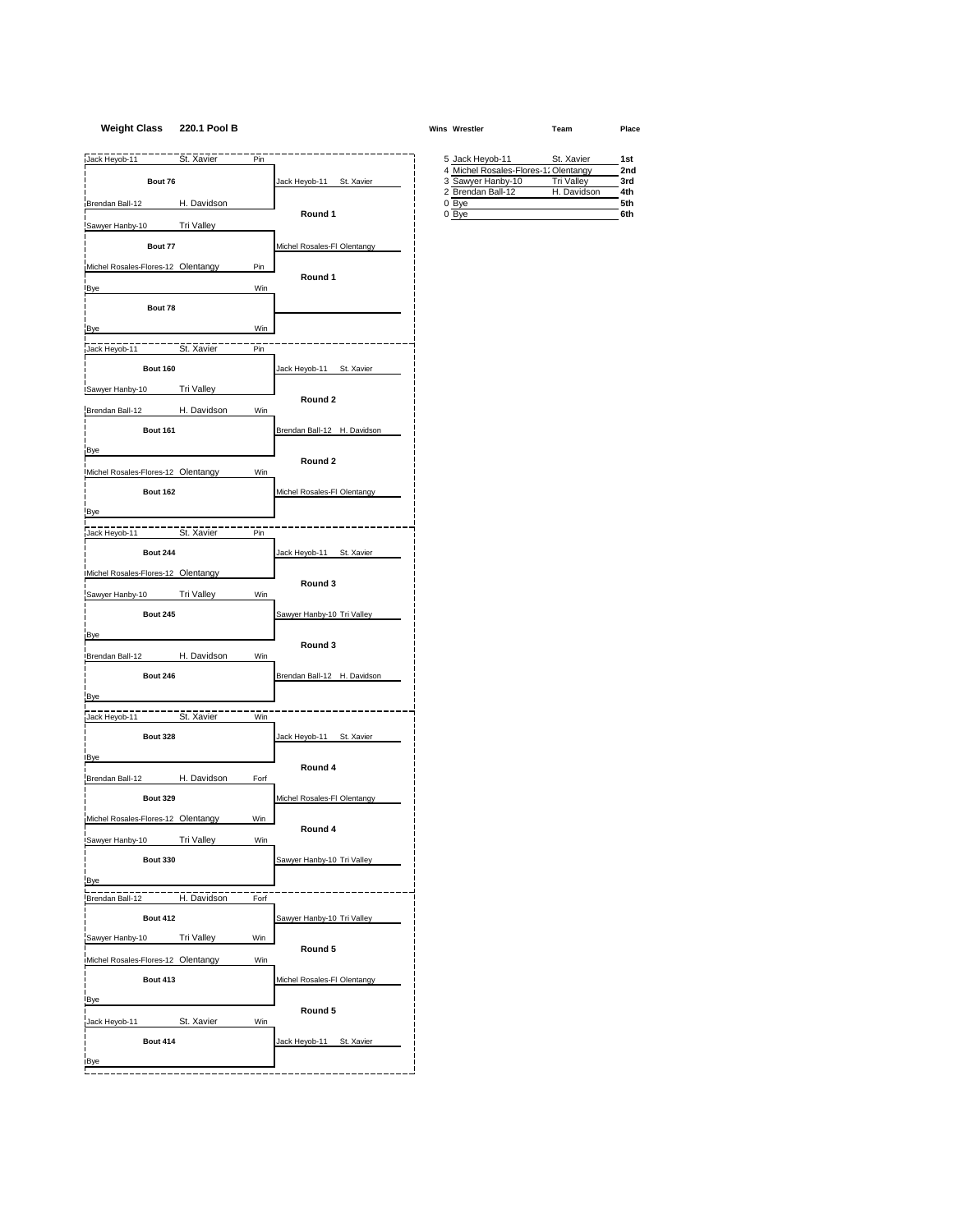## **Weight Class 285.1 Pool A Wins Wrestler Team Place**

| Justin Tullos-12   | T. Worthington<br>12           |                                 | 5 Brian Zimmerman-12                      | Scioto                     | 1st        |
|--------------------|--------------------------------|---------------------------------|-------------------------------------------|----------------------------|------------|
| Bout 79            |                                | Justin Tullos-12 T. Worthington | 4 Derrick Bowman-11<br>3 Nathan Murphy-11 | Lancaster<br>Olentangy     | 2nc<br>3rd |
| Jack Rogers-12     | Hbradley<br>0                  |                                 | 2 Justin Tullos-12<br>1 Jack Rogers-12    | T. Worthington<br>Hbradley | 4th<br>5th |
|                    |                                | Round 1                         | 0 Bye                                     |                            | 6th        |
| Derrick Bowman-11  | Lancaster                      |                                 |                                           |                            |            |
| Bout 80            |                                | Brian Zimmerman Scioto          |                                           |                            |            |
| Brian Zimmerman-12 | Scioto<br>Pin                  | Round 1                         |                                           |                            |            |
| Nathan Murphy-11   | Olentangy<br>Win               |                                 |                                           |                            |            |
| Bout 81            |                                | Nathan Murphy-11 Olentangy      |                                           |                            |            |
| Bye                |                                |                                 |                                           |                            |            |
| Justin Tullos-12   | T. Worthington<br>$\mathbf{1}$ |                                 |                                           |                            |            |
| <b>Bout 163</b>    |                                | Derrick Bowman-1 Lancaster      |                                           |                            |            |
| Derrick Bowman-11  | Lancaster<br>3                 |                                 |                                           |                            |            |
| Jack Rogers-12     | Hbradley                       | Round 2                         |                                           |                            |            |
| <b>Bout 164</b>    |                                | Nathan Murphy-11 Olentangy      |                                           |                            |            |
| Nathan Murphy-11   | Olentangy<br>Pin               |                                 |                                           |                            |            |
| Brian Zimmerman-12 | Scioto<br>Win                  | Round 2                         |                                           |                            |            |
| <b>Bout 165</b>    |                                | Brian Zimmerman Scioto          |                                           |                            |            |
|                    |                                |                                 |                                           |                            |            |
| <b>Bye</b>         |                                |                                 |                                           |                            |            |
| Justin Tullos-12   | T. Worthington<br>1            |                                 |                                           |                            |            |
| <b>Bout 247</b>    |                                | Brian Zimmerman Scioto          |                                           |                            |            |
| Brian Zimmerman-12 | Scioto<br>3                    | Round 3                         |                                           |                            |            |
| Derrick Bowman-11  | Lancaster<br>4                 |                                 |                                           |                            |            |
| <b>Bout 248</b>    |                                | Derrick Bowman-1 Lancaster      |                                           |                            |            |
| Nathan Murphy-11   | Olentangy<br>1                 |                                 |                                           |                            |            |
| Jack Rogers-12     | Hbradley<br>Win                | Round 3                         |                                           |                            |            |
| <b>Bout 249</b>    |                                | Jack Rogers-12 Hbradley         |                                           |                            |            |
| Bye                |                                |                                 |                                           |                            |            |
| Justin Tullos-12   | T. Worthington<br>0            |                                 |                                           |                            |            |
| <b>Bout 331</b>    |                                | Nathan Murphy-11 Olentangy      |                                           |                            |            |
| Nathan Murphy-11   | Olentangy<br>$\overline{c}$    |                                 |                                           |                            |            |
|                    |                                | Round 4                         |                                           |                            |            |
| Jack Rogers-12     | Hbradley                       |                                 |                                           |                            |            |
| <b>Bout 332</b>    |                                | Brian Zimmerman Scioto          |                                           |                            |            |
| Brian Zimmerman-12 | Scioto<br>Pin                  | Round 4                         |                                           |                            |            |
| Derrick Bowman-11  | Lancaster<br>Win               |                                 |                                           |                            |            |
| <b>Bout 333</b>    |                                | Derrick Bowman-1 Lancaster      |                                           |                            |            |
| Bye                |                                |                                 |                                           |                            |            |
| Jack Rogers-12     | <b>Hbradley</b>                |                                 |                                           |                            |            |
| <b>Bout 415</b>    |                                | Derrick Bowman-1 Lancaster      |                                           |                            |            |
| Derrick Bowman-11  | Pin<br>Lancaster               |                                 |                                           |                            |            |
| Brian Zimmerman-12 | Scioto<br>1                    | Round 5                         |                                           |                            |            |
| <b>Bout 416</b>    |                                | Brian Zimmerman Scioto          |                                           |                            |            |
| Nathan Murphy-11   | Olentangy<br>0                 |                                 |                                           |                            |            |
| Justin Tullos-12   | T. Worthington<br>Win          | Round 5                         |                                           |                            |            |
| <b>Bout 417</b>    |                                | Justin Tullos-12 T. Worthington |                                           |                            |            |
|                    |                                |                                 |                                           |                            |            |
| Bye                |                                |                                 |                                           |                            |            |

| 5 Brian Zimmerman-12 | Scioto         | 1st             |
|----------------------|----------------|-----------------|
| 4 Derrick Bowman-11  | Lancaster      | 2 <sub>nd</sub> |
| 3 Nathan Murphy-11   | Olentangy      | 3rd             |
| 2 Justin Tullos-12   | T. Worthington | 4th             |
| 1 Jack Rogers-12     | Hbradley       | 5th             |
| R۱/A                 |                | <b>Gth</b>      |